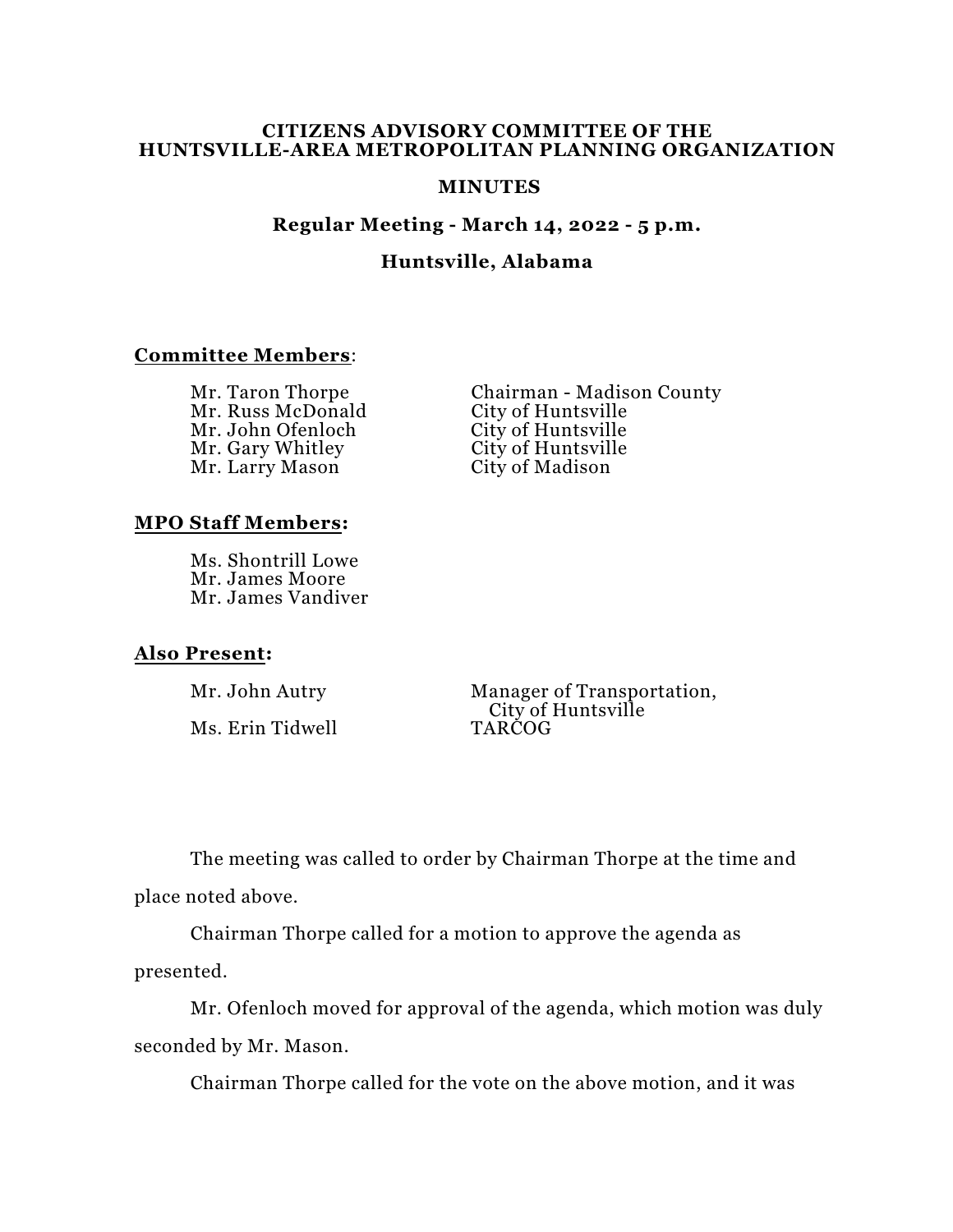unanimously approved by the Citizens Advisory Committee members present.

Chairman Thorpe stated the first item on the agenda was Approval of Minutes of the meeting of November 29, 2021.

Mr. Mason moved for approval of the minutes of the meeting of the Citizens Advisory Committee held on November 29, 2021, which motion was duly seconded by Mr. Ofenloch.

Chairman Thorpe called for the vote on the above motion, and it was unanimously approved by the Citizens Advisory Committee members present.

Chairman Thorpe stated the next item on the agenda was Jurisdiction Reports. He asked if there was anything to be reported from Madison County or the city of Huntsville, respectively.

There was no response.

Chairman Thorpe asked if there was anything to be reported by the city of Madison.

Mr. Mason stated that work was ongoing on Hughes Road, that they had run into a snag, concerning the utilities, on widening Hughes Road. He stated that they thought this work would be completed by the end of the year.

Chairman Thorpe asked if there was anything to be reported from the town of Triana or the town of Owens Cross Roads, respectively.

There was no response.

Chairman Thorpe stated the next item on the agenda was the Transportation Study, and he recognized Mr. James Vandiver.

(Mr. Vandiver made a PowerPoint presentation.)

Mr. Vandiver stated he would be providing an update on the High-Capacity Transit Study, which was a study that was being funded by the Huntsville-Area MPO, and it was being done by a group called "HDR." He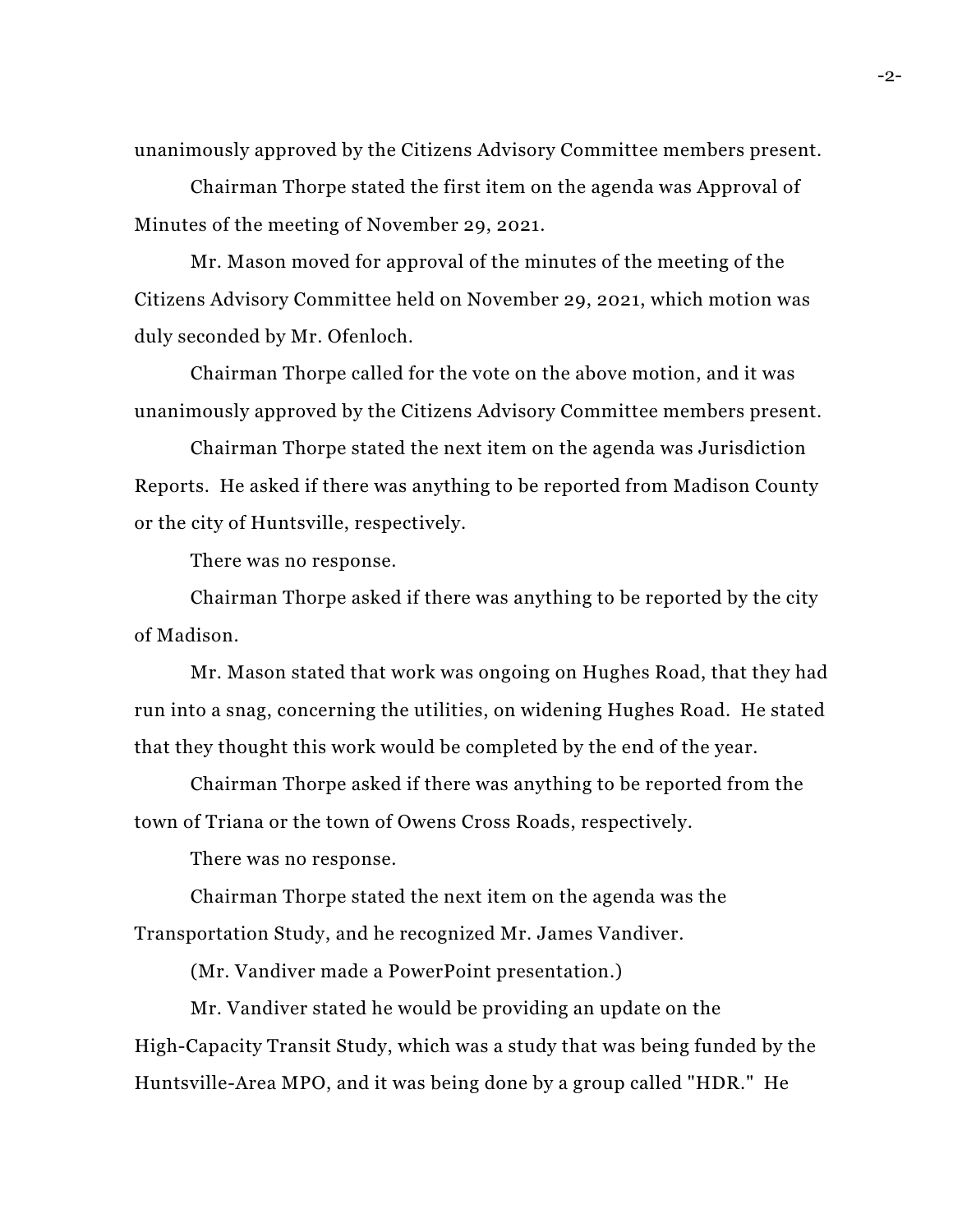stated that the leads for this company were out of Arizona, and they were flying in at this time. He stated it was unfortunate that they could not make it to this meeting, but they would be visiting with the MPO Policy Board on the following Wednesday. He stated they had wanted to make sure the CAC was kept up to date on what was going on with this study. He stated they had at this time a more in-depth presentation than what the MPO Policy Board members were going to see because they were aware that this Committee had more involvement in alternative modes, so they wanted to make sure they got a bit more information about this.

Mr. Vandiver stated if there were any questions he could not answer, he would be happy to forward them on to the consultants when they arrived. He stated he was aware that Mr. Mason had already talked with the consultants and had corresponded with them, and if any of the CAC members would rather correspond with them directly, he would be happy to give them their contact information.

Mr. Vandiver stated he was going to talk about existing conditions in the Huntsville-Area MPO, about forecasts for the Huntsville MPO area and what had dictated those forecasts, and he would go into future transit options, identifying the corridors that would make sense for high-capacity transit, and the mode, whether it would be bus or rail, or some other mode of transit. He continued that he would then get into the draft Study recommendations and what would come next for those identified corridors.

Mr. Vandiver stated he would start with why they had started this study. He stated they were all recognizing that the Huntsville area was in the midst of one of the biggest growth spurts they had had since probably the 1960s, and with more growth came more congestion, and they had to keep in mind that the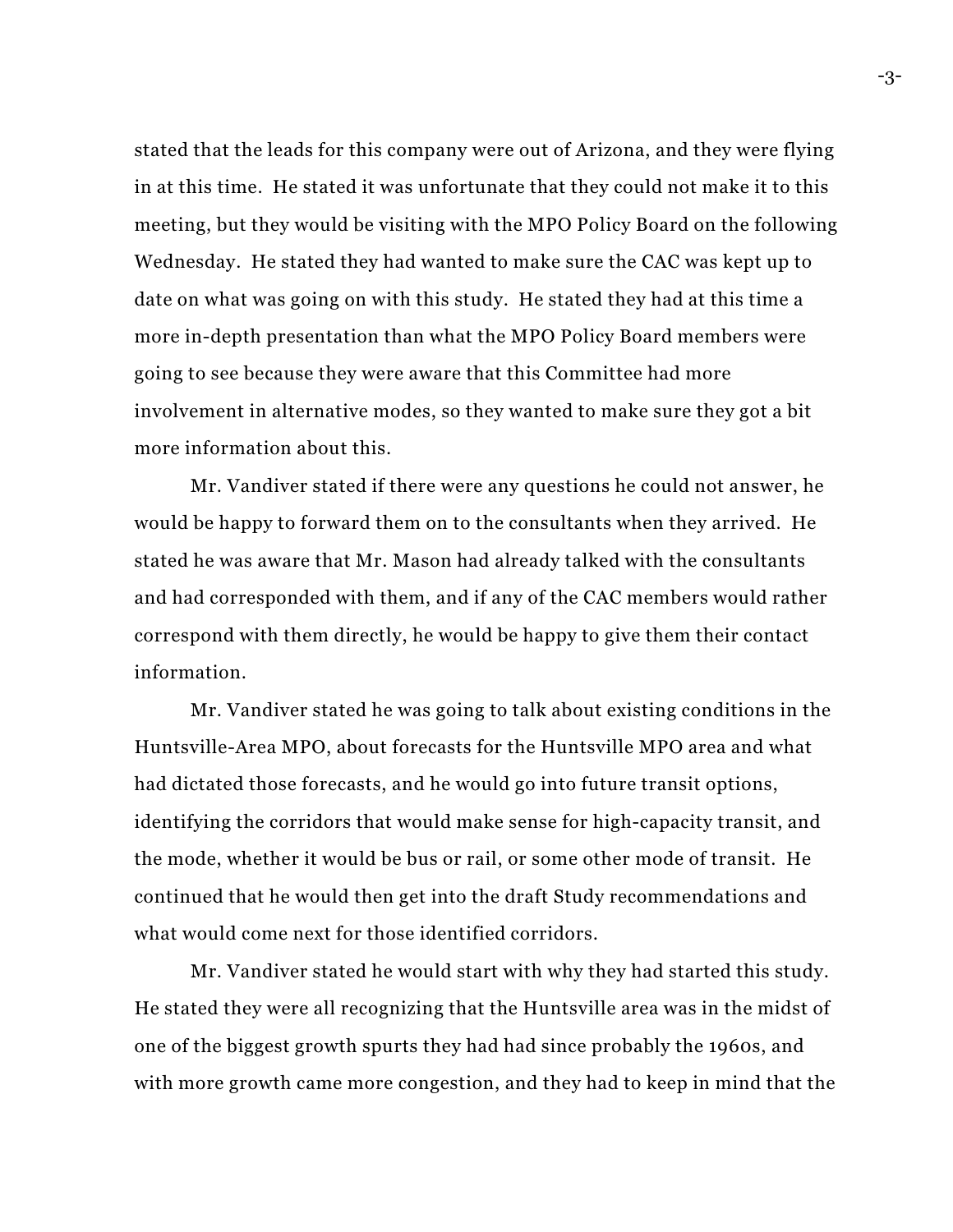solution to congestion was not always to widen roads, and that in some cases, that might have a detrimental or negative effect on communities. He stated that transit was a great congestion alternative.

Mr. Vandiver stated they had two really great examples of how not planning for transit would become an issue for a community. He stated that right next door, they had Atlanta and Nashville, two cities that had grown very fast, and widened their roads, and they were still having congestion issues, and now they were looking at transit, and it was almost too late for them to really get into transit because they could not purchase the right-of-way; they could not get their jurisdictions together as to a funding strategy for high-capacity transit. He continued that Huntsville really wanted to keep ahead of the curve, noting that having a quick commute to one's job was something the Huntsville Area MPO jurisdictions had used as a selling point for the Huntsville area, and that was something they wanted to maintain, as far as the high quality of life.

Mr. Vandiver stated that one of the arguments against transit in the Huntsville area was that Huntsville was not dense enough for transit. He stated his argument against this was that transit could work anywhere as long as it was planned right. He continued that another argument was that Huntsville had pockets of density that could be connected via transit.

Mr. Vandiver stated that on the displayed map, the areas that were deeper red had higher jobs and population density. He stated there was this nice corridor, pretty much from downtown to the city of Madison, kind of that western corridor there. He stated that was an area of high density, for jobs and population, that that was where a lot of the activity and job centers were, including UAH, Research Park, Downtown, MidCity, the Village of Providence, and the city of Madison. He stated there were some activity centers outside of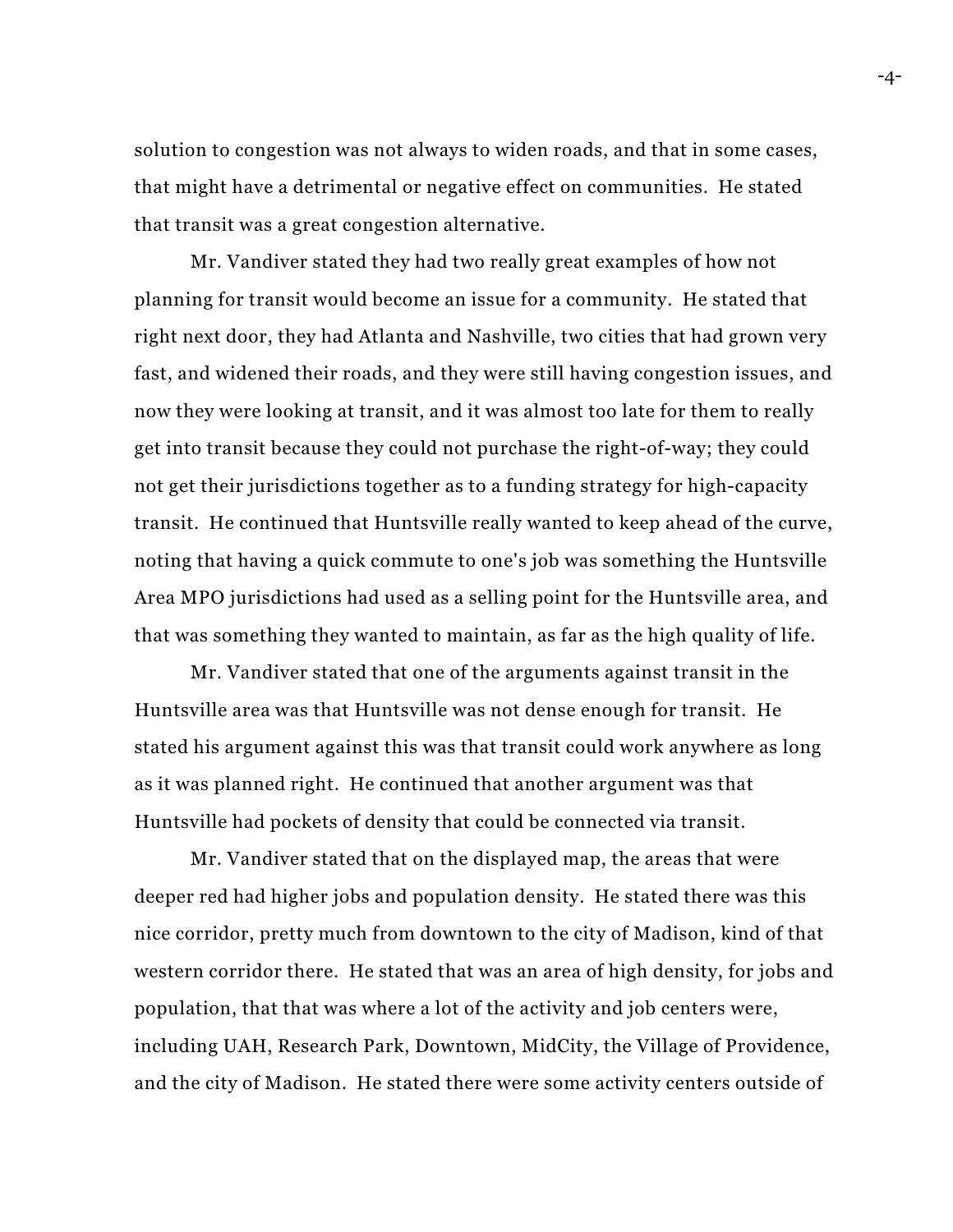that corridor, such as Mazda Toyota; Redstone Arsenal, which, of course, was the largest employer. He stated that those areas were not as transit supportive and probably would not be ideal candidates for high-capacity transit.

Mr. Vandiver stated that the existing transit network was, of course, Huntsville Transit, through the Orbit service, that it was the primary fixed-route service in the Huntsville area. He stated that currently there were 10 routes, plus a special UAH route that ran every Friday night. He stated there was Monday through Saturday service at this time, and seven routes were operating hourly service, and there were an additional three routes that ran every 30 minutes. He stated that the hours were weekdays from 6 a.m. to 9 p.m., and on Saturday from 7 a.m. to 7 p.m. He asked Mr. Autry if that was correct.

Mr. Autry stated they had one route that started at 5 a.m., Monday through Friday, and they ended at 9:00, and on Saturday, it was 7:00 to 7:00. He stated that two of the one-hour routes shared the same corridor, from downtown to Airport Road, 5 and 6. He stated they could look at that, really, as five routes had 30-minute service, versus the three.

Mr. Vandiver stated that Route 4, which was University Drive, was the highest ridership route in the Orbit system. He stated that the most recent five-year transit study had recommended 15-minute service along that corridor, so there would be at least one corridor with 15-minute service in the Orbit system.

Mr. Vandiver stated that in addition to the fixed-route services in the Huntsville MPO area, Huntsville Transit also operated a paratransit service, called "Access," and then outside the city of Huntsville, Madison County had a demand response service called "TRAM," and if you called them, they would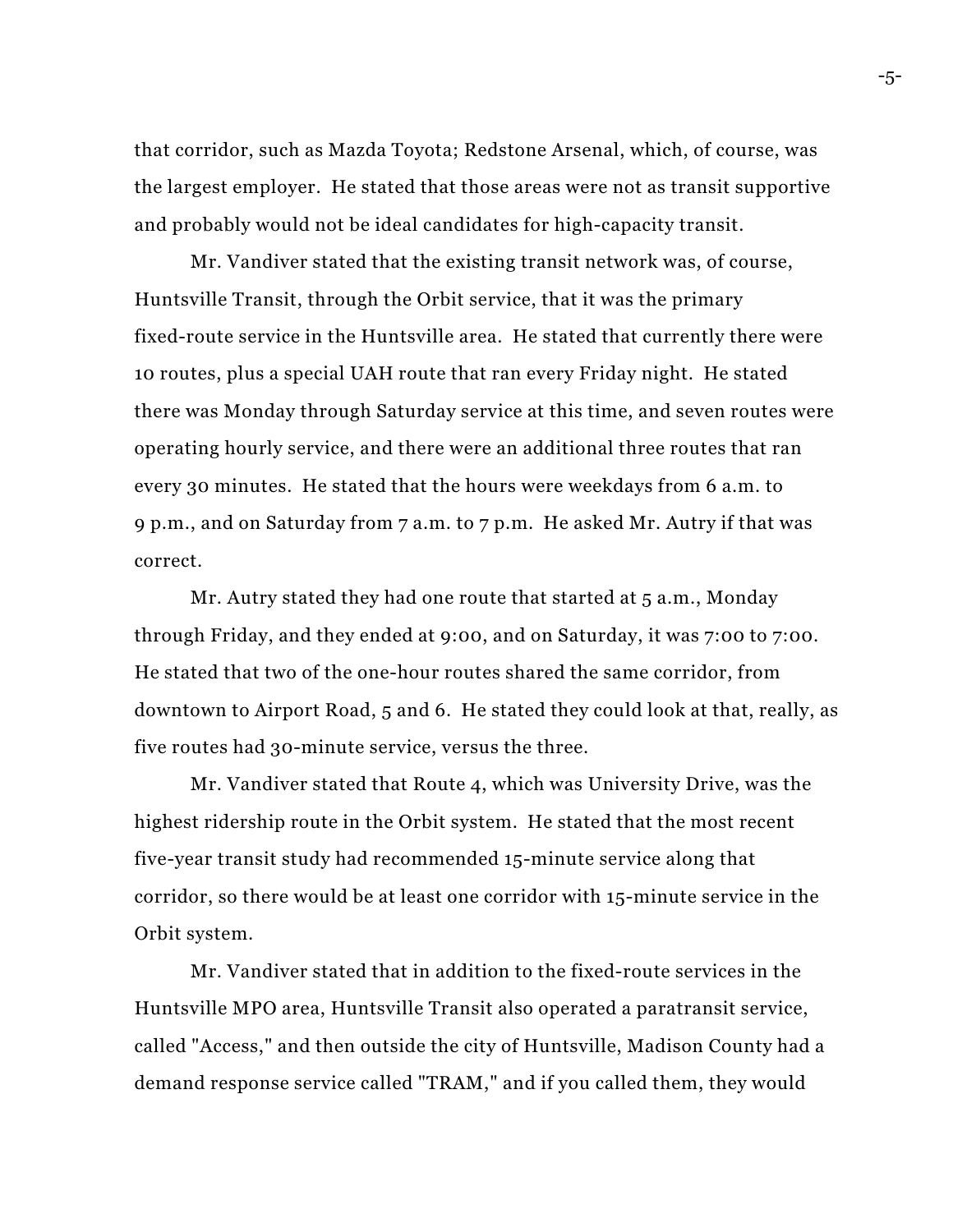come and pick you up, for a fixed price. He stated that MARS was in the city of Madison, that that was their paratransit service.

Mr. Vandiver stated they would look at the future of the Huntsville MPO area. He stated they were looking at an increase in density, especially in the western corridor, between downtown and Madison. He stated that one area that was highlighted by the consultants was the University Drive/U.S. 72 corridor, as a high-density area. He stated the forecasts were educated by several plans that had been coming out by the different jurisdictions, including the City of Madison's Comprehensive Plan. He continued that Cummings Research Park had a Master Plan that had come out a few years prior, and UAH had a Master Plan, which they had just started to renew, with the new leadership there. He stated that, also, Huntsville Hospital had plans for expansion. He stated that all of these were included in the future forecasts, which went out to 2045, just like the Long-Range Transportation Plan.

Mr. Vandiver stated that what he was displaying were some of the plans they were using to look at future density, and that Cummings Research Park was a great example. He stated it was considered a suburban office park at this time, and there were just office uses, for the most part, but the Research Park Master Plan showed a massive increase in density in the Park, as well as a diversity of uses, including residential, retail, restaurants. He stated that one area that was actually starting to see that was the Wynn and Bradford intersection, noting that there was the Alabama School of Cyber Technology and Engineering that was being built on the southeast corner, and then across the street the old Catholic High School had just been demolished, and there would be a six-story apartment complex there. He stated there were a lot of new uses, educational and residential, and he thought there was some retail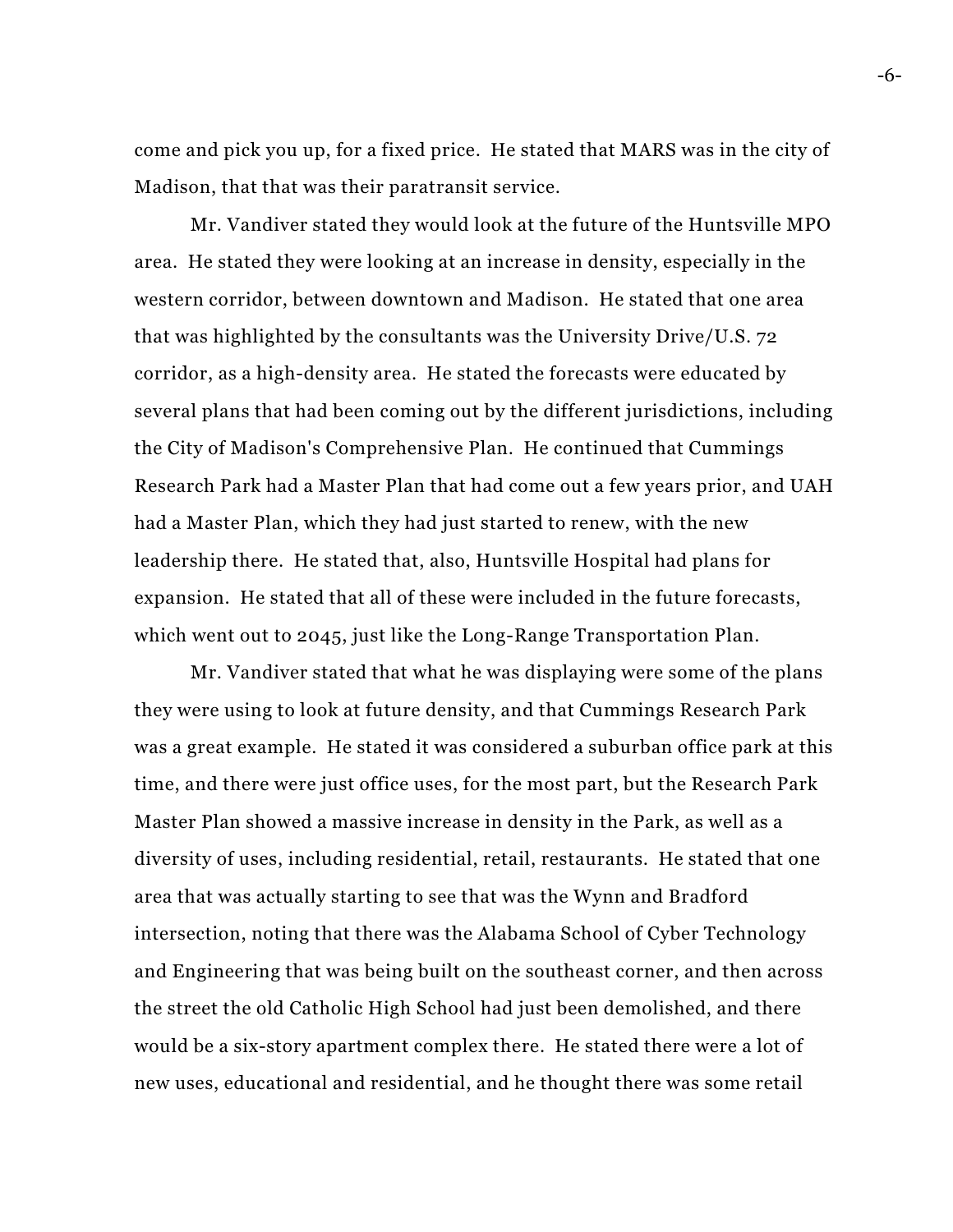going into the Catholic High project, coming into the Park. He stated they were seeing the increase in density in the Park that might make transit more supported.

Mr. Vandiver stated that on the northeast corner of that, UAH had purchased the Executive Office Plaza, at the corner of University and Sparkman, and they had plans to expand their campus, with student uses, as well as a multi-purpose facility.

Mr. Vandiver stated they would look at some Future Transit Options. He stated that one of the studies the consultants used was the recently completed Huntsville-Area Commuter Study. He stated that was an MPO-funded Study that looked at 13 counties across North Alabama and Southern Middle Tennessee, and they had looked at where commuters were coming from and where they were going to within the MPO, and if they were coming from Lauderdale County and going to Research Park, they would be able to map that and see how many commuters were coming from Lauderdale County to Research Park, or from Madison to Greenbrier. He stated they split up the area into 50 zones and figured that out.

Mr. Vandiver stated he was missing a map, but he indicated a map that was displayed, and he stated it was a map of Trip Flows between different zones. He stated that the thicker lines and the darker lines indicated higher trips between each zone. He stated there was this cluster of Trip Flows between Madison and Southeast Huntsville, that it was kind of an arc around Redstone Arsenal.

Mr. Vandiver stated they had also looked at Transit Propensity, which included a variety of factors, looking at zero-car households; income levels; age, noting that they were looking at people aged 65 and over, and also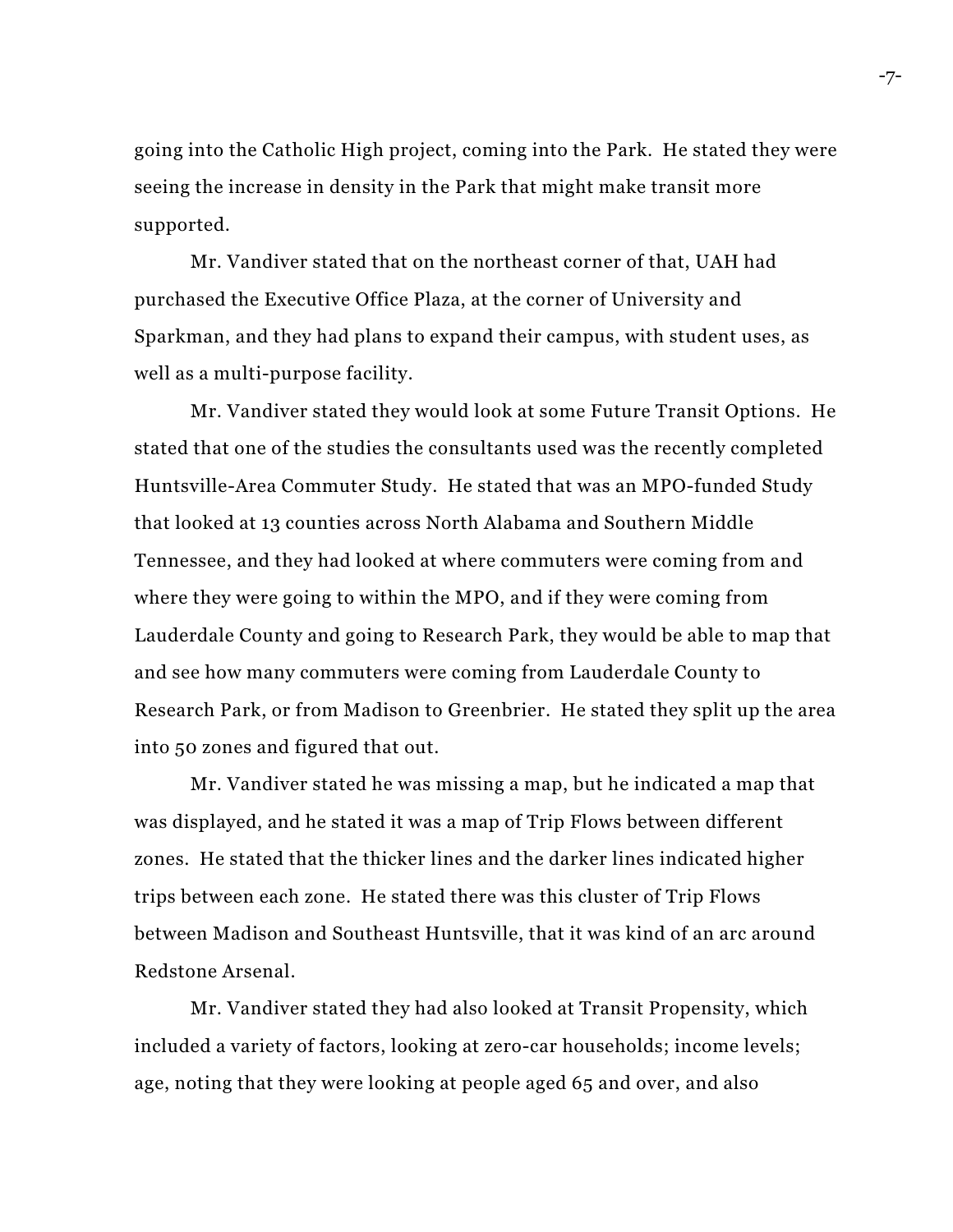under 18; and also poverty rates, to see where the need-based riders were. He stated they liked to talk about trying to attract choice riders, but they had to recognize that need-based riders were the ones who needed transit the most and depended upon it every day, for things such as shopping, going to school, going to work, going to the doctor's office, so they needed to make sure they kept them in mind when they were looking at the transit corridors.

Mr. Vandiver stated that for Potential Transit Corridors, they had started out with initial identification of, really, just the major corridors within the Huntsville MPO area, that they could name them: Winchester Road, 53, North Parkway and South Parkway, 431 South, 72 East. He stated that a lot of those were, obviously, not good, high-capacity transit corridors, but they wanted to have just kind of a broad-based analysis of which corridors would work for high-capacity transit. He continued that they had then narrowed it down based upon these corridors' activity centers, as well as the density of jobs and population along these corridors, to go with the Tier 1 Corridors. He stated there were eight of these, and one was Madison Boulevard, out to the airport; and another was downtown, the Medical District, and that was Washington and Jefferson streets and Madison Street; the Holmes/Bradford Corridor, out to Research Park; North Parkway, as well as South Parkway; Meridian Street to A&M; and the North-South Railroad Line, the Huntsville/Madison County Railway Line that paralleled South Parkway; and then U.S. 72 West/University Drive, from downtown out to near County Line Road.

Mr. Vandiver stated that the consultant had looked at these Tier 1 corridors and had run them through their Corridor Refinement Criteria and had scored them, based on these four important criteria for high-capacity transit. He stated this included: Support Multimodal activity, Serve Diverse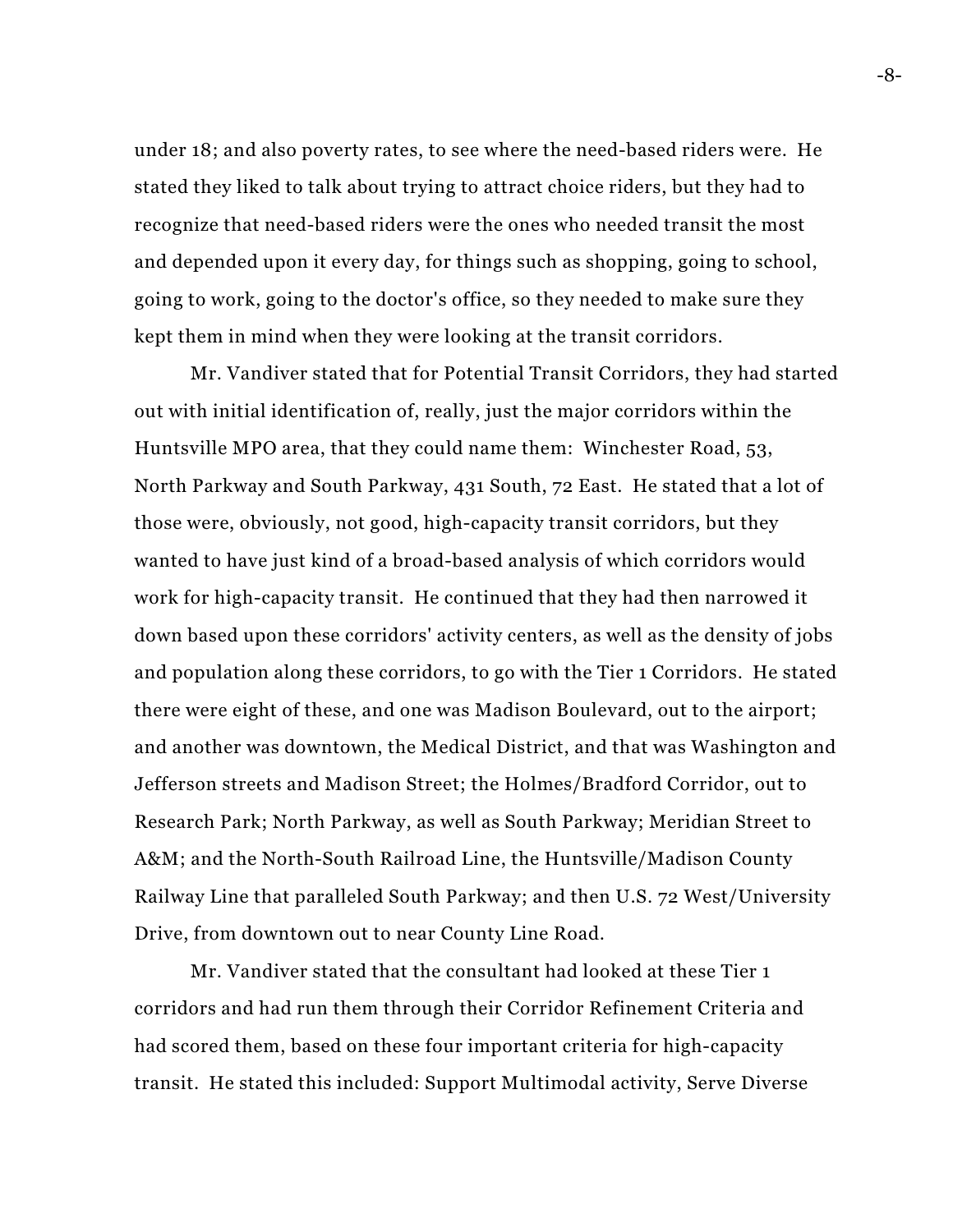Travel Market Needs, Sustain Economic Competitiveness and Development, and Provide Speedy Service. He continued that within those were different metrics, including Last-Mile connections, First- and Last-Mile connections within a half mile of those corridors, and population and employment density, service to universities, developable land, and also the directness of the route. He stated they did not want a convoluted, high-capacity transit corridor that took two hours to get somewhere when a car would just take 30 minutes. He stated they wanted to make sure this was competitive with car use.

Mr. Vandiver displayed another slide, and he stated that looking at Spectrum of Transit, there was a wide spectrum of transit modes out there. He stated that on the left side of the display, there was Ride Share, which was Lyft and Uber, and those kinds of services; and then on the right side was High Speed Rail. He stated that what the consultants had looked at in this Study were the ones that were highlighted in green on the display, which was Personal Rapid Transit, which was kind of like what they had at the hospital, the little tram they had; and then there was the Light Rail Transit, which was what was seen in a lot of larger cities, places like St. Louis or San Diego. He stated that was a higher capacity transit service.

Mr. Vandiver stated there were pros and cons to each one of these, that rail transit had a greater travel speed with a fixed guideway, having priority over cars. He continued that if they were looking between a streetcar and a bus rapid-transit line, maneuverability was key on this because sometimes with a streetcar line, they could not move around an accident or a FedEx sitting in the lane, that if the streetcar was on a mixed-traffic corridor, the streetcar would just have to sit there and honk its horn until the FedEx truck moved.

Mr. Vandiver stated that buses had greater expandability, and they also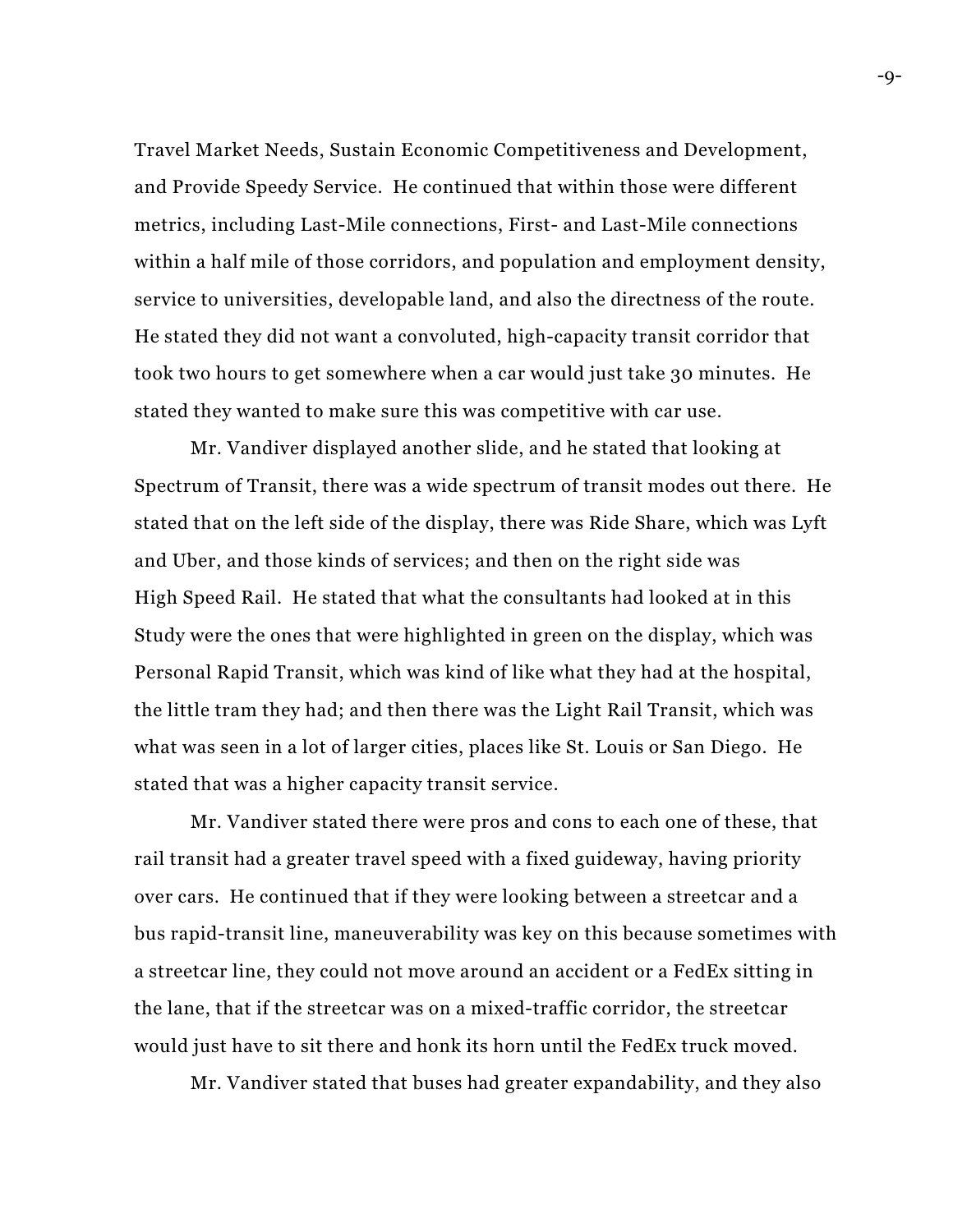had shorter stop spaces, so buses usually had less distance between different stops, whereas with rail, it was more expensive to have more frequent stops, so there would be longer distances between stops. He stated that rail had higher capacity, but that might not be a good thing in some cases, especially in a city like Huntsville, where they did not need an eight-car train to serve passengers, that they could use a 40 or 60-foot bus to serve customers along the corridor.

Mr. Vandiver stated that land use and developability tended to have a greater chance of transit-oriented development, especially on the private sector side, with rail transit because they knew that corridor was going to be transit, as opposed to buses, where it could change at any time, going back for maneuverability.

Mr. Vandiver stated that then there was Transit Markets Served, and he stated that rail transit attracted more choice riders, although bus rapid transit was starting to make headway into that and attract a mix of choice and need-based riders.

Mr. Vandiver stated that next they would go into Draft Study recommendations. He stated there were two identified corridors, based on the criteria he had shown earlier, and these had the greatest chance for them to be able to successfully get federal funding from the FTA. He stated the one that rose to the top was U.S. 72, the University Drive corridor. He stated this combined the downtown corridor as well, that it started at the hospital, ran through the middle of downtown, and then out U.S. 72 West, toward Madison. He stated there would be two branches on this corridor, a bus rapid-transit corridor, based on the analysis the consultants had made, and one would split out to Providence, and the other would split out to the Walmart past Balch Road, Promenade Point Parkway.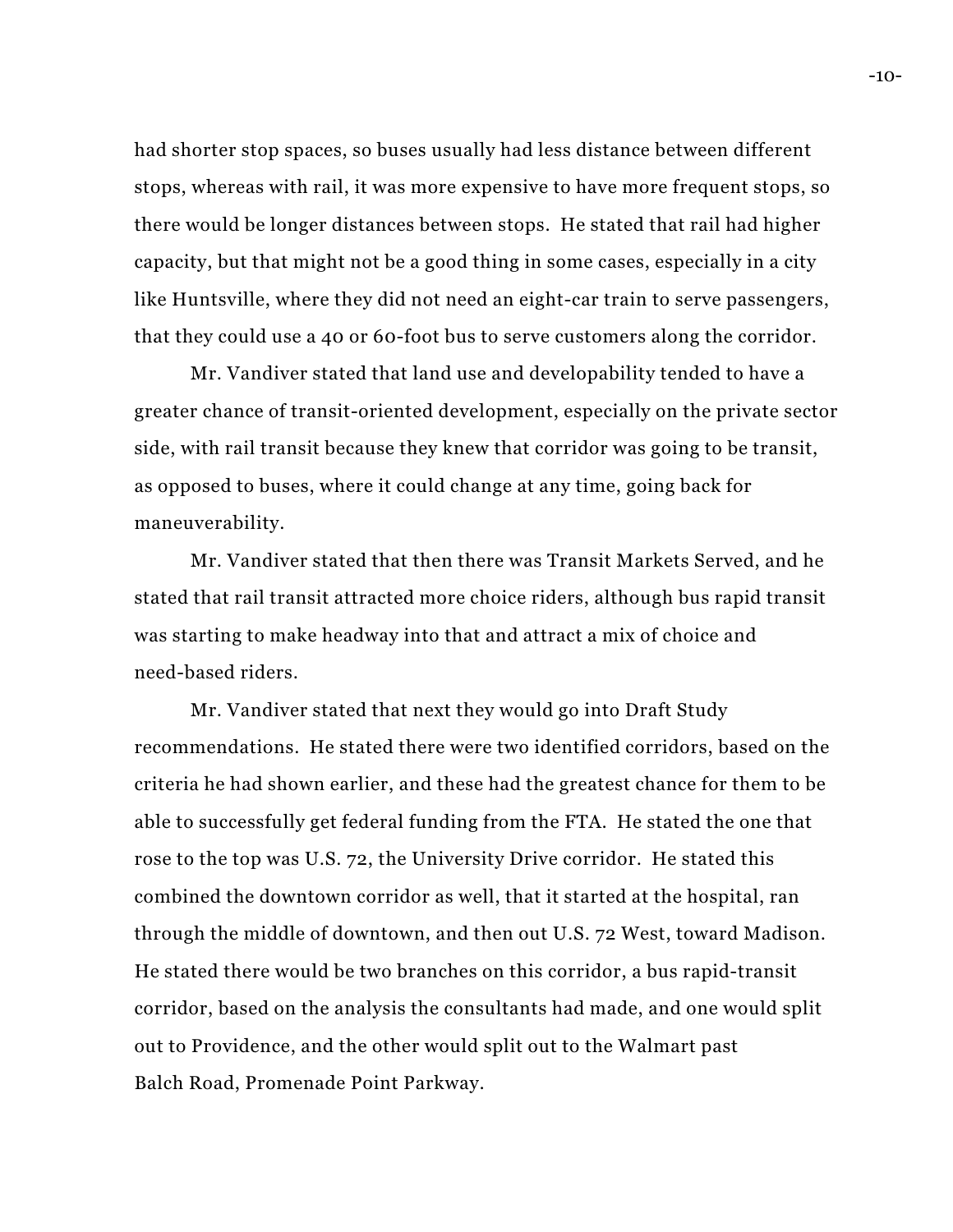Mr. Vandiver stated this had been chosen based on a variety of factors. He stated this was the highest ridership corridor on the existing Orbit route, so they could show existing ridership there. He continued that they could also expand the transit markets as well, because there was not transit service currently to Madison, and this would introduce service out to Madison.

Mr. Vandiver stated there was a secondary corridor that was identified by the consultants, and this was an express bus to the airport. He stated this would not exactly be a BRT route, but it would be a limited stop bus route, that there would basically be a stop at the airport, a couple along Madison Boulevard, one at Bridge Street, and maybe one at Research Park, maybe one around Stovehouse, and one downtown. He stated this was a connection that had been asked for for years, that there had been a lot of requests for it, at least on the MPO side. He stated they had had in several of their LRTPs about transit service out to the airport.

Mr. Vandiver stated that the problem was, as it had been in the past, that there were not the jobs and population density to support high-capacity transit. He stated that an express bus like this would introduce transit service to this corridor and start to encourage things like transit-oriented development, especially along Madison Boulevard, which was an area that had been identified by the City of Madison as having the potential for redevelopment into more mixed-use. He stated there were a lot of shopping centers and hotels along there that had seen better days, that were looking kind of tired, so they were looking at redeveloping that corridor. He continued that they felt that transit would be great for that area.

Mr. Vandiver stated that one of the things they had to look at here was Land Use and Transportation. He stated that what made University such an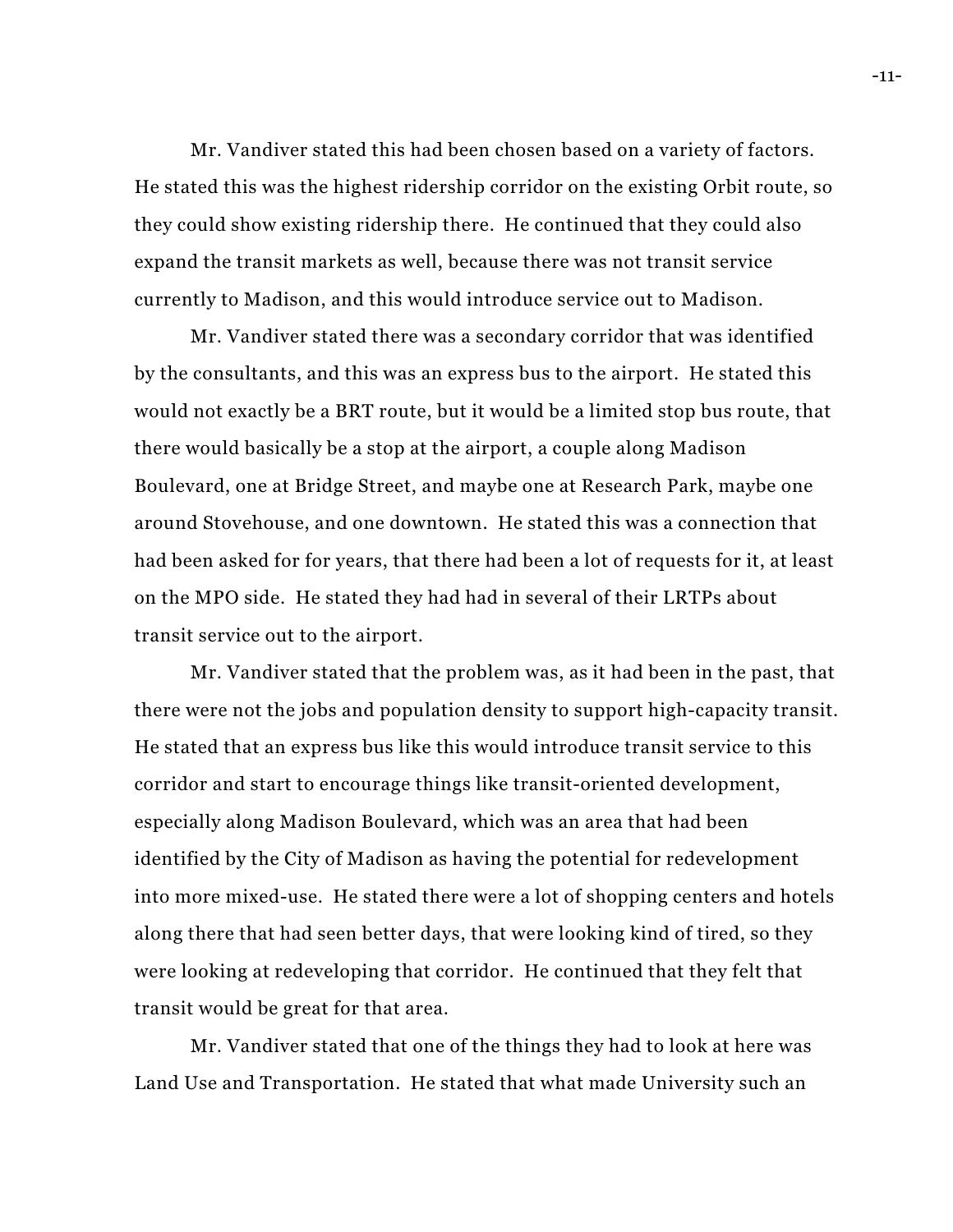attractive corridor for a bus route and transit, for high-capacity transit in general, was the ability to create transit supportive density along that corridor. He stated there was high density already along that corridor, but they could make it even better. He continued that a lot of this had to do with existing projects that were going on, noting there was MidCity, which he stated was the area in yellow on the display. He stated that on the west side was Research Park Boulevard, and on the right side was Sparkman Drive, and right in the middle was Wynn Drive. He stated there was MidCity in yellow, Cummings Research Park in blue, the UAH expansion in orange, and they had a conceptual TOD project in green, that it was not official, or anything like that, that it was just kind of a concept to see what TODs would look like along University Drive.

Mr. Ofenloch asked what "TOD" was.

Mr. Vandiver stated it was Transit-Oriented Development.

Mr. Vandiver stated that some other things they had to look at, to increase density along the corridor or to improve transit effectiveness along the corridor, were Bike/Ped Connectivity, the First- and Last-Mile connections; Parking Policies, things like restricting parking along U.S. 72, with new developments; and then Partnerships with the stakeholders along there, such as Research Park and UAH.

Mr. Vandiver stated that the next display was again the UAH Master Plan. He stated that in this Transit-Oriented Development concept, they were going to incorporate the UAH Master Plan, which had already been introduced, and put it into a grander TOD project.

Mr. Vandiver stated that the next slide was the area between Wynn and Sparkman Drive, along University Drive. He stated that the rectangles in yellow were potential BRT station sites. He stated this was all conceptual, that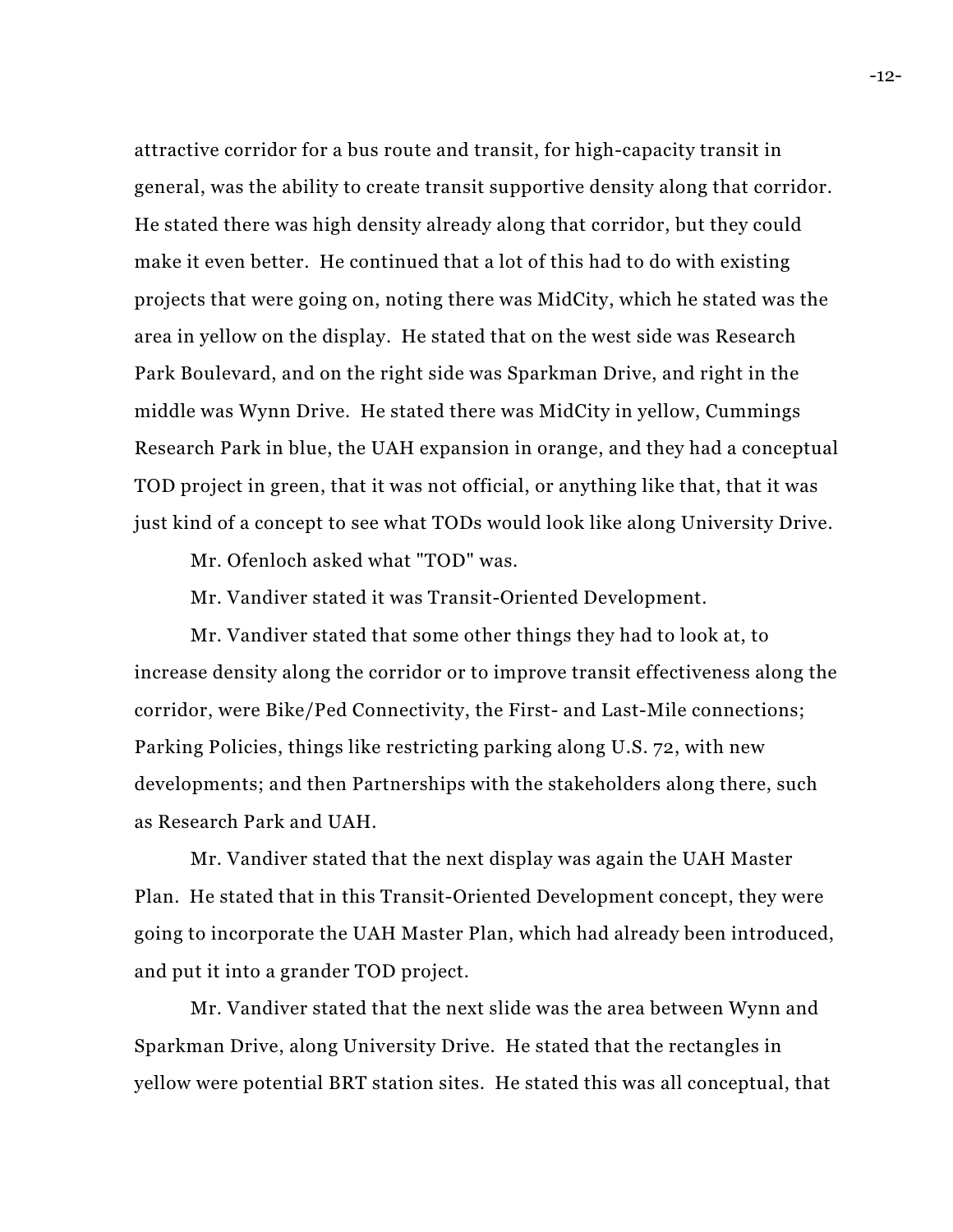this was not a project that was actually going to happen any time soon, that this was just to kind of give them a feel of what could happen with transit along U.S. 72, or University Drive.

Mr. Ofenloch stated that he understood south of 72 was UAH, and he asked who owned that land north of 72.

Mr. Vandiver stated he wanted to be very clear that this was conceptual. He stated there was a fairly large shopping center there at the corner of University and Sparkman.

Mr. Ofenloch stated there were not many stores in it.

Mr. Vandiver stated that was correct, noting that that would make it a good candidate if they were not going to redevelop that site. He continued that if there was bus rapid transit, perhaps that would make them more amenable to a denser redevelopment of the site.

Mr. Vandiver stated he would go over some of the criteria of Transit-Oriented Development, or the checklist they had to have when they were looking at a project like this. He stated that Transit-Oriented Development had to be walkable and connected, that while it was along a transit corridor, they had to make sure they had a comfortable connection for pedestrians between the bus route transit stop and the different amenities in the Transit-Oriented Development site. He stated that in this case, they were looking at a site right next to the UAH Multipurpose Facility, and then getting across University, which was currently not an ideal thing to do. He stated he believed there was a crosswalk there, but he did not know that many people actually crossed there at this time.

Mr. Vandiver stated they also had to be context sensitive, that they wanted to have focal points with their Transit-Oriented Development, and that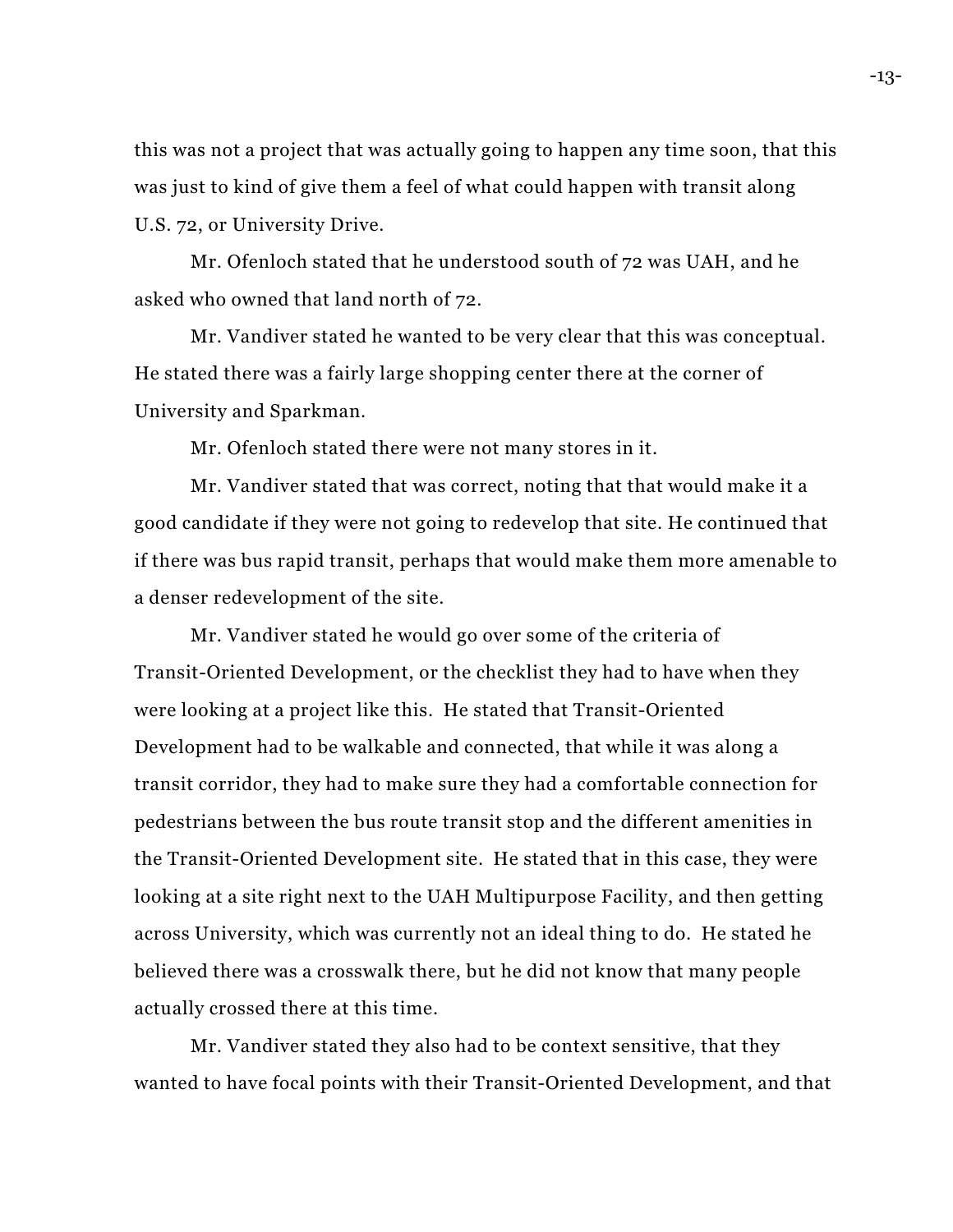in this case, the UAH Multipurpose Facility was the focal point, that it was the central location there, the anchor, so to speak.

Mr. Vandiver stated they wanted a dense and diverse development, that they wanted to increase the density because density was good for transit. He continued that they also wanted to have a diverse mix of usages. He stated they had the Multipurpose facility, and there could be a variety of office, residential, retail, and student housing. He stated that, also, they would have to have the First- and Last-Mile connections, that it would not stop as soon as the rider got off the bus, that they would have to have safe and comfortable bike lanes, and bicycle facilities, as well as sidewalks.

Mr. Vandiver displayed another slide, and he asked what was next for these two corridors. He stated there were a lot of things they had to do before they got to actually launching these routes, including Funding, Building Ridership, Public Engagement, Corridor Configuration, and having an Operating Plan, and improving the Fleet.

Mr. Vandiver stated that with funding, what they were looking at, and the goal of this whole Study, was to be able to enter a project into what was called the "FTA Capital Investment Grant Program," to put a project in what was called "Project Development." He stated there were three different grants that came out of the CIG program. He stated that one was called "New Starts," and that was for really big projects, things like subways and light rail, and these were for larger cities, which had projects of more than \$400 million. He stated they also had "Core Capacity," which was if they were expanding a station, so they could get 10 car trains instead of 8 car trains in it, on a major line. He stated that would be a project for core capacity.

Mr. Vandiver stated that what they were looking at was what was called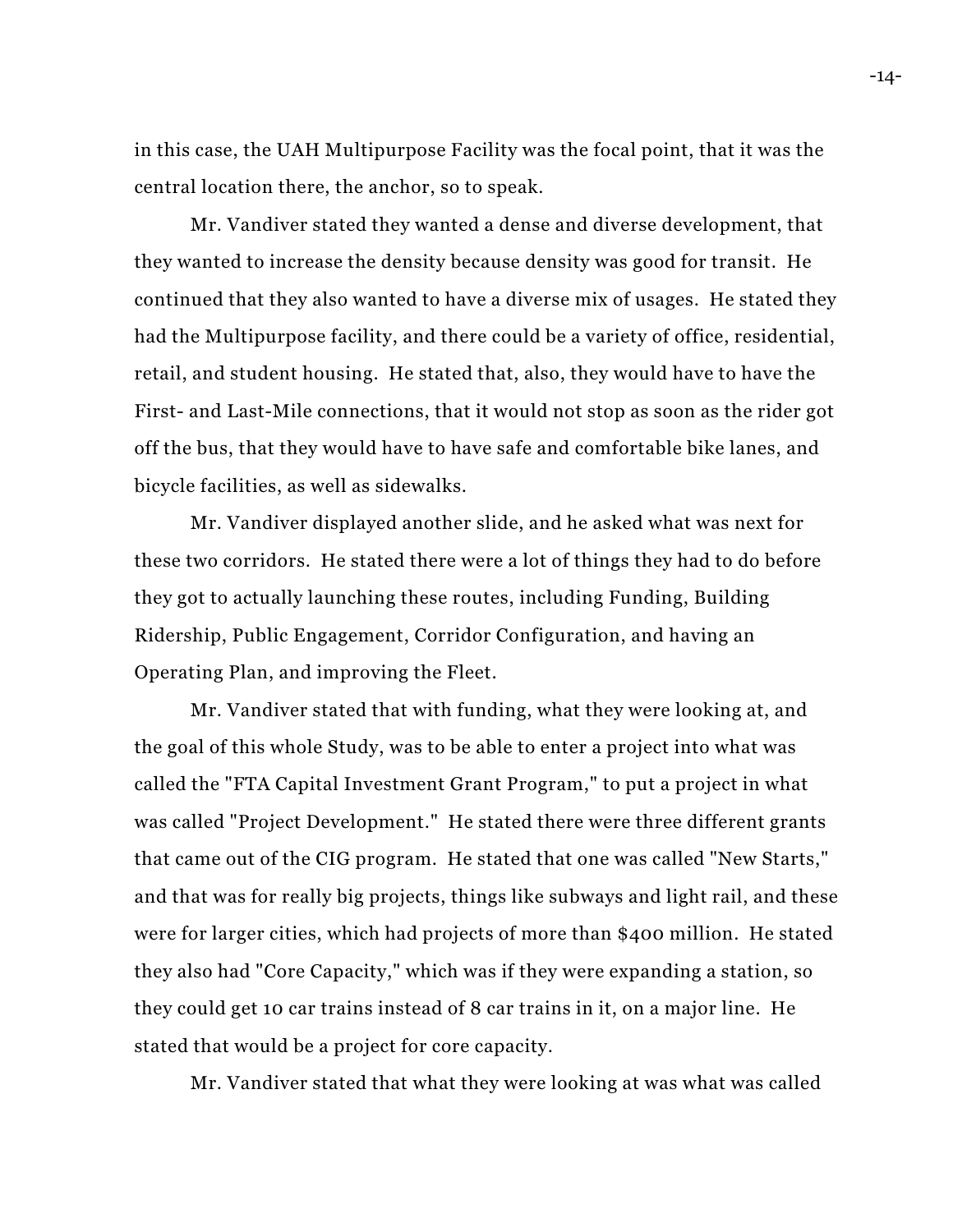"Small Starts," which he stated was great for smaller cities, such as Huntsville, because it allowed for fixed guideway or corridor-based BRT, which he would explain in just a moment. He stated this was for less than \$400 million and seeking less than \$150 million in CIG funds. He stated that the BRT projects along University would definitely be under \$400 million.

Mr. Vandiver stated there was a lot that had to be done before they could get a full fund grant agreement from the FTA, that they had to complete an Environmental Review process; that they had to select a Locally Preferred Alternative, which was basically a fancy way of saying "This is the route we are going to do;" and they also had to get it into their LRTP and their TIP; and they had to have a local financial commitment, that they were asking for some sort of match, whether it would be from local sources or elsewhere.

Mr. Vandiver stated that the FTA would then rate their project, based on their criteria for funding. He stated they had to have a minimum rating of "Medium" to get funding from the FTA. He stated that if for some reason, the density was really low and the ridership was low, and all that, they might rate them a "Medium Low" or "Low," and they would not get funding. He stated they would have to go through all of this, and, also, they would have to complete sufficient engineering and design work before they would get the small service grant approved.

Mr. Vandiver displayed another slide, and he stated that on the funding side, the local match was required, that at least 20 percent was required, of the project funding, for FTA approval. He stated that there was another program, called "RAISE," which had previously been known as "TIGER" and "INFRA." He stated that every administration changed the name. He stated he believed at this time there was approximately \$1.5 billion in discretionary funding for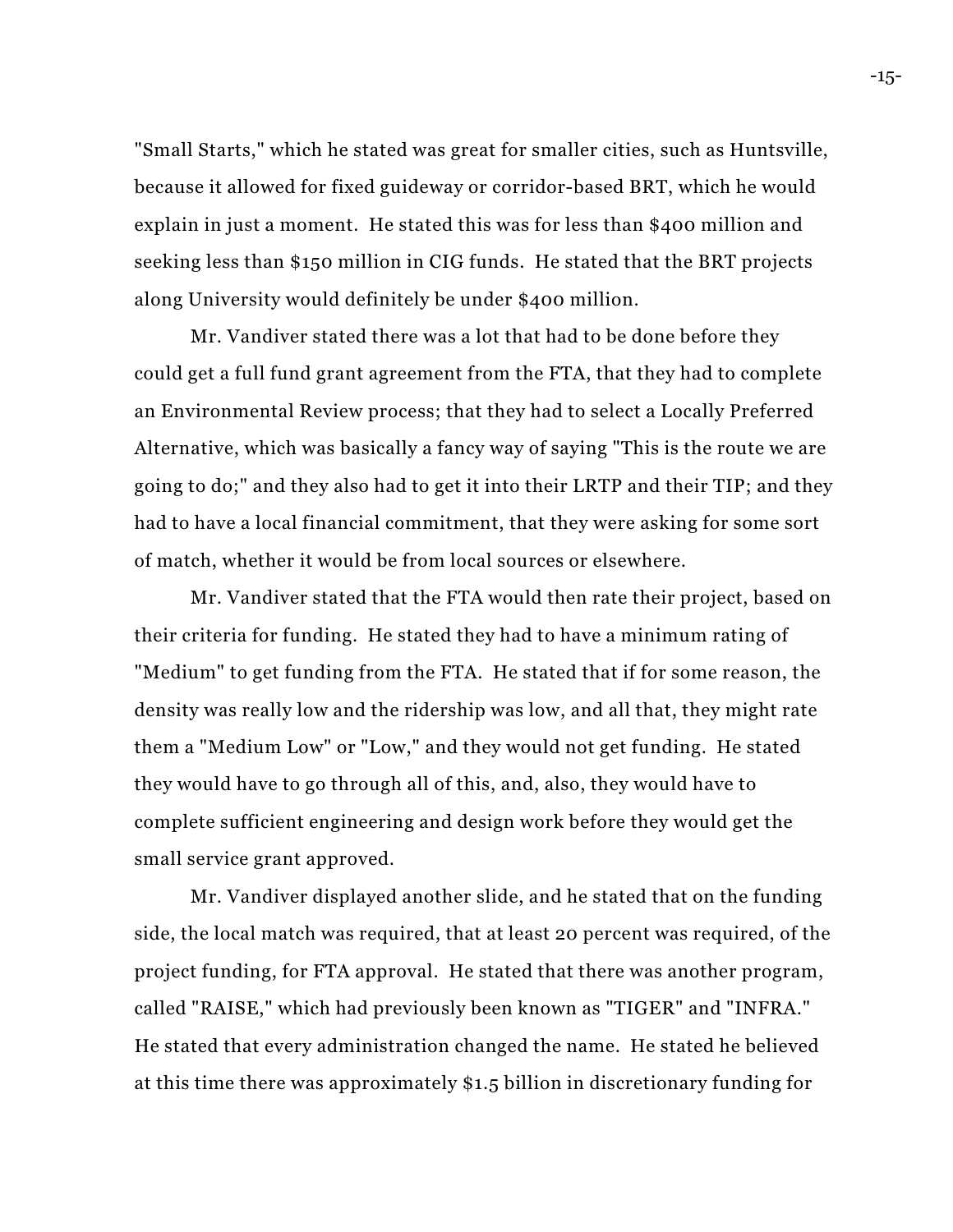# RAISE in the current IIJA

Mr. Vandiver stated that partnerships was another great way to increase the local match, to get funding from stakeholders, such as universities, the Chamber of Commerce, and large employers. He stated that something to note, also, was that they had talked to a lot of large employers that were very keen on getting transit service to their employees. He stated they had talked about Mazda Toyota, and for Toyota, both plants, the one in Greenbrier and the one in North Huntsville, had indicated a desire to get transit service because they felt they could expand their employee pool, job pool, by getting transit service.

Mr. Vandiver stated that just focusing on the U.S. 72/University Drive BRT corridor, the average weekday boardings in 2019 were approximately 1300, and they were hoping it was a little bit higher at this time, and by the time they started going into the project development, they were hoping that 15-minute service would have been introduced, and that would increase ridership. He stated that the 3,000 number that was displayed was what was needed for competiveness with the CIG grant, that if they wanted to get that "Medium" or better rating, they had to have at least 3,000 riders, or average weekday boardings of at least 3,000, along the corridor.

Mr. Vandiver stated improvements to the corridor included increasing the service, and also better lane planning along University Drive. He stated that University Drive had a lot of uses, and it was very dense, but at the same time, it was not very transit supportive. He continued that there was a fairly wide, seven-lane corridor, and the retail and residential was all kind of back from the street, so it was not very walkable and not a very conducive corridor for transit. He stated that, also, there were the side streets, such as Wynn Drive, that had a "Share the Road" sign, but he was not sure how many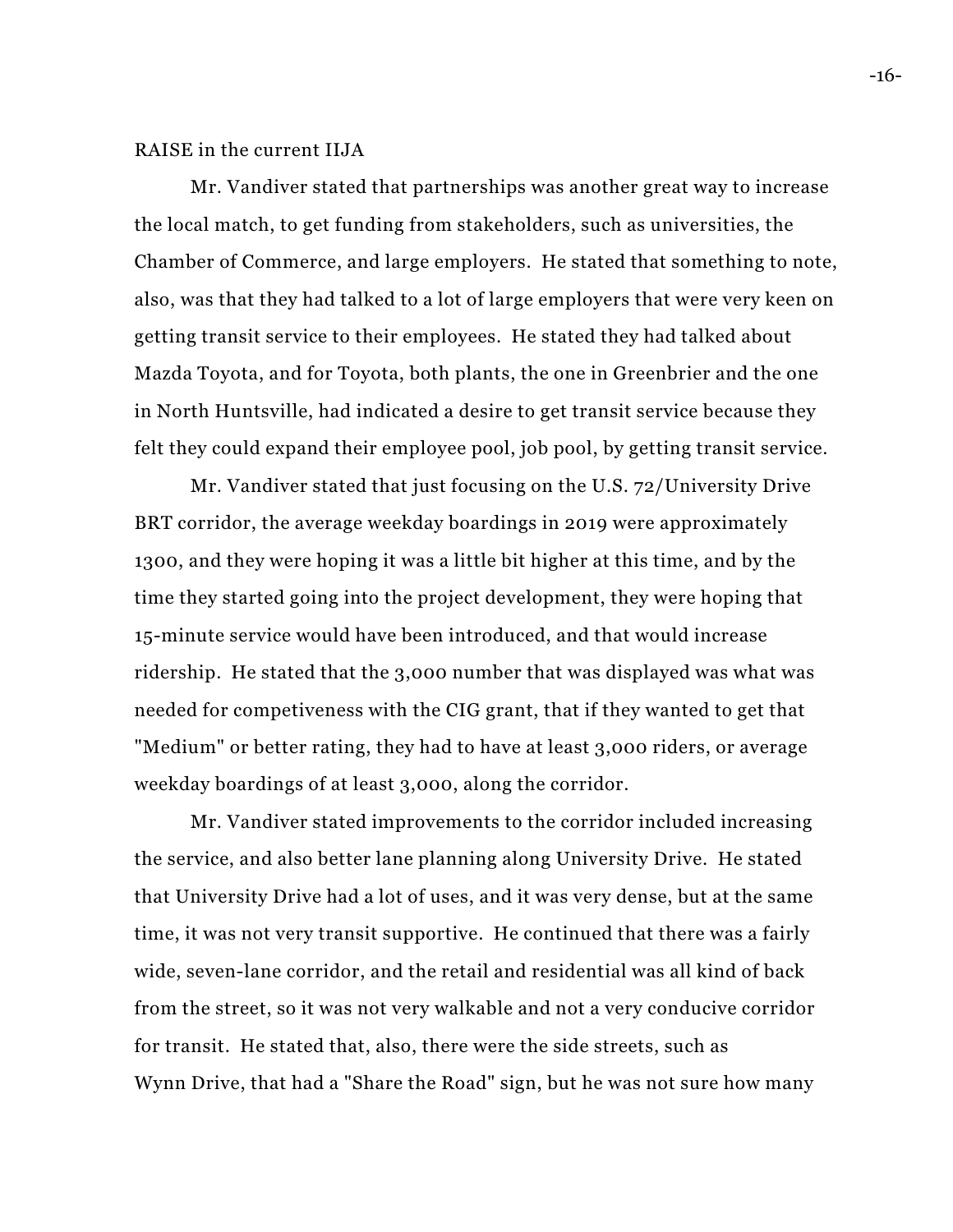people were riding bikes along Wynn Drive at this time, although there might be more than he thought. He stated he would not put his five-year-old on that road at this time.

Mr. Vandiver stated that integrating the land use and transportation planning and getting the First- and Last-Mile connections was an extremely important part of building that ridership.

Mr. Vandiver displayed another slide, and he stated that Public Engagement would be necessary for FTA funding, engaging stakeholders, as well as the public, and identifying that route, as well as making sure they did not forget anybody in this public involvement process, making sure that everyone was included and engaged in the process that wanted to be engaged.

Mr. Vandiver stated he had mentioned earlier about fixed guideway versus corridor-based BRT. He stated these were two different types. He stated that the side lane was more corridor-based, and it usually ran with mixed traffic, that sometimes it could just be a regular lane of traffic. He continued that if they wanted to get something started pretty quickly, they could do something like what he was indicating on the display, and they would have a different branded bus, and they would have a nicer station, but they would not do anything to the streets.

Mr. Vandiver stated they could also do a dedicated lane, which was sometimes called a "bus for right-turn lane," where they would have a dedicated bus lane, where a bus could go straight through an intersection, and the cars could also get in that lane and turn right. He stated that was another option, which kind of moved things along a little bit faster. He stated this was easier to implement, and it was also a little bit cheaper to do, but at the same time, the reliability and efficiency was not as great as if they got a fixed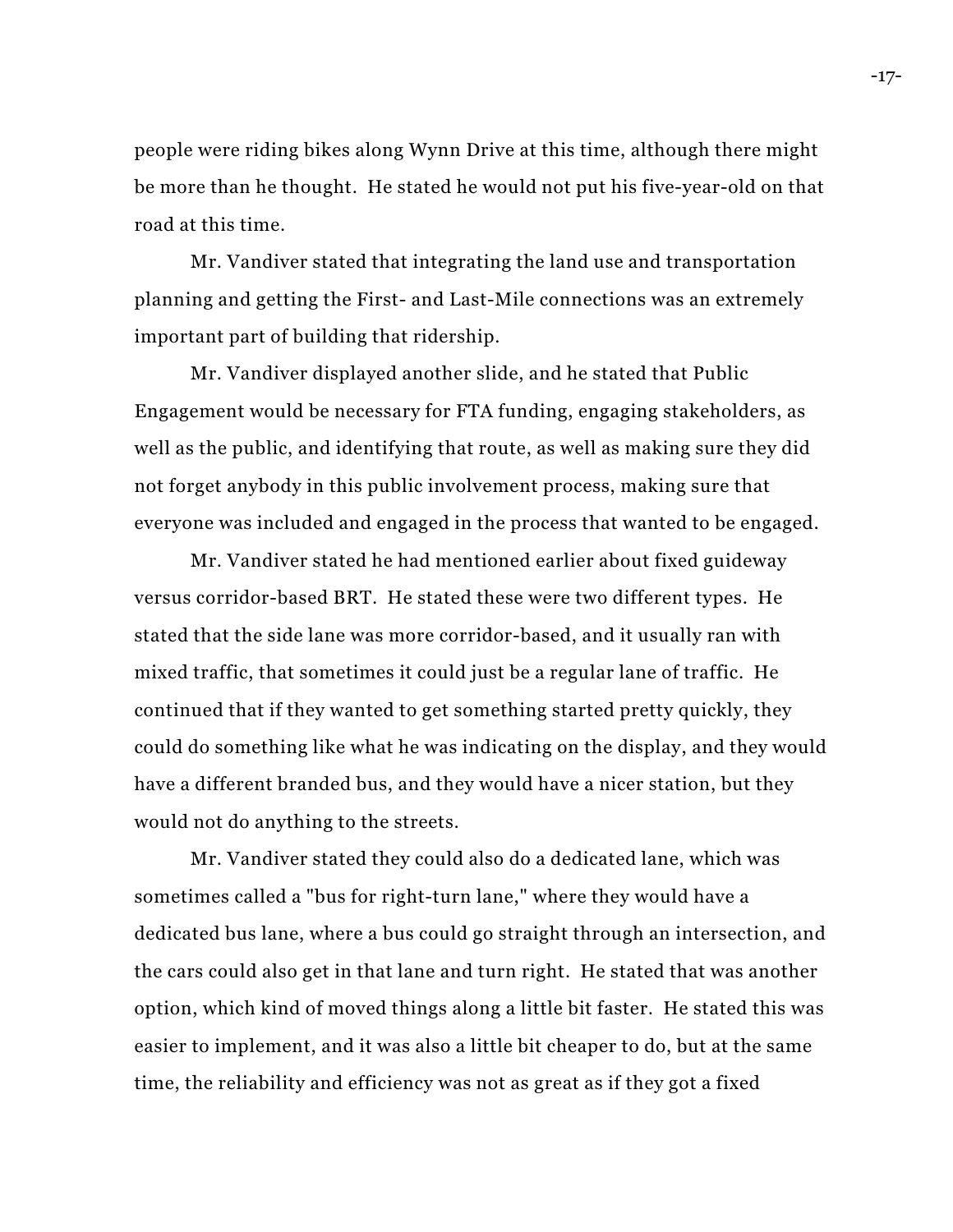guideway BRT, which would usually be in the center of a road, all by itself. He stated that with the center running, it would be in a lane all by itself, and they would not have cars coming in and out of the lane, hopefully, and they would have the stations in the median of the road. He stated that one disadvantage of this would be they would not be able to do too many left turns, that left turns would be restricted to certain areas, but the efficiency and reliability would be greater. He stated that this tended to be more expensive, and they would lose a traffic lane, which might be uncomfortable to some people.

Mr. Vandiver stated that once they built the BRT line, they had to talk about operations, funding for the future. He stated that the consultants had looked at different operating plans for the BRT corridor, looking at anything from a 10-minute scenario, buses every 10 minutes, to buses every 15 minutes along the corridor. He continued they had looked at how many buses they would need for each scenario, with six buses for a 10-minute headway and four for 15 minutes. He stated that the annual operating cost would be between \$2 million, for 15 minutes, and \$3.1 million, for 10 minutes.

Mr. Ofenloch asked if the blue line on the displayed map was up to Oakwood.

Mr. Vandiver replied in the affirmative. He stated that the blue line would go to Providence, and he thought they had it out to the Publix at Oakwood and Johns Road. He stated this was all subject to change, but the idea was to have a main trunk line through Providence and downtown, because that was where the main density was, and then to have two different services, and to combine the two and have more frequent service right in the middle, with less frequent service farther out, in the more suburban, less dense areas.

Mr. Vandiver asked if anyone else had any questions.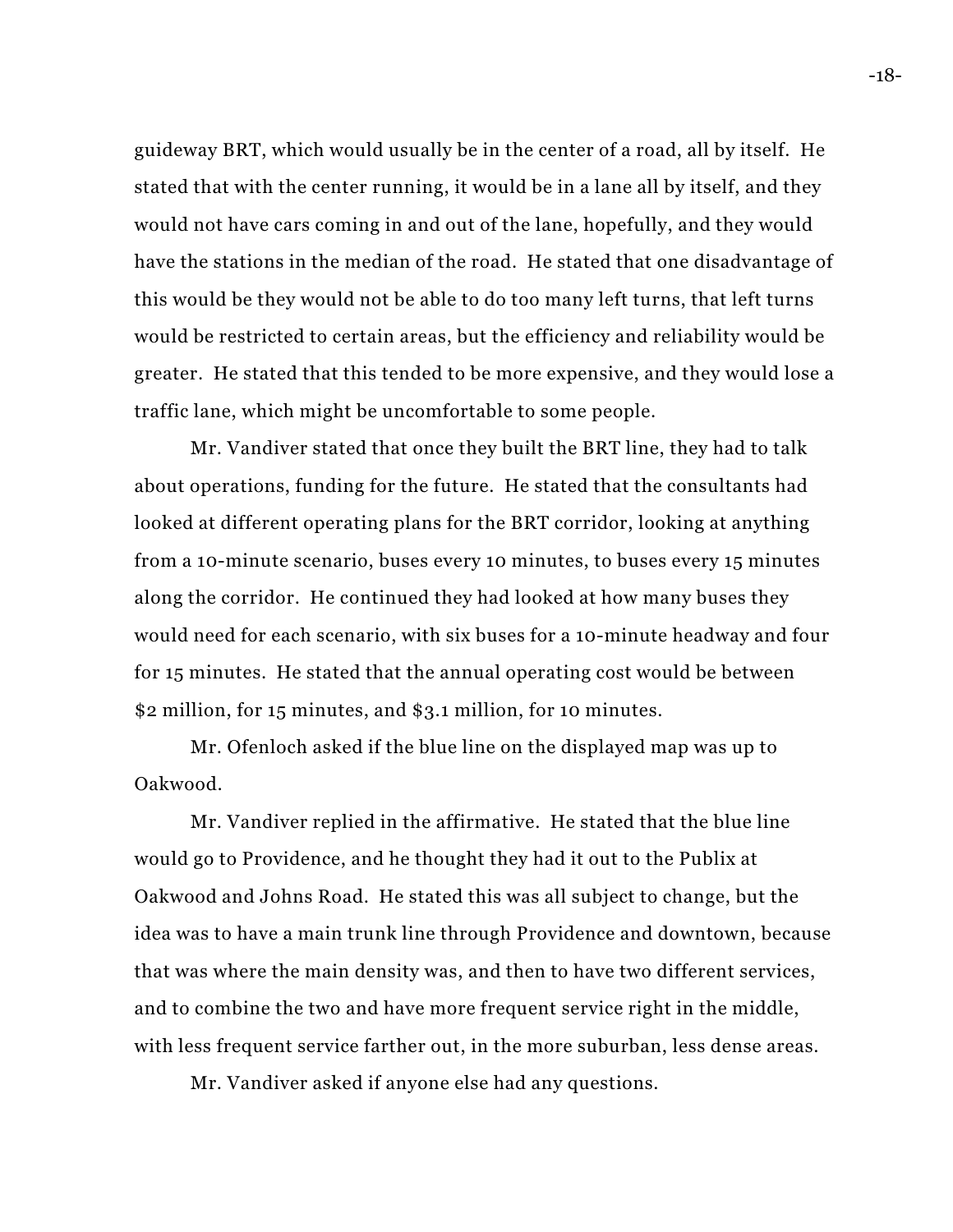Mr. Whitley asked if this would come back at some point to do the outside or median version, if they did it.

Mr. Vandiver asked if Mr. Whitley was asking if when they decided on that, they would come back to the MPO.

Mr. Whitley replied in the affirmative.

Mr. Vandiver stated that was part of the FTA grant process, that they would have to include it in their Long-Range Transportation Plan and TIP, and that would be when it would come back to the MPO. He stated that by that point, they would have had a lot of public engagement, and, hopefully, this Committee would be involved in that, in making sure they would get this done right.

Mr. Mason stated he was wondering about the interface between Bike Share and Transit, if there would be a way they could make that more seamless, that one could get a bike when one got to one's destination. He stated it seemed if people had to stop and pay twice during a trip, that would become a bigger inconvenience. He stated he would certainly like to see a little bit more, in terms of being able to coordinate with Bike Share entities, that would make that First- and Last-Mile better.

Mr. Vandiver stated that was an excellent idea, especially for an amenity for a BRT station, because one of the great things about BRT stations was that they could put a lot of amenities in there, that it was not just a regular shelter, that they could have ticket vending machines, where persons could buy tickets right there. He continued that he had seen bike storage and bike share at BRT stations in places he had visited. He stated that they could have stop announcements, and things like that, that it was more ADA accessible.

Mr. Autry stated that at this time, they could have all the different fare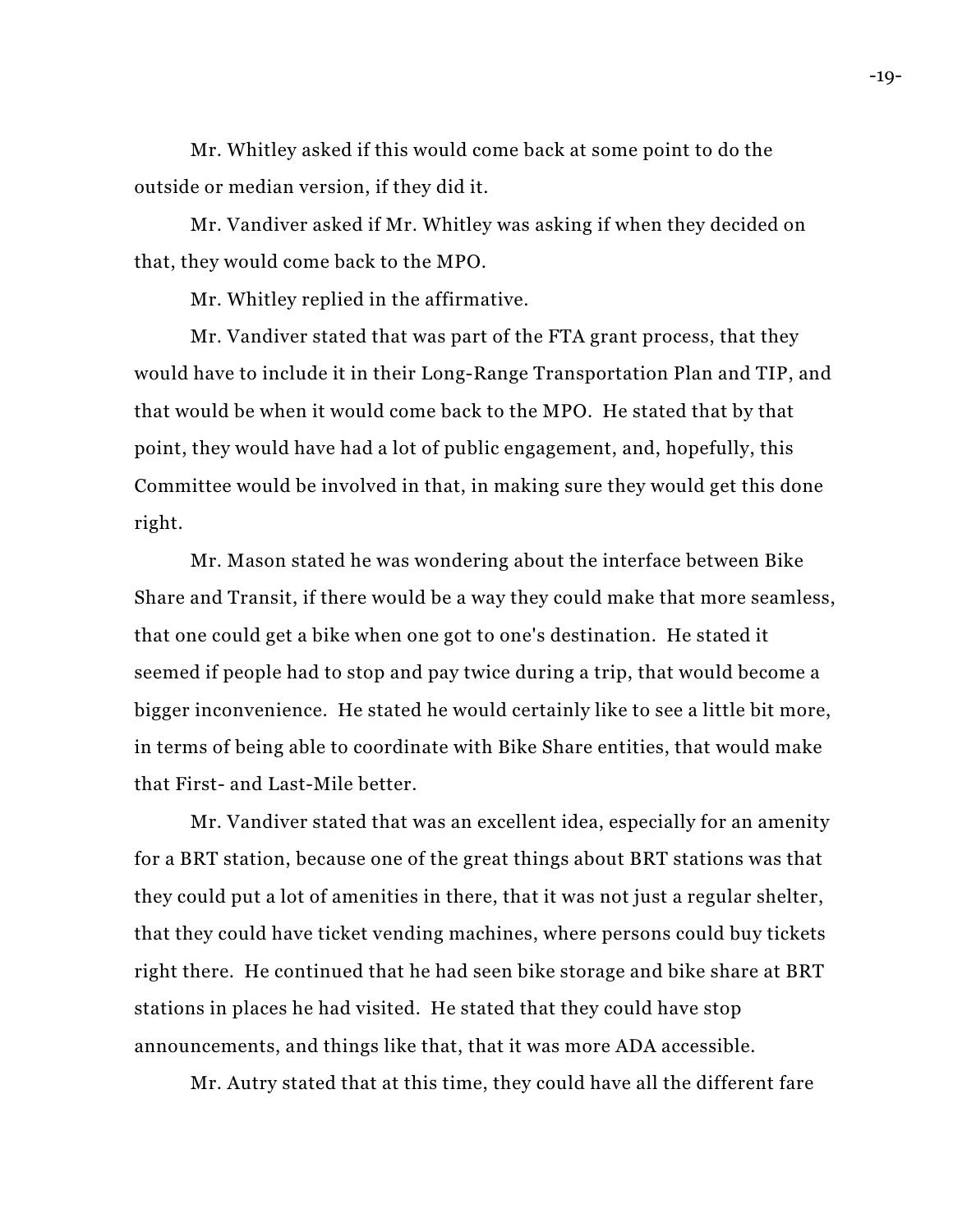options on a mobile app, so if one needed a Bike Share for the Last-Mile, that would just be another item on the menu that was stored on a phone.

Mr. Vandiver stated they might not even need ticket vending machines by the time this would happen.

Mr. Autry stated that was possible. He stated there was no crystal ball, but they were certainly moving in that direction.

Mr. Mason stated that the other part of that would be they needed more Bike Share in the neighborhood, particularly for those needs riders. He stated that at this time, most of the Bike Share was around hotels and pretty much tourist oriented, where they really needed it to be neighborhood oriented, that it should be near the residences. He stated he believed some of this mixed-use retail, these two and five-podium developments that were going up all over the place at this time, would be a good place to have some of these fancy stops, and Bike Share, so that people who were living in those apartments could think about commuting, with gas prices going up the way they were.

Mr. Mason stated that to switch gears, anything they did should really include either dedicated bus lanes, which he knew they were talking about, or at the very least, some of these jump queue lanes. He stated that if they wanted people to use transit, they had to make the transit trip more convenient and faster than getting in one's car. He continued that once they gave people that choice, study after study after study had shown, and proven, that people would make that choice, but they had to have the choice, and if they got a bus system where buses got stuck in the same traffic the cars were, and with the same congestion, people were going to say they would just sit in their car, that it was more comfortable.

Mr. Ofenloch stated that in Chicago they had an "A" and a "B" tram, that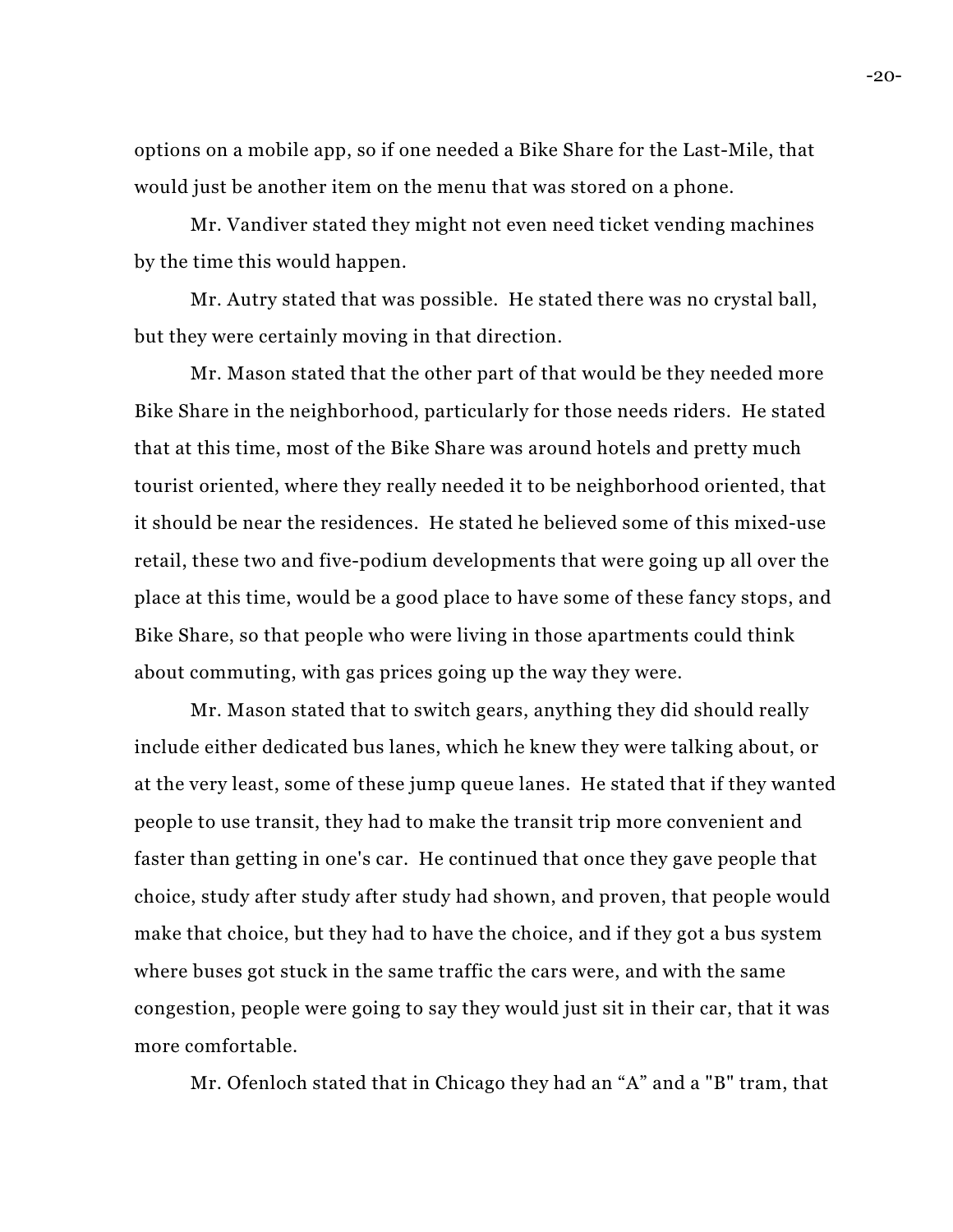the "A" stopped at every stop, and the "B," like, at every third stop, so if one was going to the end, they would get on the half express train, as opposed to stopping every block.

Mr. Mason mentioned the dedicated lanes.

Mr. Ofenloch stated that if it was a bus, they could pull around.

Mr. Vandiver stated that was what Mr. Mason was talking about, that it was called "queue jumping." He stated that was where you would have a dedicated bus lane just at intersections, and the bus would kind of pull around the line of cars, and there was a special traffic signal that indicated when the bus could kind of cut the line, so to speak. He stated that was definitely an idea they were considering.

Mr. Mason stated he guessed it was the same kind of thing for lights with bicycles. He stated they really needed to be able to get pedestrians and bikes out into the intersection before the cars went out, particularly right-turn bicycles. He stated he saw the designs of some of the intersections that were displayed had cars going up and making a sharper turn to the right, whereas the bicycles could go on the inside of a safety island. He stated they needed all those kinds of things. He continued that it seemed to him if they coordinated some of this with the newer IIJA Safe Streets, they could develop some of those spur lines like Mr. Vandiver was talking about, like Wynn Drive. He stated if they could improve Wynn Drive and make it more of a bicycle connection to the bus stop, and down to Holmes, that would really be that kind of a demonstration.

Mr. Vandiver asked if there were any other questions.

Chairman Thorpe stated that with no further questions, they would move into their Action Items.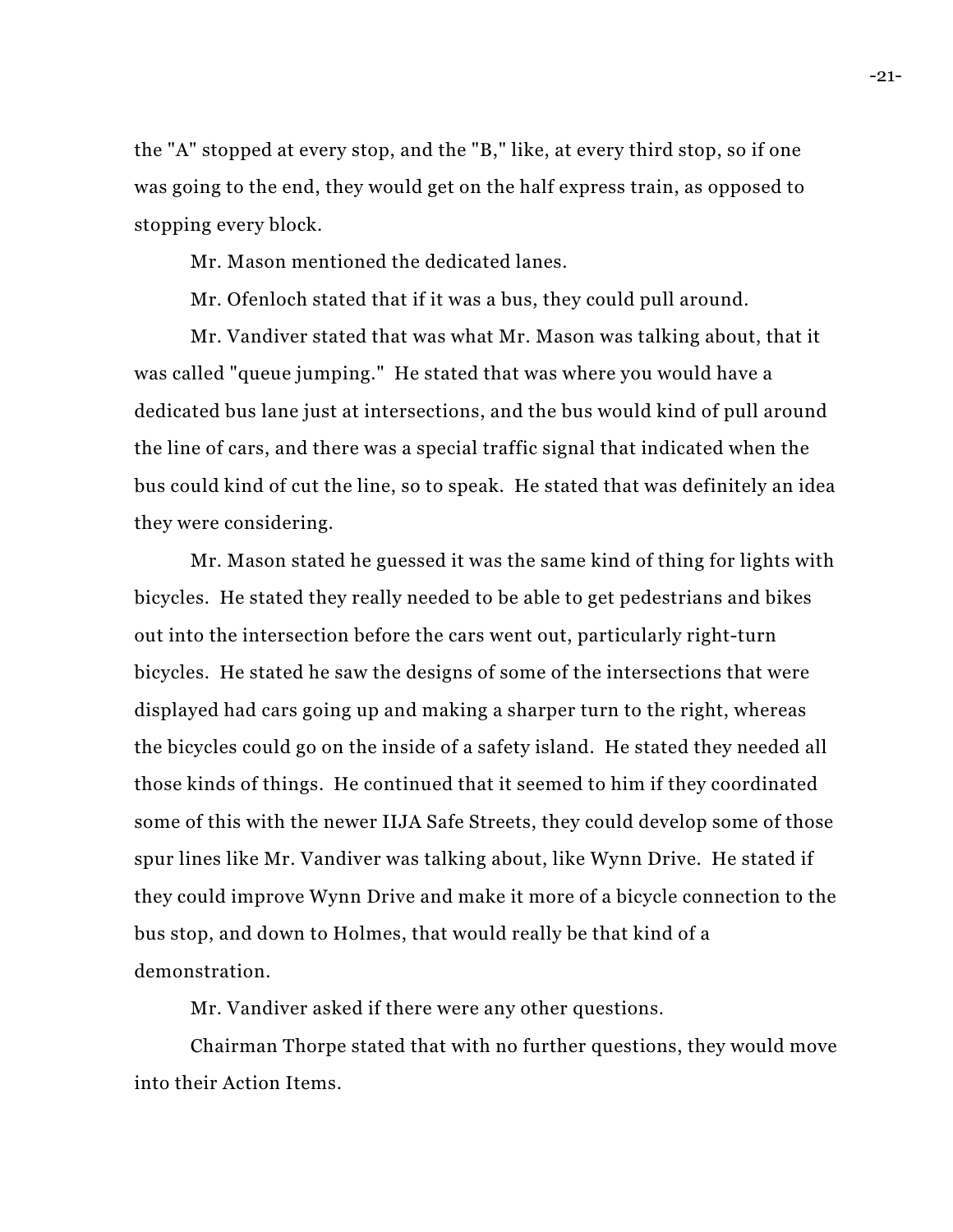Chairman Thorpe stated that item No. 4 was Resolution No. 01-22. Chairman Thorpe recognized Ms. Lowe.

(Ms. Lowe made a PowerPoint presentation.)

Ms. Lowe stated that Resolution No. 01-22 was the Highway Safety Improvement Program Performance Measures, PM1, as they called it. She stated these were their annual targets they adopted from ALDOT. She stated this was due to ALDOT by February 28th, so they were a little bit late. She continued that considering they were adopted annually, they had given them a grace period, if they adopted this first. She stated that other Performance Measures were adopted either on a two-year or four-year cycle.

Ms. Lowe stated that, as they could see on the display, the number of fatalities had actually gone down from the prior year. She stated she would have to look into their criteria for coming up with their number of fatalities, because it had gone down, from 964 to 961. She stated that her question to ALDOT was "Why," as the Committee's question would be as well. She stated this was something she was looking into.

Ms. Lowe asked if there were any questions.

Mr. Ofenloch recommended approval of Resolution No. 01-22, adopting and supporting the Statewide Safety Performance Measurement (PM1) Targets, as approved by ALDOT.

Said motion was duly seconded by Mr. Whitley.

Chairman Thorpe asked if there was any discussion.

Mr. Mason stated there were a number of states that had adopted a Vision Zero policy, and also the U.S. had come out for the first time this year and said that they were going to make that a high priority. He stated he did not see ALDOT doing very much in terms of facilitating meetings like theirs, and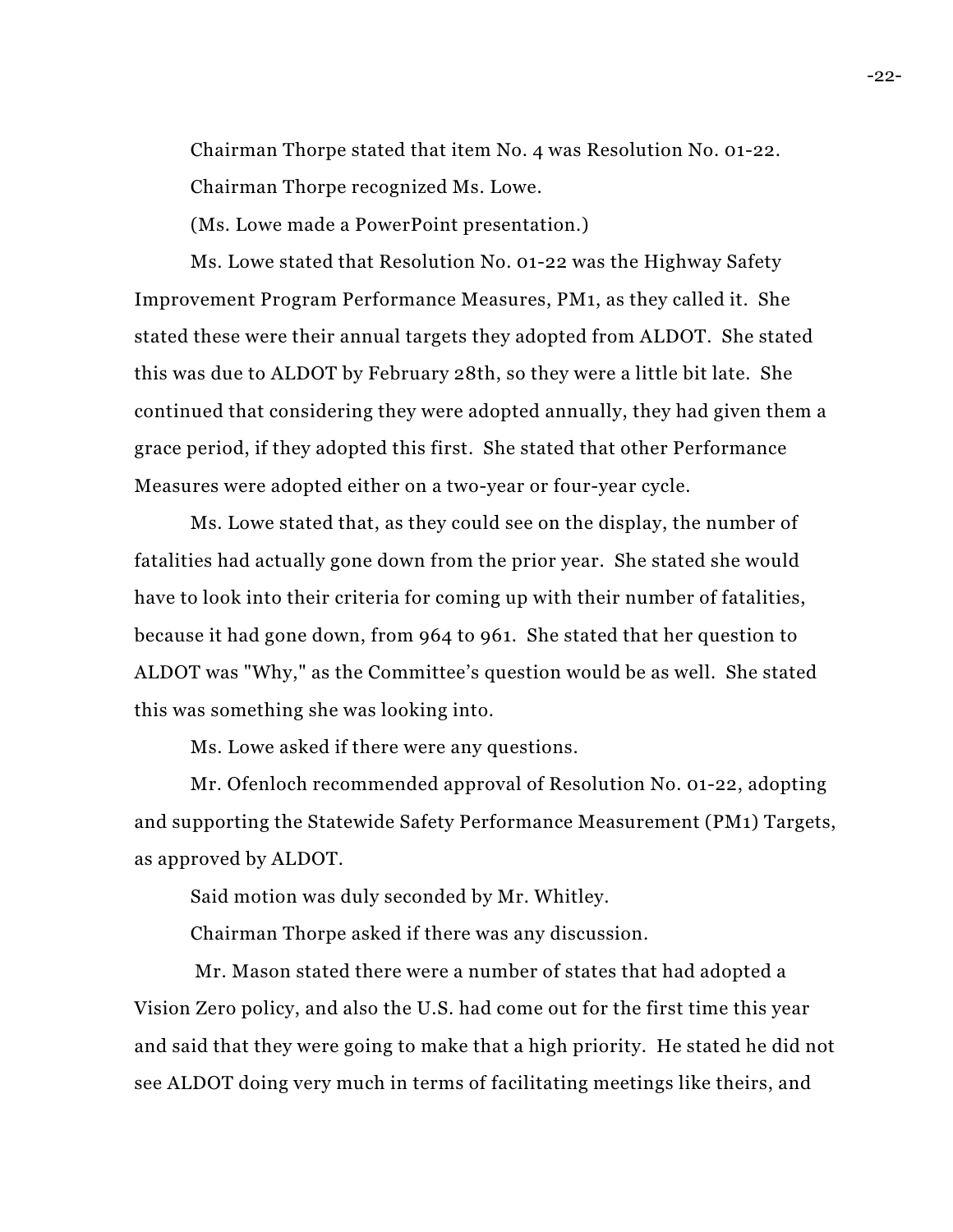MPOs in the different jurisdictions in cities around the state. He stated that one of the things that local jurisdictions could do would be to have a Vision Zero task force, where a multi-disciplined group would look at these serious accidents and fatalities and actually go beyond, what was the engineering and what was the fault, if it was because the red light turned green too fast, or something like that, to really look at the environment in which some of these road projects were designed and operated. He stated he thought ALDOT needed to do a lot more in terms of being able to do that, so he would probably be opposed to this.

Mr. Ofenloch stated he would accept an amendment.

Mr. Mason stated he was not sure what the amendment would be. He continued that they could make an amendment that would request that ALDOT develop a plan to look at and share more data about fatalities and serious injuries, but he did not know they could do much more than make a recommendation.

Chairman Thorpe stated that there was a motion on the floor, and they were in discussion. He asked if there was any further discussion.

Mr. Mason moved to amend the above motion to recommend to ALDOT representatives in the Northern District to take it up with ALDOT State and come up with a plan for better reporting and more engagement in a Vision Zero task force.

Said motion was duly seconded by Mr. Whitley.

Chairman Thorpe asked if there was any discussion on the amendment.

Chairman Thorpe called for the vote on the above motion to amend, and it was unanimously approved by the Citizens Advisory Committee members present.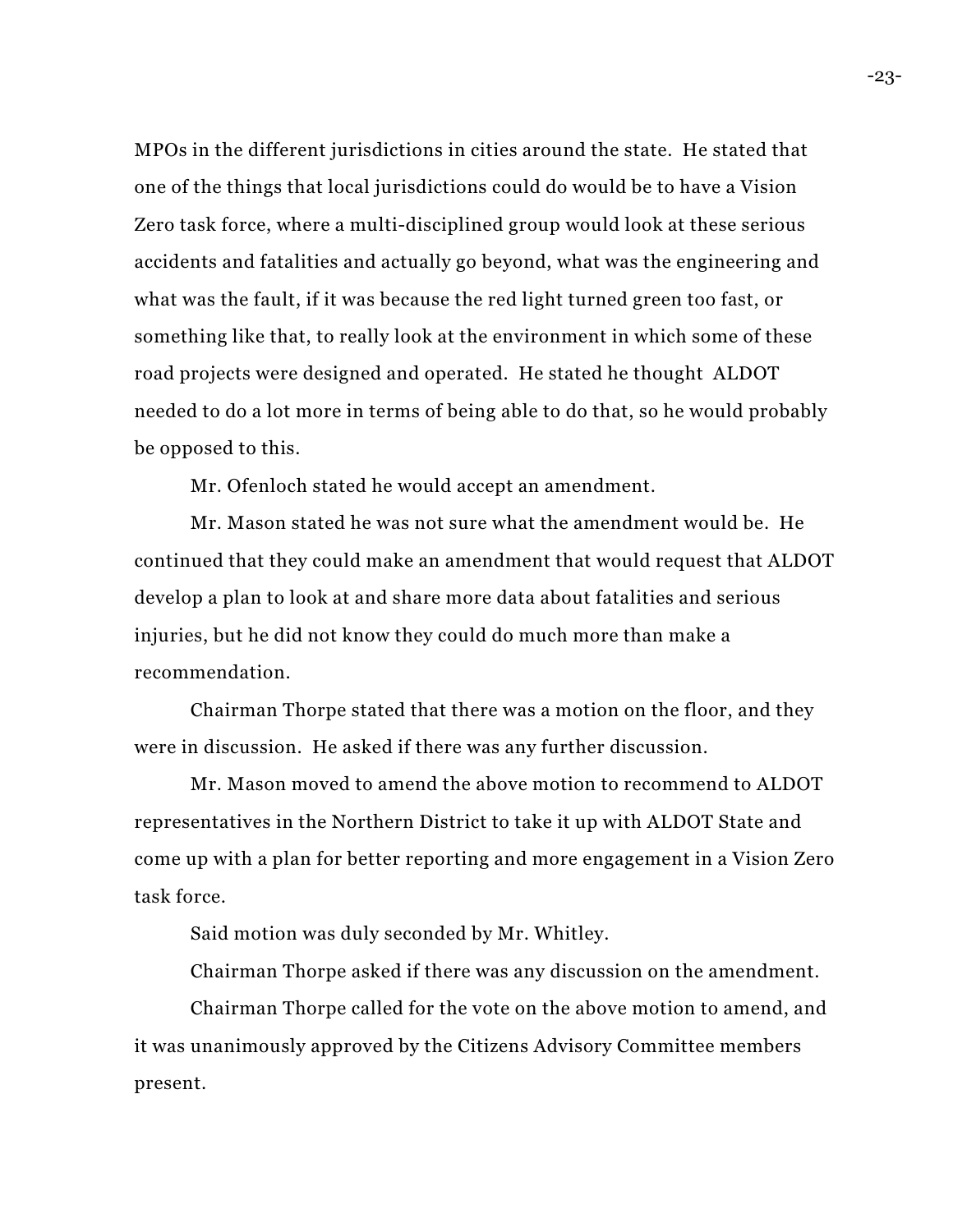Chairman Thorpe called for the vote on the above motion, recommending approval of Resolution No. 01-22, as amended, adopting and supporting the Statewide Safety Performance Measurement (PM1) Targets, as approved by ALDOT, and it was unanimously approved by the Citizens Advisory Committee members present.

Ms. Lowe stated she would take that back to ALDOT and make sure they knew they needed to do more.

Chairman Thorpe stated that item No. 5 on the agenda was Resolution No. 02-22.

Chairman Thorpe recognized Ms. Lowe.

(Ms. Lowe made a PowerPoint presentation.)

Ms. Lowe stated that Resolution No. 02-22 was the deletion of various transit projects. She stated this was an ALDOT housekeeping amendment, that they were cleaning up the TIP. She stated this would not change any MPO funding. She stated that some of these projects might be completed, and other projects might be redistributing their funds. She stated that FTA allowed 2 to 3 years for them to utilize their funds, discretionary funds, grant funds, et cetera. She stated this was basically deleting those projects and making sure some of the other various projects got inside the TIP.

Mr. Ofenloch asked, concerning Section 5310, the Arc purchase of a van, if that meant they did not purchase any of those vans.

Ms. Lowe stated that the 5310 was the Arc, and some of this was moving some of their funds to other years, and combining them with newer funds, so that they could make an actual purchase.

Ms. Lowe stated that this resolution was kind of related to the next resolution.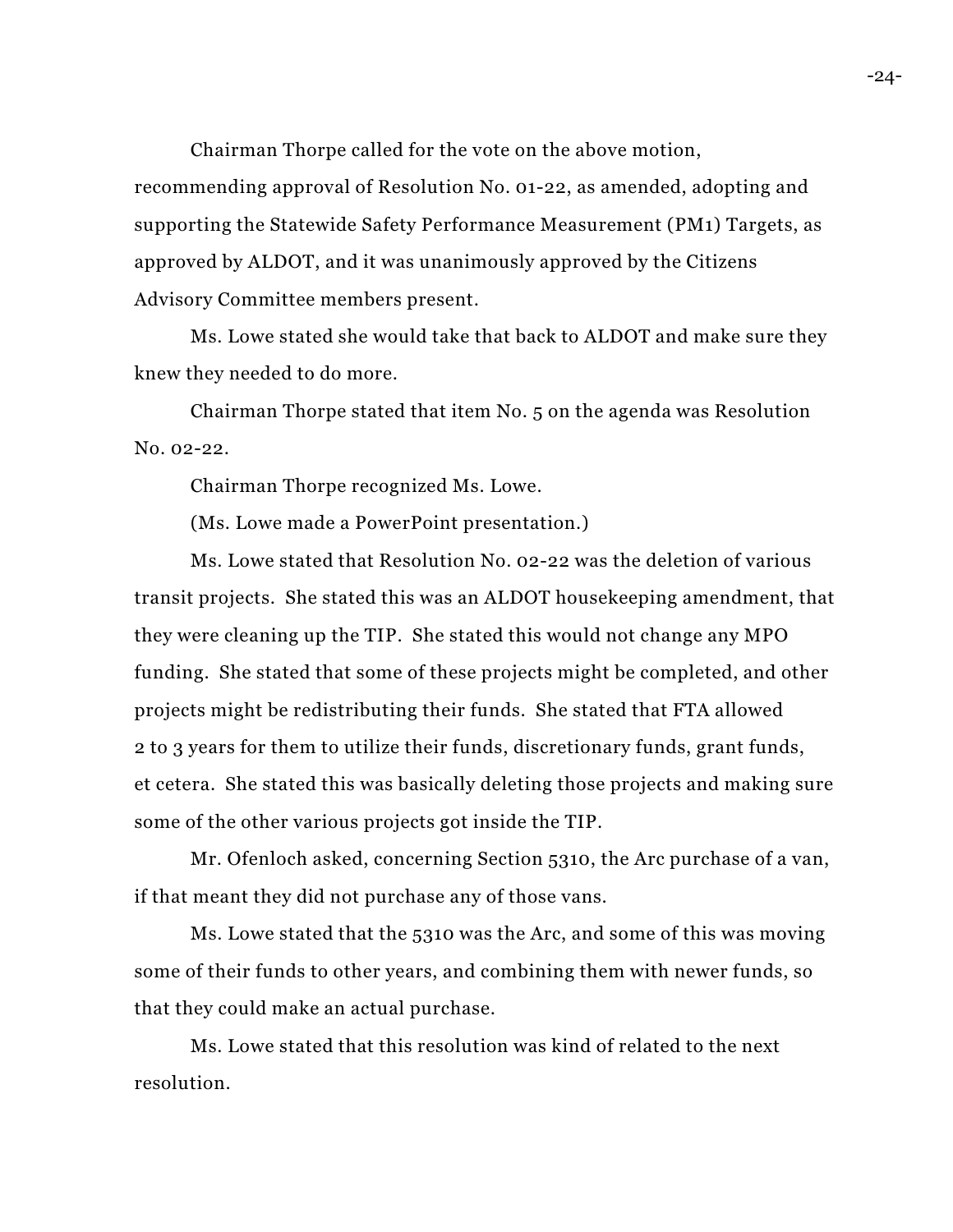Mr. Whitley recommended approval of Resolution No. 02-22, amending the Transit Section of the Adopted FY 2020-2023 TIP, to delete several transit projects.

Said motion was duly seconded by Mr. Mason.

Chairman Thorpe asked if there was any further discussion.

Chairman Thorpe called for the vote on the above motion, and it was unanimously approved by the Citizens Advisory Committee members present.

Chairman Thorpe stated that item 6 on the agenda was Resolution No. 03-22.

Chairman Thorpe recognized Ms. Lowe.

(Ms. Lowe made a PowerPoint presentation.)

Ms. Lowe stated that Resolution No. 03-22 was the addition of various transit projects. She stated that as she had mentioned, some funding was moved around.

Mr. Ofenloch stated he saw that the vans were back in.

Ms. Lowe stated that was correct. She stated that the Arc was utilizing their funding to acquire 24 vans from the DOT. She stated their increase in demand had increased what they needed. She stated that, speaking to the Executive Director, Susan Klingel, they needed more than the 24 they were asking for. She stated this was just a couple of different funds to put together and buy vans.

Mr. Whitley recommended approval of Resolution No. 03-22, amending the Transit Section of the Adopted FY 2020-2023 TIP, to add several transit projects, as approved by ALDOT.

Said motion was duly seconded by Mr. Mason.

Chairman Thorpe asked if there was any further discussion.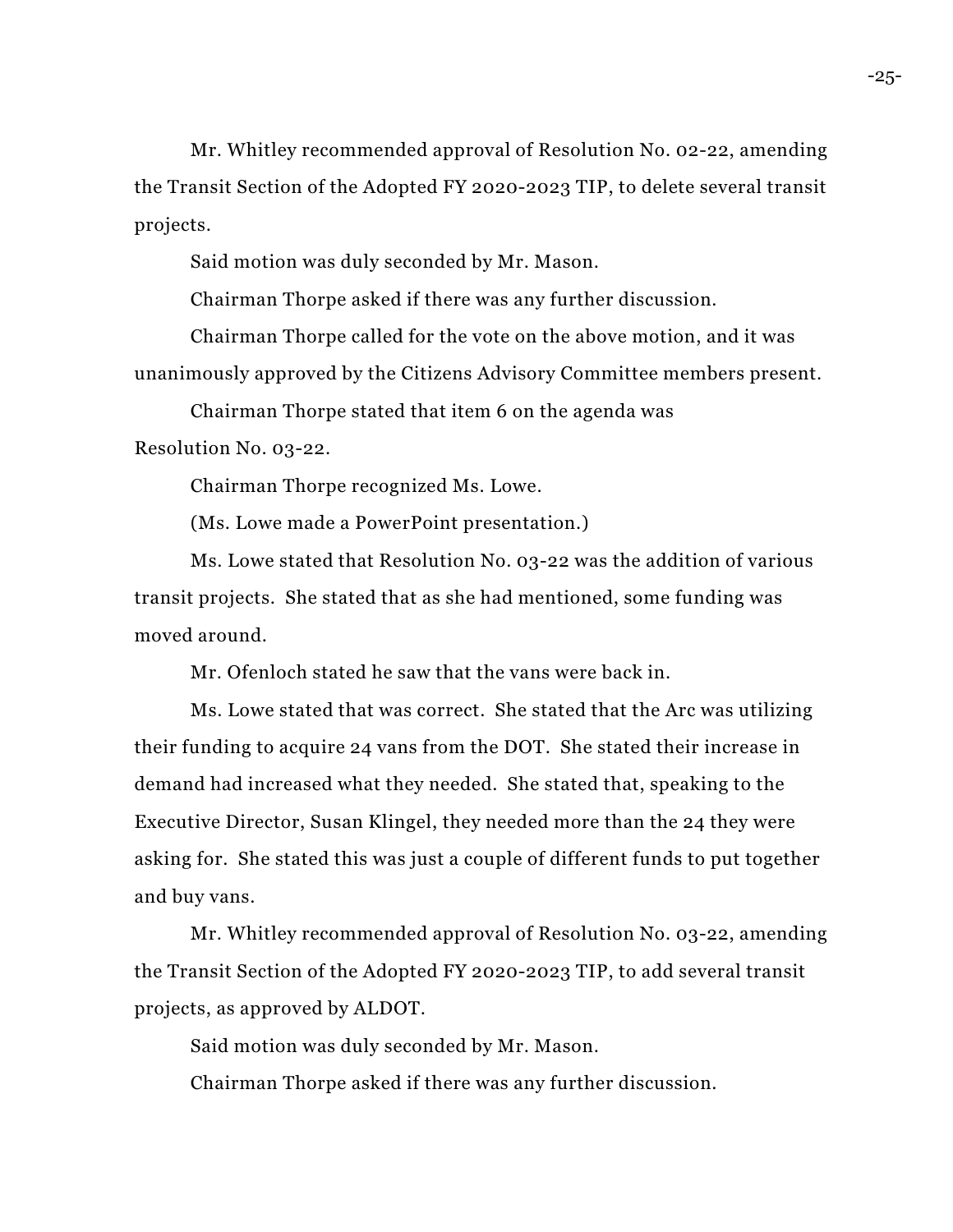Chairman Thorpe called for the vote on the above motion, and it was unanimously approved by the Citizens Advisory Committee members present.

Chairman Thorpe stated that item No. 7 was Resolution No. 04-22.

Chairman Thorpe recognized Ms. Lowe.

(Ms. Lowe made a PowerPoint presentation.)

Ms. Lowe stated that Resolution No. 04-22 was a change in funding for resurfacing and traffic striping on I-565. She stated that, of course, this project had come to them several different times, in several different ways, but the increase in funding was due to an updated cost estimate. She stated that no MPO funds were used for this particular project, that these were Interstate Maintenance Funds, which meant these were State federal aid pot of funding. She stated that these changes were due to the budget, of course. She stated that from what she understood, there was a bridge striping tape used to restripe, and that tape cost more than what was in the budget, so, therefore, they had to increase, and as with everything else, gas and groceries, inflation, so, therefore, it had gone up \$2.2 million for this particular project.

Ms. Lowe stated she was displaying a location map, so they could orient themselves with the project.

Mr. Ofenloch recommended approval of Resolution No. 04-22, amending the National Highway System/Interstate Maintenance/Bridge Projects section in the Adopted FY 2020-2023 TIP, to make funding changes to Project #100068983, "RESURFACING AND TRAFFIC STRIPING ON I-565 FROM .26 MILE EAST OF THE TRIANA BOULEVARD OVERPASS (MP 18.332) TO .45 MILE EAST OF THE SR-2 (US-72) OVERPASS (MP 22.305)."

Said motion was duly seconded by Mr. Whitley. Chairman Thorpe asked if there was any further discussion.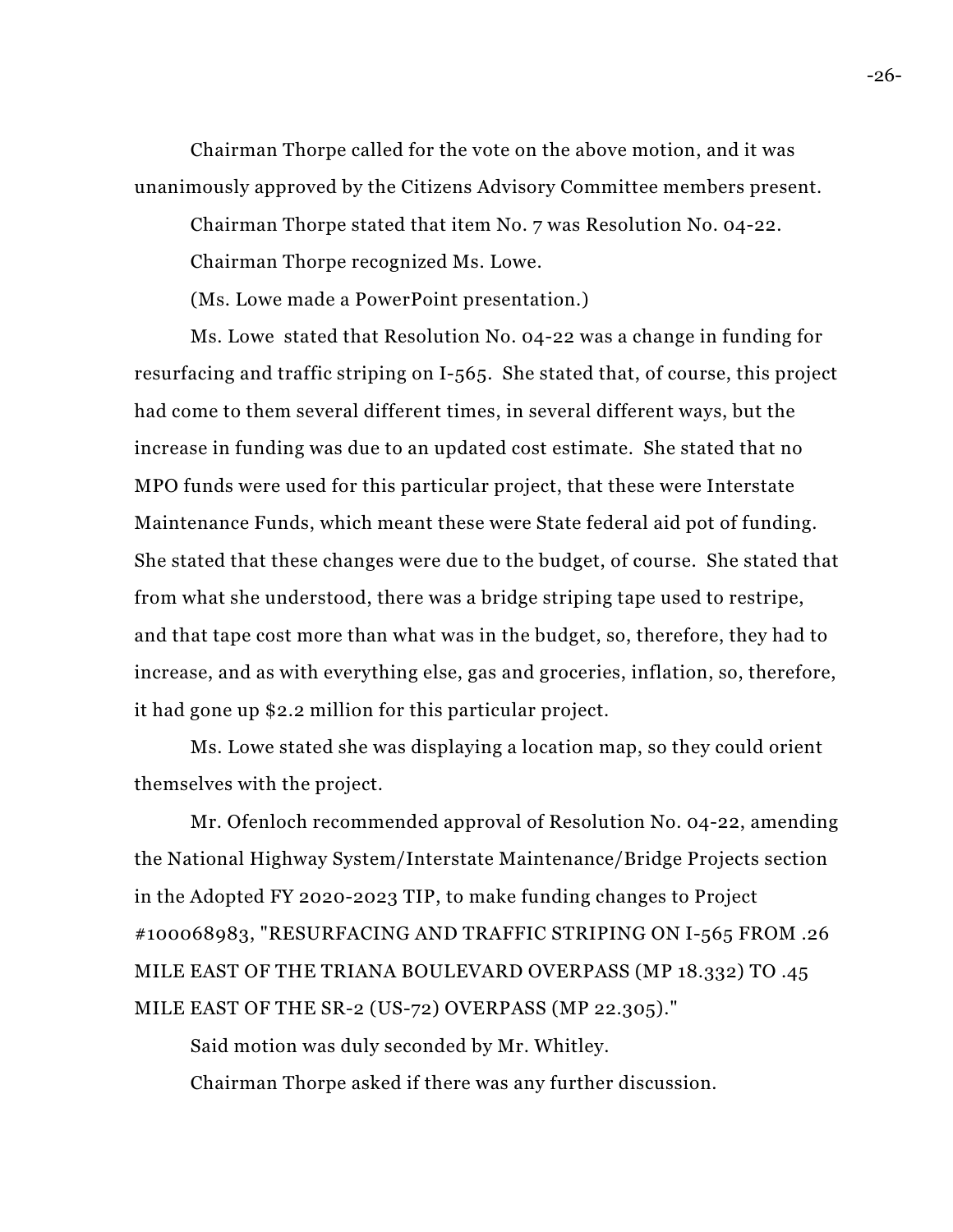Chairman Thorpe called for the vote on the above motion, and it was unanimously approved by the Citizens Advisory Committee members present.

Chairman Thorpe stated the next item on the agenda was No. 8, Resolution No. 05-22.

Chairman Thorpe recognized Ms. Lowe.

(Ms. Lowe made a PowerPoint presentation.)

Ms. Lowe stated that Resolution No. 05-22 was the deletion of a railroad project. She stated that this particular project did not use any MPO funds. She stated that from what she understood, this was a locally funded project that had applied for grant funding, and the local match was utilized for something else, in order to do something else within Madison County's particular things. She stated that local funding was not available for this project, and, therefore, they lost the grant.

Ms. Lowe stated what she was displaying was a location map of this particular project.

Mr. Whitley recommended approval of Resolution No. 05-22, amending the National Highway System/Interstate Maintenance/Bridge Projects section in the Adopted FY 2020-2023 TIP, to delete Project #100073527 "RAILROAD CROSSING IMPROVEMENTS (SIGNALS WITH BELLS, GATES, SIGNS, MARKINGS, AND LEGENDS, AND PRE-EMPTIVE SIGNAL COORDINATION) ON CR-69 (SALTY BOTTOM ROAD) AT NORFOLK SOUTHERN RAILROAD, REF 1426 (XVIII-R) NORFOLK SOUTHERN (DOT#731729B) IN GURLEY."

Said motion was duly seconded by Mr. Ofenloch.

Chairman Thorpe asked if there was any discussion.

Chairman Thorpe called for the vote on the above motion, and it was unanimously approved by the Citizens Advisory Committee members present.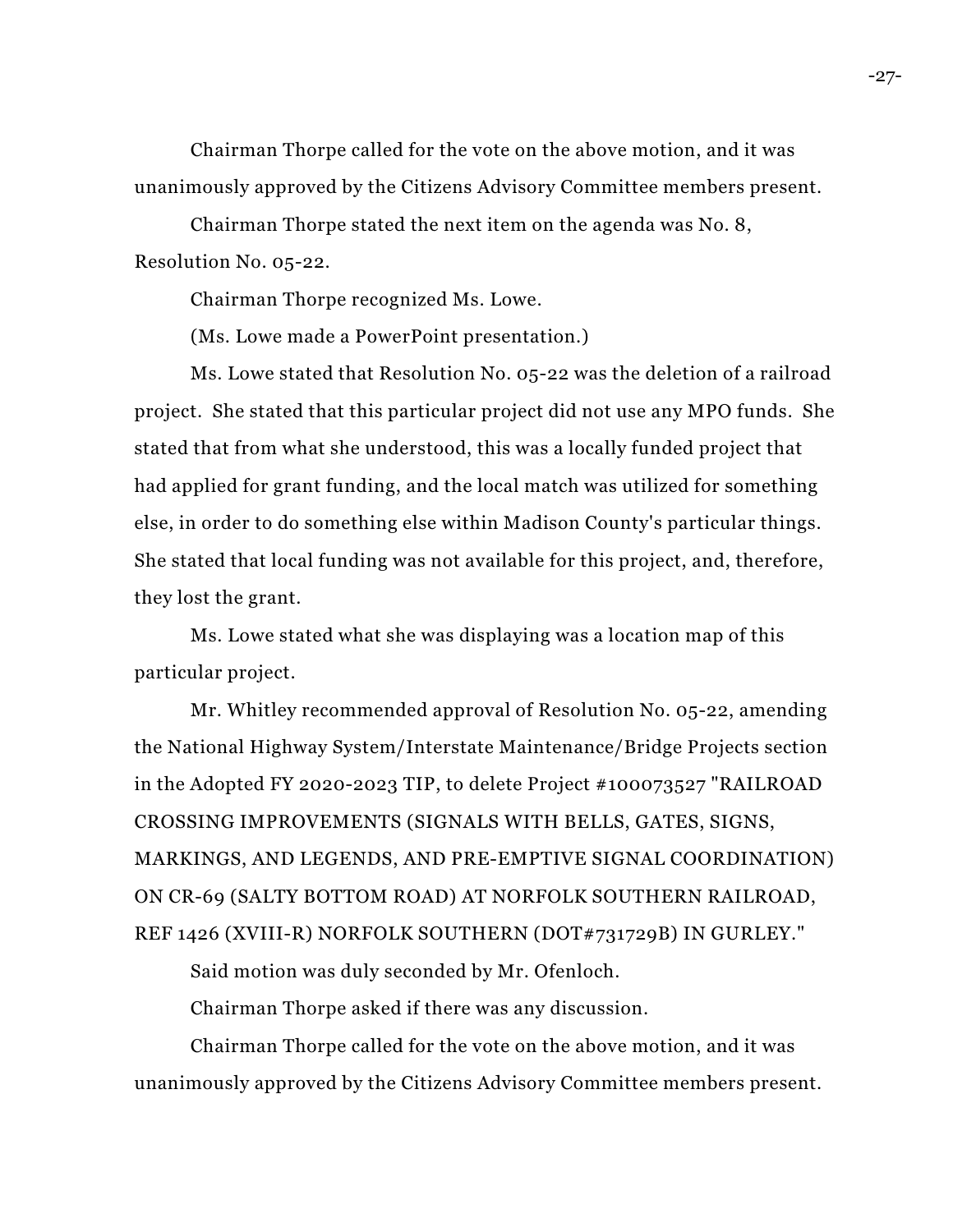Chairman Thorpe stated that item No. 9 was Resolution No. 06-22.

Chairman Thorpe recognized Ms. Lowe.

(Ms. Lowe made a PowerPoint presentation.)

Ms. Lowe stated that this resolution and the next resolution were related. She stated this was a new resurfacing project for the City of Madison, and this was the design phase for that particular project. She stated that State funding would be used. She stated that this STPAA pot of funding was State funding that could be used anywhere in the state, and they had decided to use it in the city of Madison, for resurfacing.

Ms. Lowe stated that what she was displaying was a project location map, so they could orient themselves.

Mr. Whitley asked if the Huntsville portion was excluded, if that was the chunk that was missing, in the orange.

Ms. Lowe stated this was along Madison Boulevard.

Mr. Ofenloch stated that the orange was Madison Boulevard, in the city of Madison, and he thought the gray was the city of Huntsville.

Ms. Lowe stated there was another portion to this project, that there were two different portions of this project. She stated that would be the next resolution on the agenda.

Mr. Whitley recommended approval of Resolution No. 06-22, amending the National Highway System/Interstate Maintenance/Bridge Projects section in the Adopted FY 2020-2023 TIP, to add new project #100074623, "RESURFACING AND TRAFFIC STRIPE ON MADISON BOULEVARD FROM COUNTY LINE ROAD TO PRODUCTION AVENUE AND FROM WESTCHESTER AVENUE TO WALL TRIANA HIGHWAY SOUTHWEST."

Said motion was duly seconded by Mr. Ofenloch.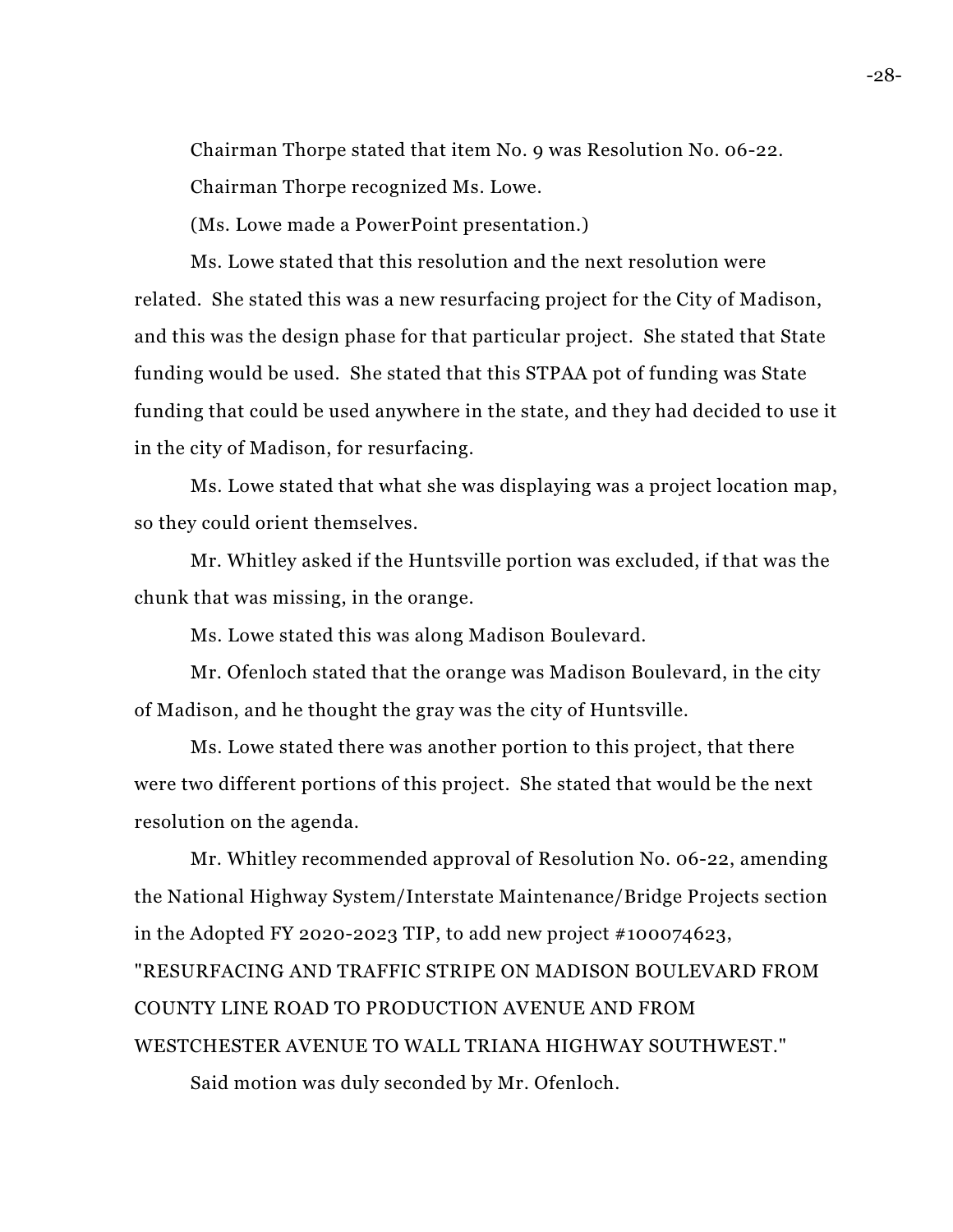Chairman Thorpe asked if there was any discussion.

Mr. Mason stated he was curious. He stated this was a good example of these things that came up, and this was, like, for the Design Phase. He asked how they, as citizens who were supposed to be advising, could look at some of these designs beforehand. He stated the reason he was asking was because there had been several times when these types of projects were stripes for bicycle lanes, and things like that, and the CAC would already have approved it, and it would get done, and then one would go out and measure it, and it would be wrong. He stated that his frustration with some of the CAC meetings was that they approved this money, but they never really got to look at the design, that they never really got a chance to question some of the assumptions that were made on some of these projects. He stated that, again, he imagined it was an ALDOT problem, but they needed to somehow communicate with ALDOT that they wanted a little bit more input. He stated he did not have an amendment, that he just wanted to kind of use this as an example of something that was frustrating to him.

Ms. Lowe stated this was mostly to kind of approve the funding, as Mr. Mason had said, to do the design, so there was not really a design yet to be able to be seen.

Mr. Mason stated if they approved the funding, then they would just go out to a consultant, and it would get done, and then they would come back and say they had gotten it done. He asked how they could say they would give them the funding, but they would certainly like to have a chance to look at the design.

Ms. Lowe stated that there was normally a public involvement piece to this.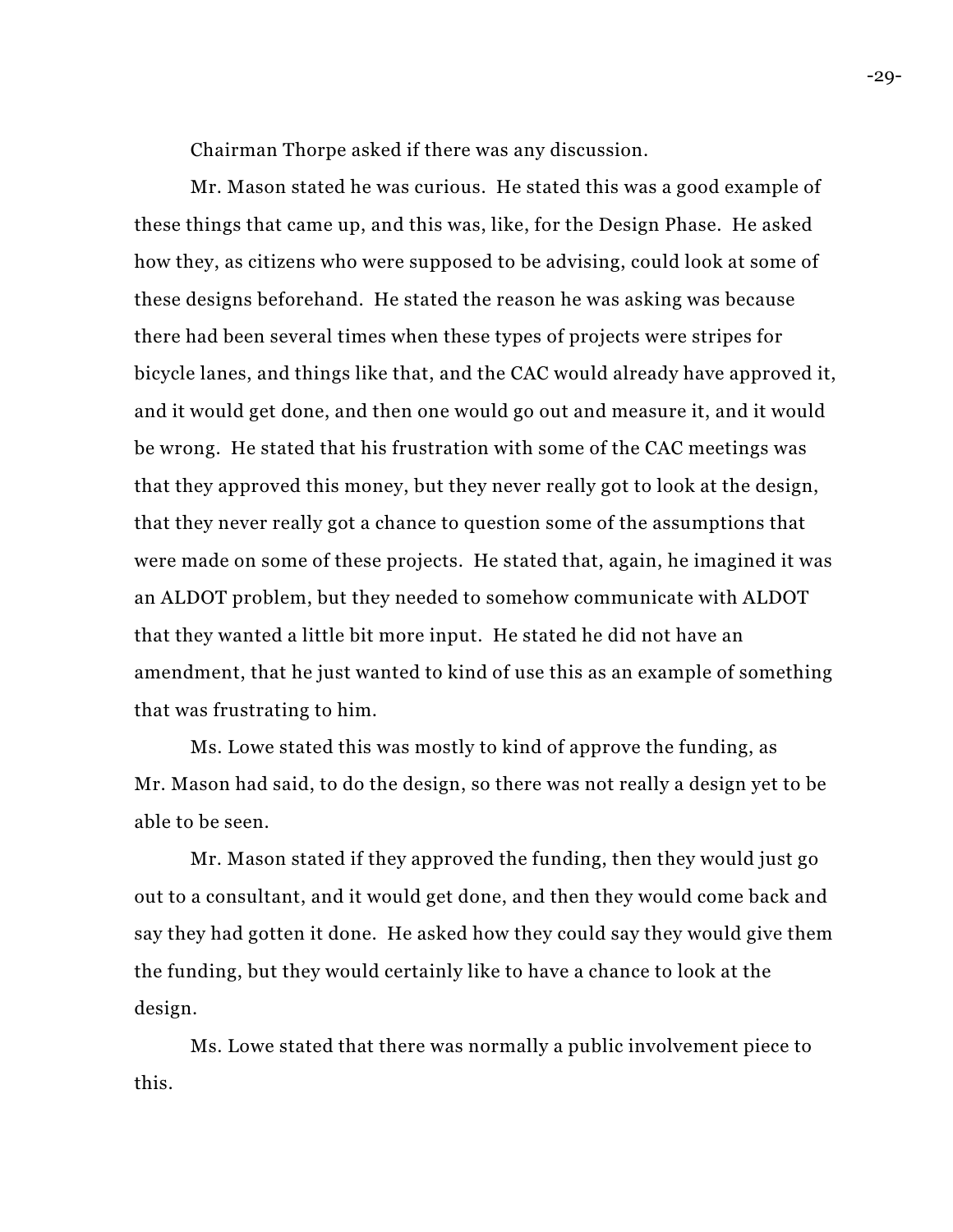Mr. Ofenloch asked if, in this case, the City of Madison would be involved in the approval of the design.

Mr. Mason stated that if they were, they never let him know.

Ms. Lowe stated they had to be involved, because they were giving the local match, the 20 percent match, so at some point they did see the design, that between whoever was Planning in the City of Madison and the ALDOT representative, they were both looking at designs as they were being done, with or without the consultant. She continued that, therefore, Mr. Mason, the public, could go to the City of Madison, the Planning Department, et cetera, and ask for a look at those designs.

Mr. Mason stated he would just add that he would certainly like for ALDOT to make a little bit more effort in terms of letting them know about those types of design projects, whether they would be in the city of Gurley, Madison, Triana, or wherever. He stated it seemed to him that ALDOT could make a little bit more of an effort to let people know there was a design in progress.

Mr. Ofenloch stated that there had to be another committee in here someplace. He stated that by the time the design was done, it was either the City of Madison or it was more of an engineering committee, or a technical committee.

Mr. Mason stated he thought it was the Technical Advisory Committee. He stated he thought those were the traffic engineers from the various jurisdictions. He stated they did that, but they were all traffic engineers. He stated he was trying to say he wished there was more of a way to involve the Committee.

Mr. Ofenloch stated he understood what Mr. Mason was saying.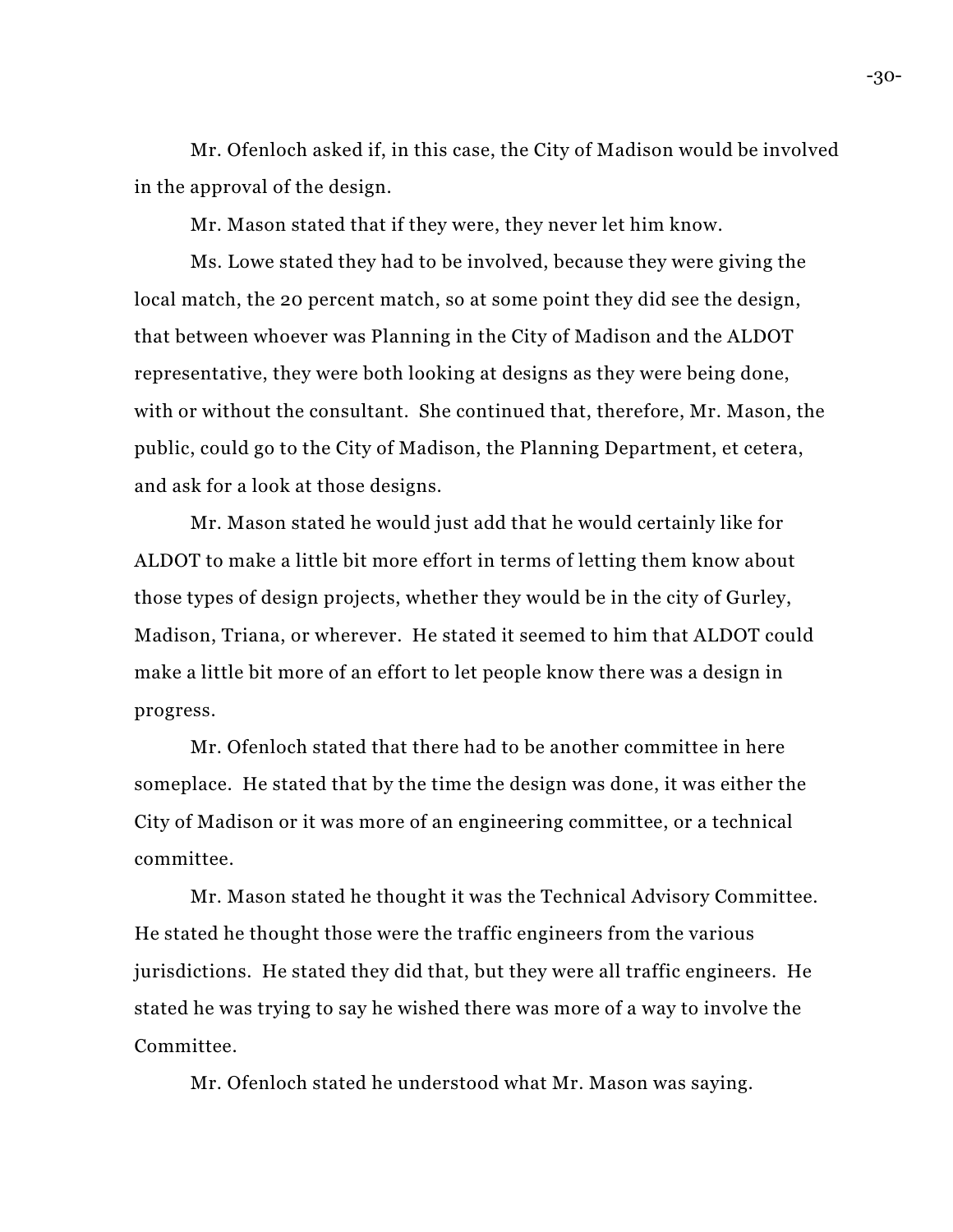Chairman Thorpe asked if there was any further discussion.

Chairman Thorpe called for the vote on the above motion, and it was unanimously approved by the Citizens Advisory Committee members present.

Chairman Thorpe stated that item No. 10 was Resolution No. 07-22.

Chairman Thorpe recognized Ms. Lowe.

(Ms. Lowe made a PowerPoint presentation.)

Ms. Lowe stated that Resolution No. 07-22 was the construction funding for that same project. She stated that the construction funding was at \$2.2 million, and as they could see, it was State Anywhere funds, which could be applied anywhere in the state. She stated this was the same project, along Madison Boulevard, and it was the construction phase.

Mr. Whitley recommended approval of Resolution No. 07-22, amending the National Highway System/Interstate Maintenance/Bridge Projects section in the Adopted FY 2020-2023 TIP, to add new project #100074624,

"RESURFACING AND TRAFFIC STRIPE ON MADISON BOULEVARD FROM COUNTY LINE ROAD TO PRODUCTION AVENUE AND FROM

WESTCHESTER AVENUE TO WALL TRIANA HIGHWAY SOUTHWEST."

Said motion was duly seconded by Mr. Ofenloch.

Chairman Thorpe asked if there was any discussion.

Chairman Thorpe called for the vote on the above motion, and it was unanimously approved by the Citizens Advisory Committee members present.

Chairman Thorpe stated that the next item on the agenda was Resolution No. 08-22.

Chairman Thorpe recognized Ms. Lowe.

(Ms. Lowe made a PowerPoint presentation.)

Ms. Lowe stated this was a new resurfacing project with the City of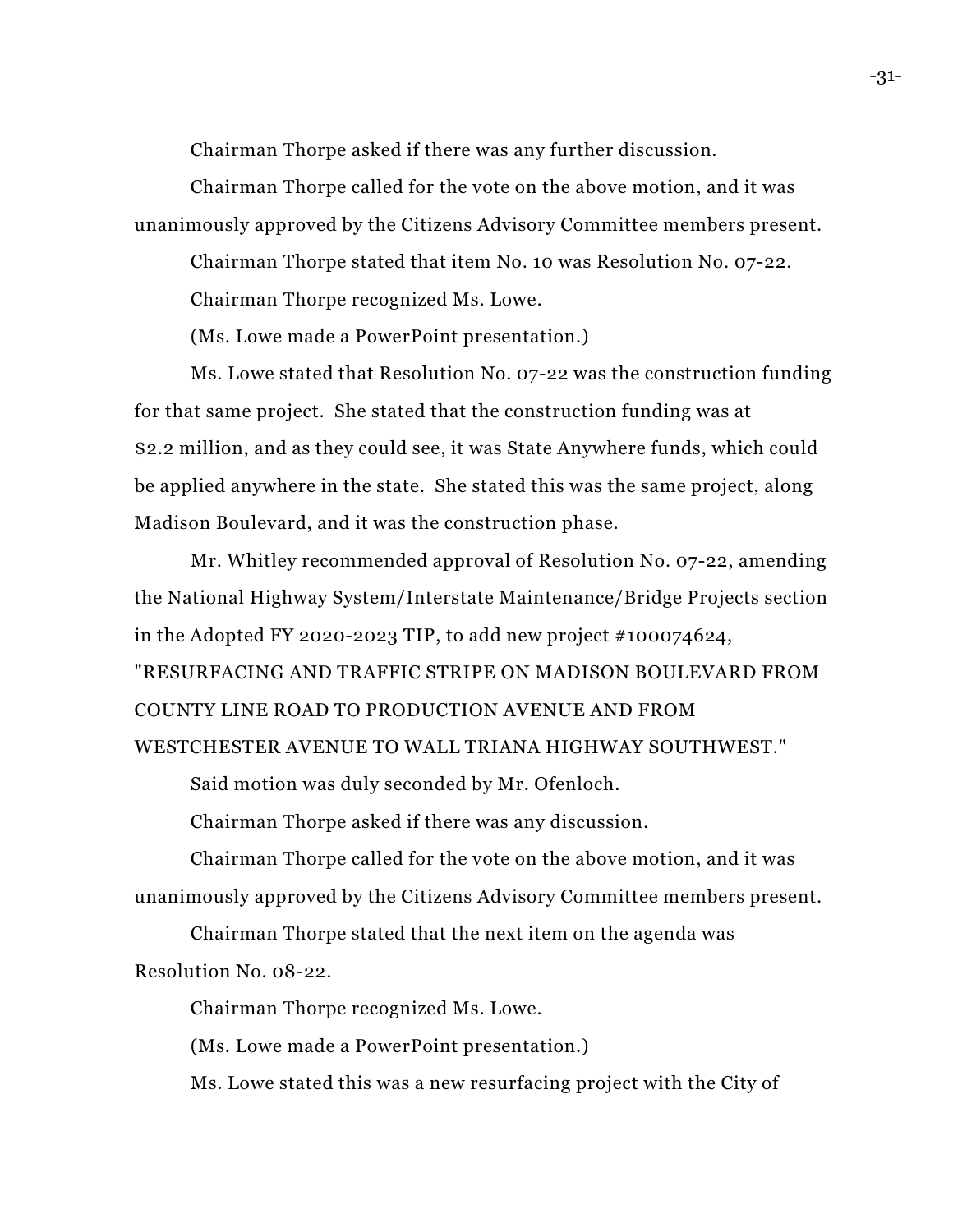Madison. She stated it was the same concept, where they had the design, and they were also utilizing State Anywhere funds for this project.

Ms. Lowe stated that the next slide being displayed was a location map for the project. She stated this was the in-between phase, where they had seen the gap that was asked about.

Mr. Ofenloch asked if they knew why this was a separate project, what the distinction was with this piece of road.

Ms. Lowe stated she had not received that information.

Mr. Mason recommended approval of Resolution No. 08-22, amending the National Highway System/Interstate Maintenance/Bridge Projects section of the Adopted FY 2020-2023 TIP, to add new project #100074625,

"RESURFACING AND TRAFFIC STRIPE ON MADISON BOULEVARD FROM WALL TRIANA HIGHWAY SOUTHWEST TO FLAGSTONE DRIVE."

Said motion was duly seconded by Mr. Whitley.

Chairman Thorpe asked if there was any discussion.

Chairman Thorpe called for the vote on the above motion, and it was unanimously approved by the Citizens Advisory Committee members present.

Chairman Thorpe stated the next item on the agenda was Resolution No. 09-22.

Chairman Thorpe recognized Ms. Lowe.

(Ms. Lowe made a PowerPoint presentation.)

Ms. Lowe stated that this was the construction piece to this same project, for the piece that was missing from the first two they had gone through previously. She stated this was also State Anywhere funds.

Ms. Lowe stated that what she was displaying at this time was the location map for the project.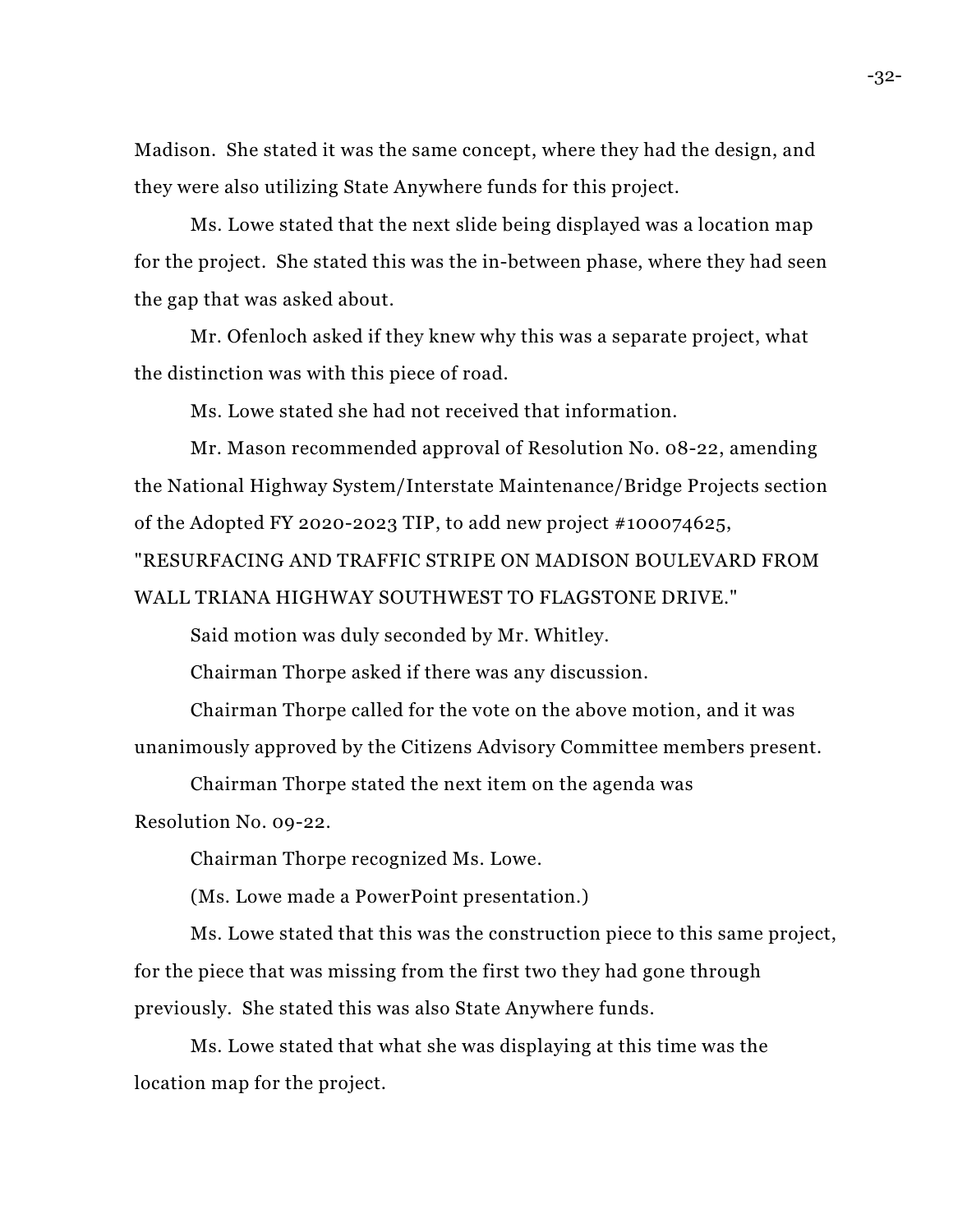Mr. Mason recommended approval of Resolution No. 09-22, amending the National Highway System/Interstate Maintenance/Bridge Projects section of the Adopted FY 2020-2023 TIP, to add new project #100074626, "RESURFACING AND TRAFFIC STRIPE ON MADISON BOULEVARD FROM WALL TRIANA HIGHWAY SOUTHWEST TO FLAGSTONE DRIVE."

Said motion was duly seconded by Mr. Whitley.

Chairman Thorpe asked if there was any discussion.

Chairman Thorpe called for the vote on the above motion, and it was unanimously approved by the Citizens Advisory Committee members present.

Chairman Thorpe stated the next item on the agenda was

Resolution No. 10-22.

Chairman Thorpe recognized Ms. Lowe.

(Ms. Lowe made a PowerPoint presentation.)

Ms. Lowe stated that Resolution No. 10-22 was the Utility Phase to the already started Winchester Road project. She stated this was at a total cost of \$3 million, with MPO funding behind it.

Ms. Lowe stated she was displaying a location map for this project.

Mr. Ofenloch asked if this was Winchester Road.

Ms. Lowe replied in the affirmative, stating that it was from Dominion Circle to Naugher Road.

Mr. Mason asked if this was one of the projects the MPO Board was hoping to fast-track. He stated there had been something in the news a few weeks ago about how Dale Strong, Mayor Finley, and Mayor Battle had these three special projects they wanted to fast-track.

Ms. Lowe stated she was not sure on that, that she had not seen that.

Mr. Whitley recommended approval of Resolution No. 10-22, adopting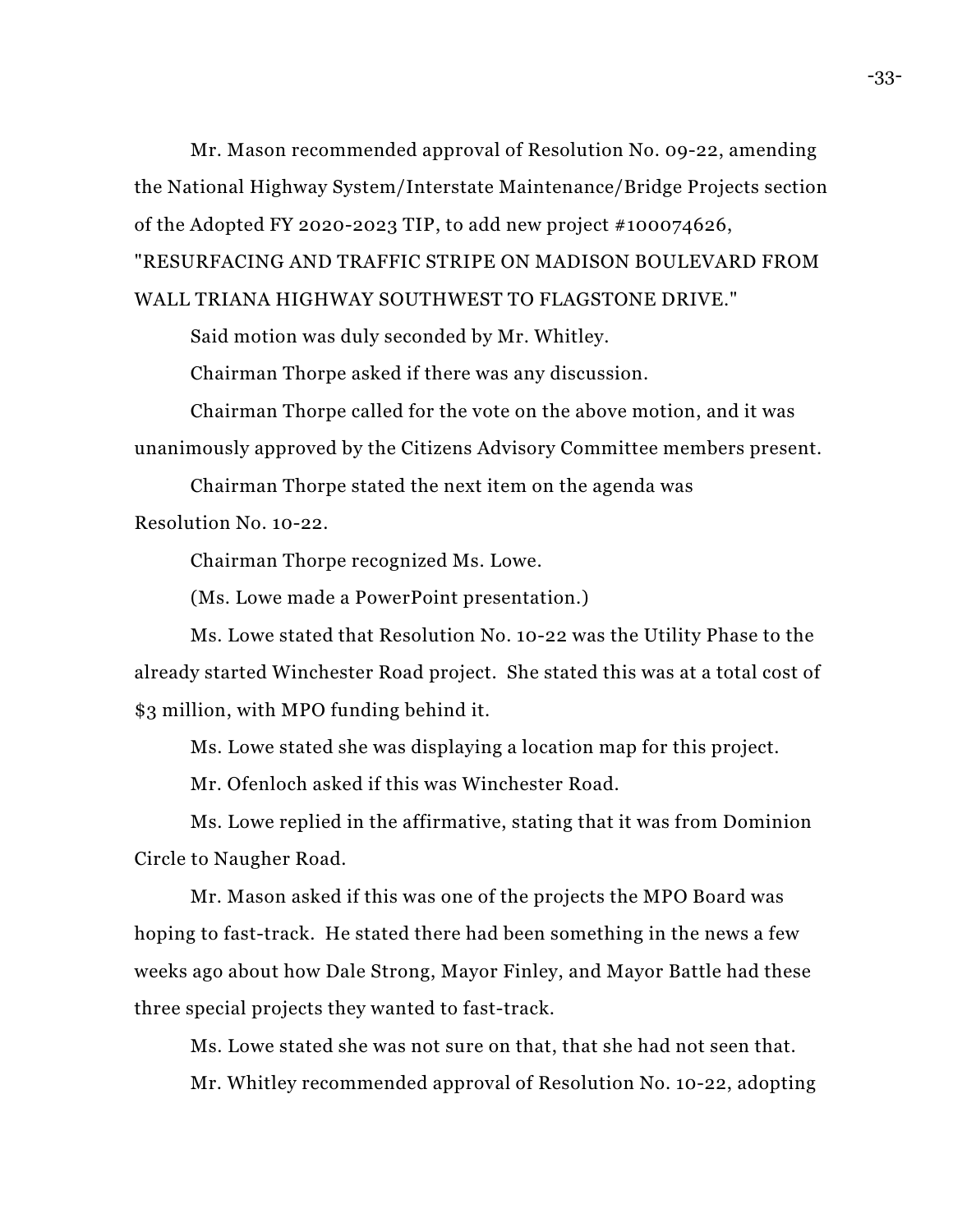and supporting new project #100074512 UT phase, as approved by ALDOT, in the FY 2020-2023 TIP.

Said motion was duly seconded by Mr. Mason.

Chairman Thorpe asked if there was any discussion.

Chairman Thorpe called for the vote on the above motion, and it was unanimously approved by the Citizens Advisory Committee members present.

Chairman Thorpe stated the next item on the agenda was Resolution No. 11-22.

Chairman Thorpe recognized Ms. Lowe.

(Ms. Lowe made a PowerPoint presentation.)

Ms. Lowe stated that Resolution No. 11-22 was a resolution to carry over funds from the FY 2021 UPWP, Unified Planning Work Program, to the FY 2022 UPWP. She stated there was a total of \$496,707 that the MPO could carry over, and they would utilize \$493,702 in the FY 2022 UPWP, leaving \$3,005 to be utilized in the FY 2023 UPWP budget, making the new total for FY 2022 \$947,222.

Ms. Lowe stated that the Committee might ask what they were doing with all this funding, and she stated they had added approximately \$35,000 to Task 3.5, which was the Transit Planning task; and they had added \$190,000 to Task 3.4.3, compliments of Regional Transit Planning. She stated that HDR was their consultant, as they had heard Mr. Vandiver give a preview of that earlier. She stated they would add a Task, 5.2, Electric Vehicle Infrastructure Development Planning, into the UPWP, to kind of anticipate the electric vehicle that was coming down from IIJA. She stated they would also add a task for Corridor Studies, the first being the Old Big Cove Corridor Study.

Mr. Whitley recommended approval of Resolution No. 11-22, to amend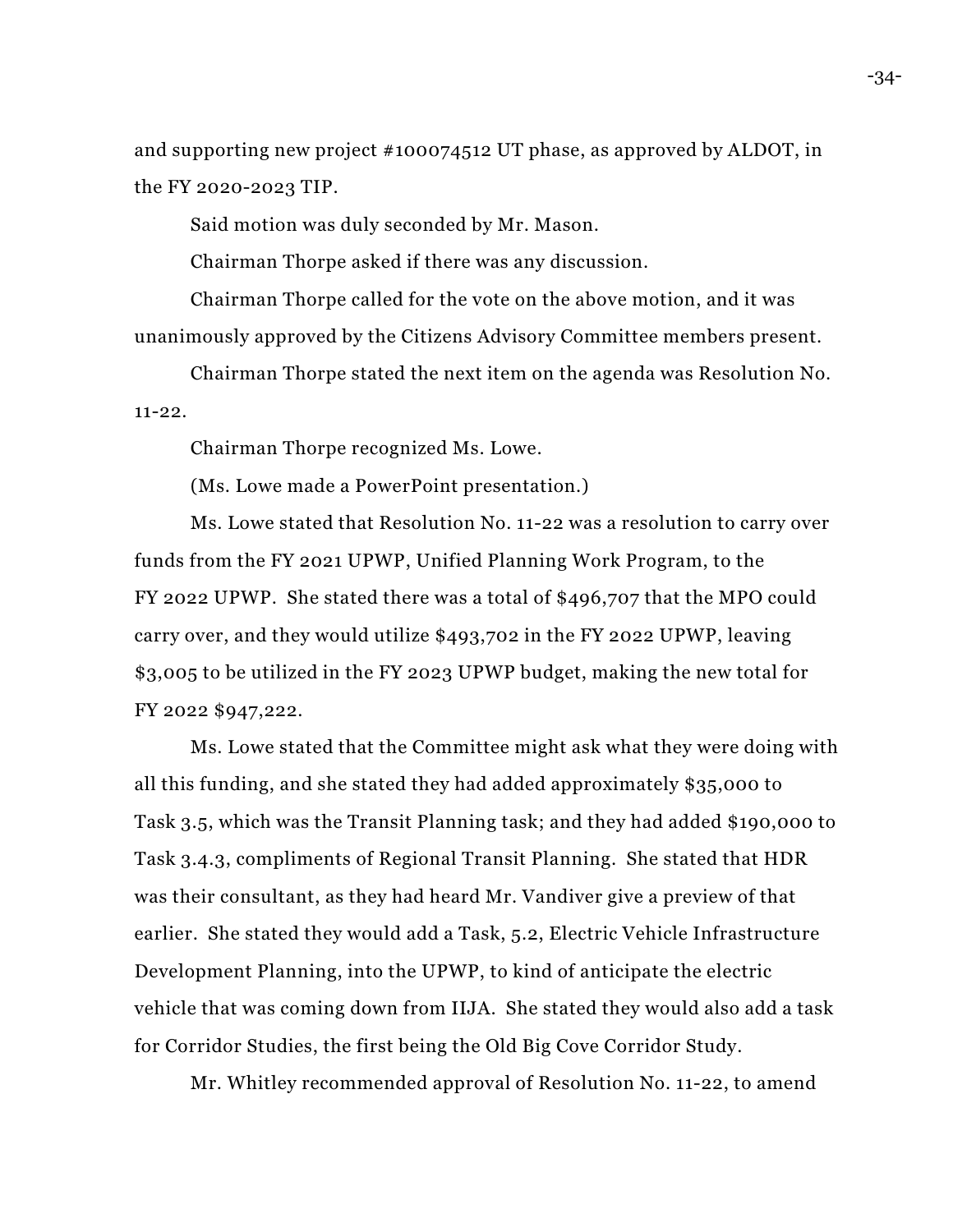the FY 2022 UPWP and adopt carryover funds from Fiscal Year 2021.

Said motion was duly seconded by Mr. Ofenloch.

Chairman Thorpe asked if there was any discussion.

Chairman Thorpe called for the vote on the above motion, and it was unanimously approved by the Citizens Advisory Committee members present.

Chairman Thorpe stated the next item on the agenda was Resolution No. 12-22.

Chairman Thorpe recognized Ms. Lowe.

(Ms. Lowe made a PowerPoint presentation.)

Ms. Lowe stated that Resolution No. 12-22 was the Alabama

Performance Management for Transportation Performance Data Sharing and Coordination. She stated that this Performance Management agreement was basically between the State, the MPO, and the Transit Agency. She stated that when this was last signed, in June or August of 2018, it did not have any Transit Performance Measures in it, and they were updating it to include PTASP, which was the Public Transportation Agency Safety Plan, and they had also added TAM, the Transit Asset Management Performance Measures. She continued that they had also updated those already, and therefore they needed to update the management agreement between the entities.

Ms. Lowe displayed another slide, and she stated that something familiar would be some of the Performance Targets that Transit had.

Mr. Whitley recommended approval of Resolution No. 12-22, adopting and supporting the Joint Agreement between the MPO, the Transit Agency, and the State of Alabama relative to Alabama Performance Management for Transportation Performance Data Sharing and Coordination.

Said motion was duly seconded by Mr. Mason.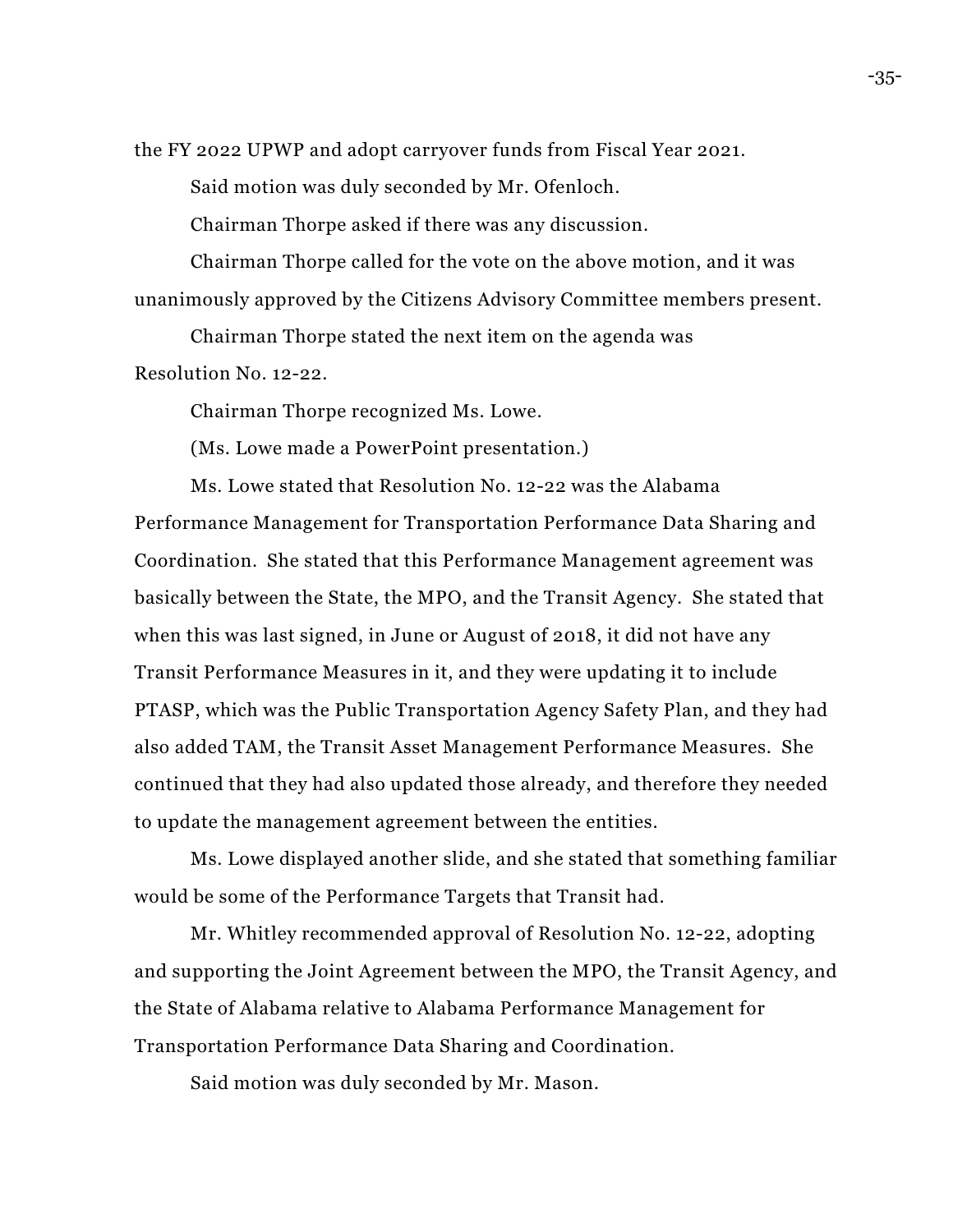Chairman Thorpe asked if there was any discussion.

Chairman Thorpe called for the vote on the above motion, and it was unanimously approved by the Citizens Advisory Committee members present.

Chairman Thorpe stated that the next item on the agenda was Administrative Modifications.

Ms. Lowe stated that these Non-action Items were things ALDOT had already approved, mainly because most of them were level-of-effort projects. She continued that "level of effort" meant they belonged in not one category or another and might or might not include State funding, because of the safety projects the State did.

Ms. Lowe stated the first one was the widening of Zierdt Road. She stated they had looked at this many times. She stated this was the Utility Phase, and they had used some funds and they had converted some ATRIP funding into Other Funding to finish the Utility portion.

Ms. Lowe stated the next project was Curb and Ramp Installation projects throughout Madison County. She stated there were various curb and ramp projects, and this was at no cost to the MPO, as they were using State federal aid funding to correct some of the ramps, to comply with ADA. She stated this did not necessarily mean sidewalks, but they were complying with ADA rules of curb ramps throughout the county.

Ms. Lowe stated the next project was the Advanced Corridor Management TSMO project on I-565.

Ms. Lowe stated that all of the next projects were, as she had mentioned, Level-of-Effort Projects. She continued that the State did these projects with State aid, federal aid, because of the safety issues on these particular projects. She stated that the next one was repairing some riprap probably, along

-36-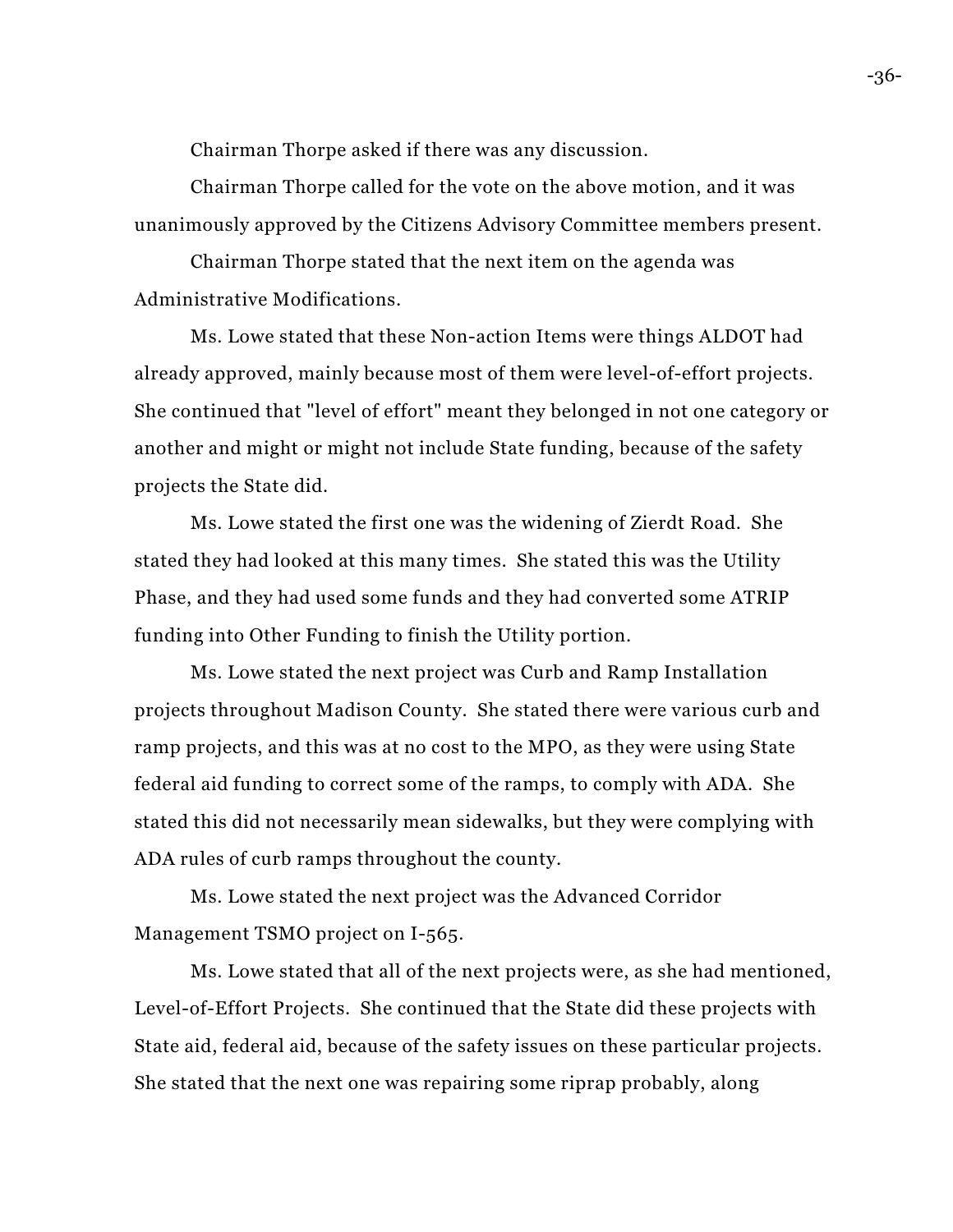Keel Mountain. She stated that the cost of this was \$500, but it was a safety issue, so it must be addressed.

Ms. Lowe stated that the next project was resurfacing in Madison, from County Line Road to Perimeter Parkway in Huntsville. She stated that this particular project had increased by \$611,000, which was not enough for them to have it as an actual administrative amendment.

Mr. Ofenloch asked if they had resurfaced a road they were going to widen, 72 from Madison to County Line Road.

Ms. Lowe stated she believed that widening was either in FY 2023 or FY 2022.

Mr. Ofenloch stated that evidently they wanted to resurface it before they dug it up.

Ms. Lowe stated the next one was I-565 resurfacing, from County Line to Intergraph Way. She stated she believed this was going out for bid at the end of the month.

Ms. Lowe stated that was all of the Administrative Modifications from ALDOT.

Chairman Thorpe stated the next item on the agenda was Agency Reports, and he asked Ms. Lowe if she wanted to report for ALDOT.

Ms. Lowe replied in the affirmative.

Ms. Lowe stated the first project was Church Street, Phase I, between Pratt Avenue and Monroe Street. She stated it was under construction, approximately 98 percent complete, and the project cost was about \$15.6 million. She stated the projected completion date was the spring of 2022.

Ms. Lowe stated the next project was the Northern Bypass from Pulaski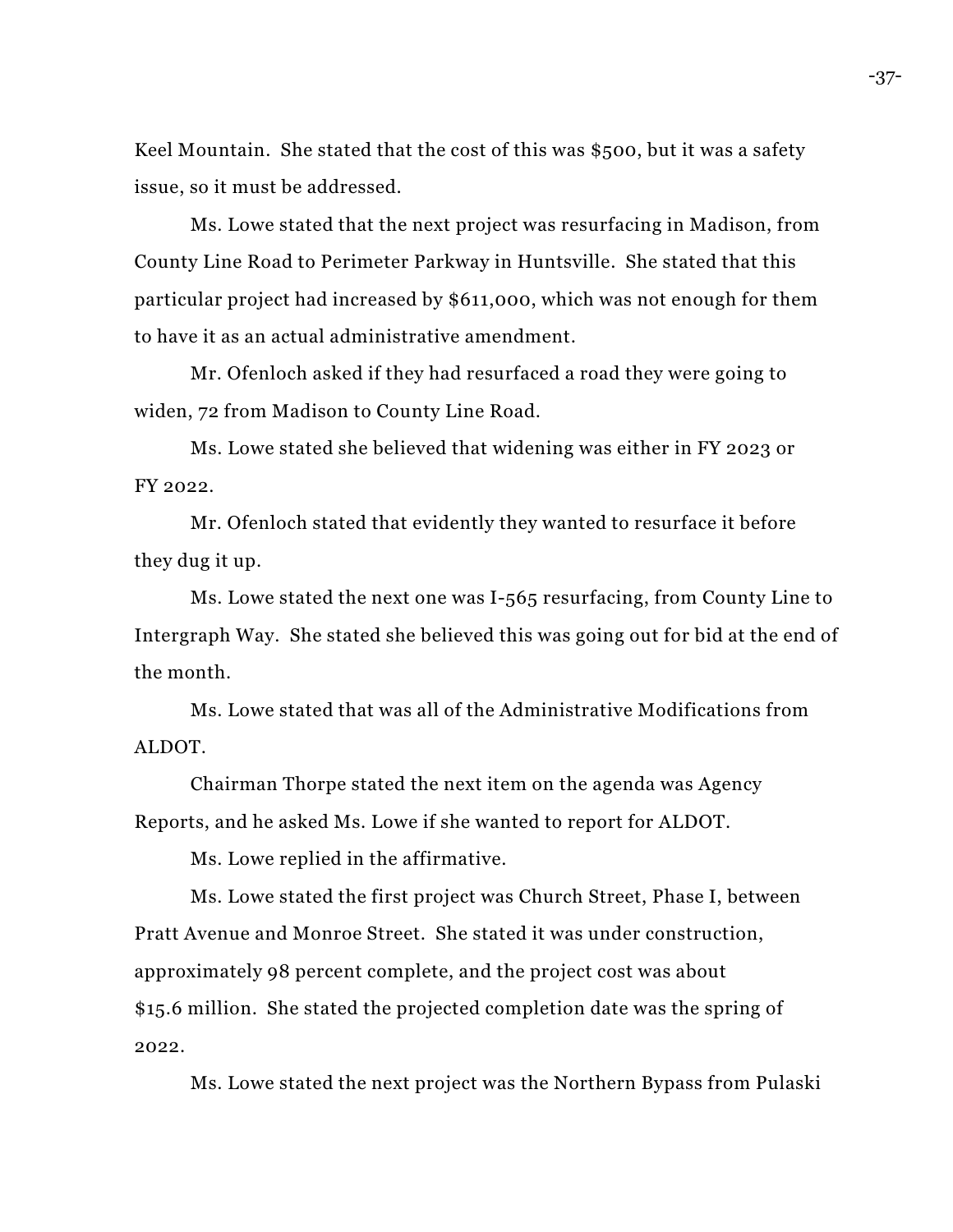Pike to U.S. Highway 231/431. She stated the plans were 85 percent complete; the right-of-way acquisition was to be completed soon; the Utility relocation design work was under way, and the estimated cost was approximately \$40 million, with an anticipated start date sometime in FY 2022.

Ms. Lowe stated the next project was Martin Road between Zierdt Road and Laracy Drive. She stated this was two separate projects that would be built in phases, and the Phase I start date was July 2018, and that was approximately 85 percent complete, with a completion date being sometime in the spring of 2022. She stated that Phase II was scheduled for FY 2023. She stated that the project cost, for both phases, was approximately \$25 million.

Ms. Lowe stated the next project was North Parkway at Mastin Lake Road. She stated the plans were 90 percent complete; right-0f-way acquisition was complete, Structure removal was complete, and Utility relocation was under way. She stated that the anticipated start date was FY 2022, and the estimated cost was approximately \$42.6 million.

Ms. Lowe stated the next project was access management on U.S. 231 between Weatherly Road and Hobbs Road. She stated that the plans were 50 percent complete, and the Virtual Public Involvement Process was completed in the fall of 2021. She stated that the estimated cost was approximately \$15 million, and the anticipated start date was FY 2023.

Ms. Lowe stated that the next one was Winchester Road from Dominion Circle to Naugher Road. She stated they had heard about this project earlier. She stated the plans were 90 percent complete; the right-of-way acquisition was ongoing; and the estimated cost was \$15.5 million, with an anticipated start date of FY 2023.

Ms. Lowe stated that the next one was improvements to Balch Road from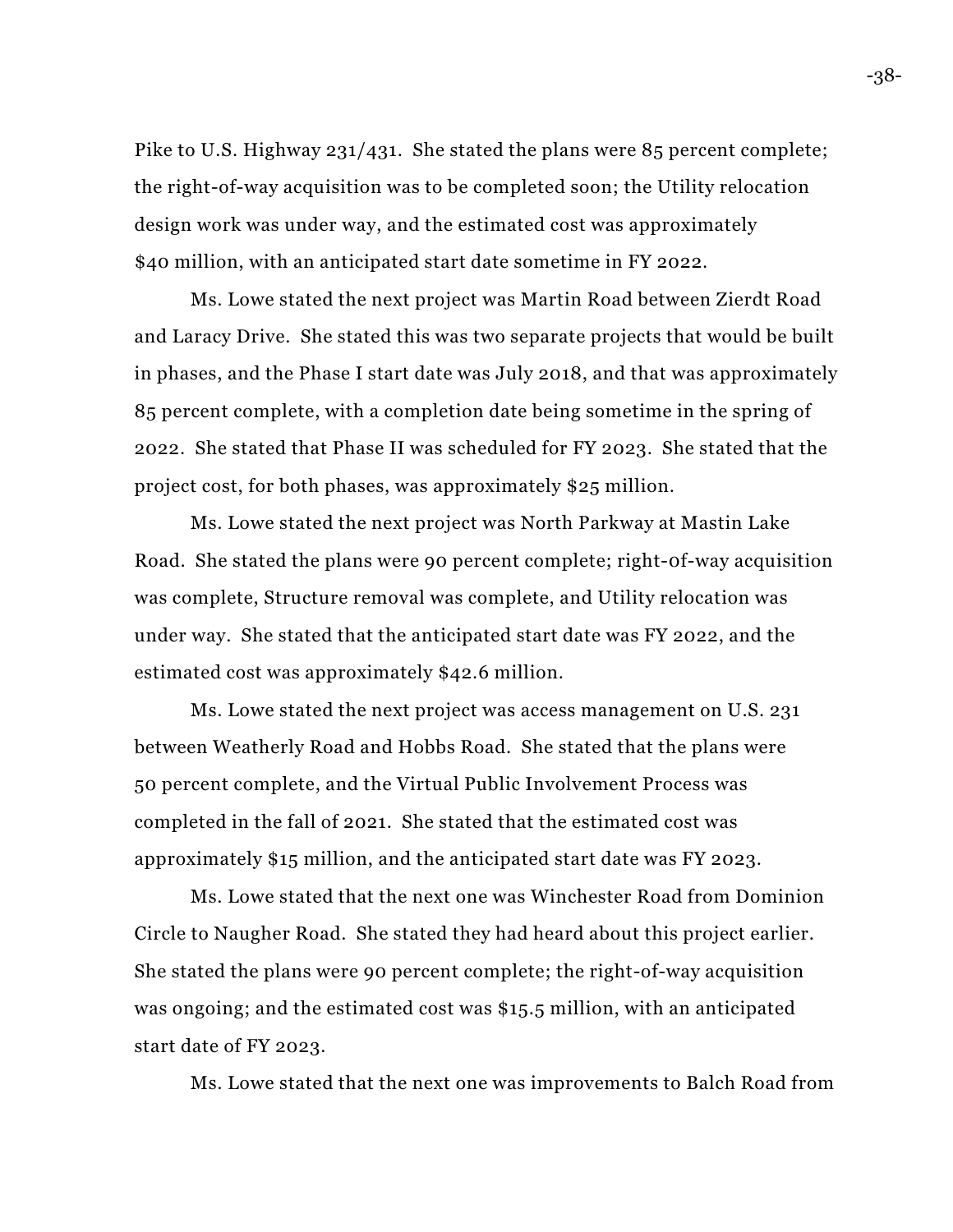south of Brownsferry Road to north of Gooch Road. She stated that the plans were 65 percent complete, and the estimated cost was \$1.7 million, with an anticipated start date of sometime in FY 2023.

Mr. Mason asked if this was a widening project.

Ms. Lowe stated that it just said "improvements," so she was not quite sure, but she would assume so, with that price tag.

Mr. Vandiver stated he believed it was a two-foot safety widening and resurfacing.

Ms. Lowe stated that next was SR255 (Research Park Boulevard) widening from U.S. 72 to south of Old Madison Pike. She stated that work had started in August of 2019, and it was approximately 80 percent complete, at a project cost of \$23.4 million, with an anticipated completion date of summer 2022.

Mr. Mason asked if that included the bridge project.

Ms. Lowe stated she would assume so, but she would definitely ask.

Ms. Lowe stated that the next project was U.S. 72 West between Providence Main and County Line Road. She stated that the plans were 30 percent complete, that revised intersection concepts were being developed, that there was anticipated additional Public Involvement in FY 2022, and the right-of-way acquisition was anticipated for FY 2023. She stated that the estimated cost was approximately \$60 million, with an anticipated start date of FY 2025.

Ms. Lowe stated the next project was Zierdt Road between Madison Boulevard and Martin Road. She stated that this project had four project phases, and that work had started in 2015. She stated that the last phase, Phase IV, was under contract. She stated that the project cost total was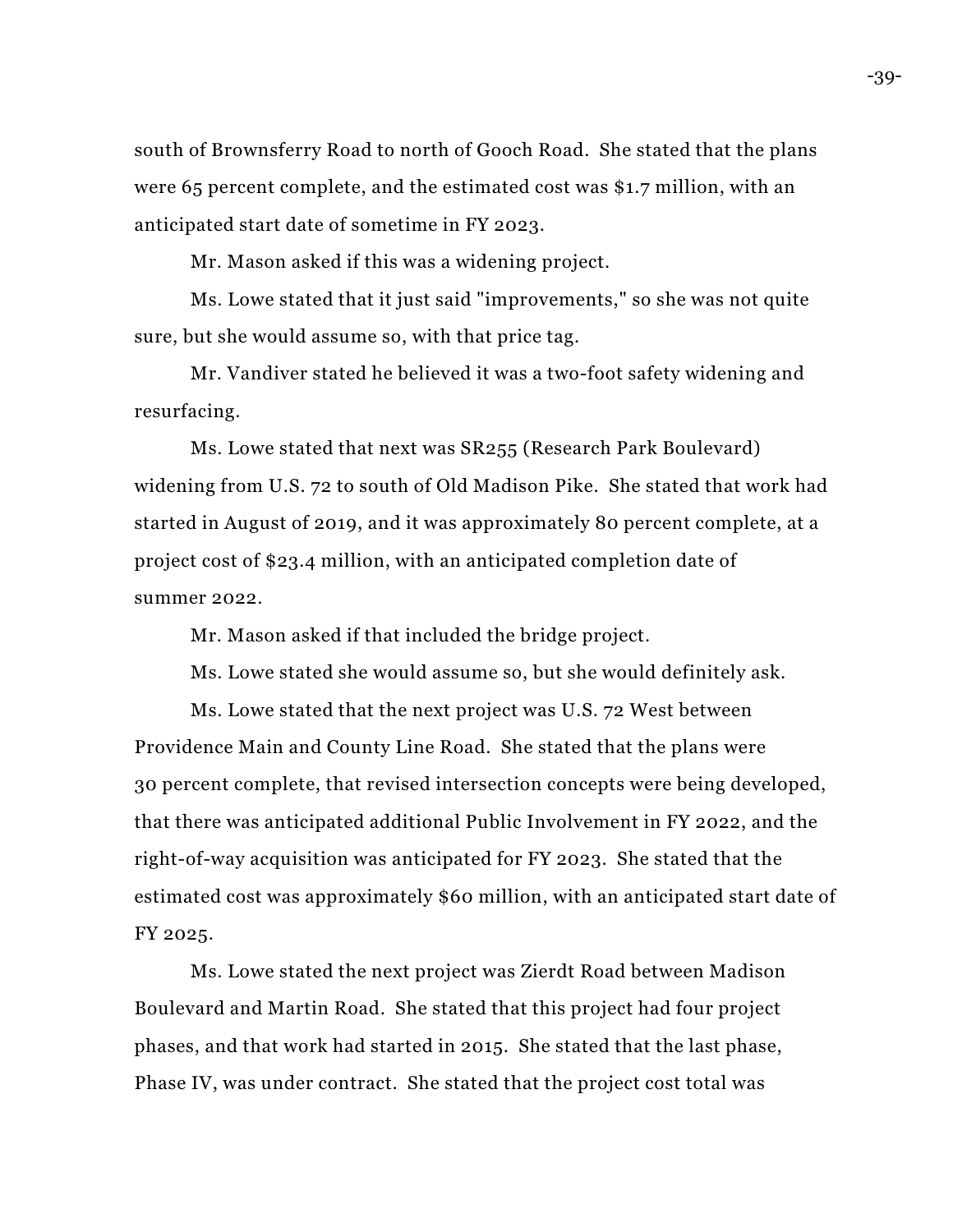\$27 million. She stated that the work had started in the fall of 2018, and they were substantially complete with that, and the anticipated completion date was early in 2022.

Ms. Lowe stated that the next project was Four Bridge Replacements on Old Highway 431. She stated the project was under construction and approximately 75 percent complete, with a project cost of \$13.5 million, and an anticipated completion date of late summer 2022.

Ms. Lowe stated the next project was I-565 Additional Lanes from I-65 to County Line Road. She stated that the project was complete, at a cost of \$18.7 million.

Ms. Lowe stated that next was I-565 Additional Lanes from County Line Road to Wall-Triana Highway. She stated that the design work was under way, and the projected start date was FY 2023, at an estimated cost of \$46.8 million.

Ms. Lowe stated the next project was Jeff Road Additional Lanes from south of Capshaw Road to north of Douglass Road. She stated that the plans were 60 percent complete, and Virtual Public Involvement was concluded in April 2021. She stated that the projected start date was FY 2023, at an estimated cost of \$13.5 million.

Ms. Lowe stated the next project was Intersection Improvements on Wall-Triana Highway at Graphics Drive. She stated that bids were accepted January 28, 2022, and work should begin in the spring of 2022, with an estimated cost of \$1.8 million.

Ms. Lowe stated that next was the widening of Blake Bottom Road from Jeff Road to SR 255. She stated that the plans were 90 percent complete; that the right-of-way acquisition was under way; and the projected start date was FY 2022, with an estimated cost of \$8.7 million.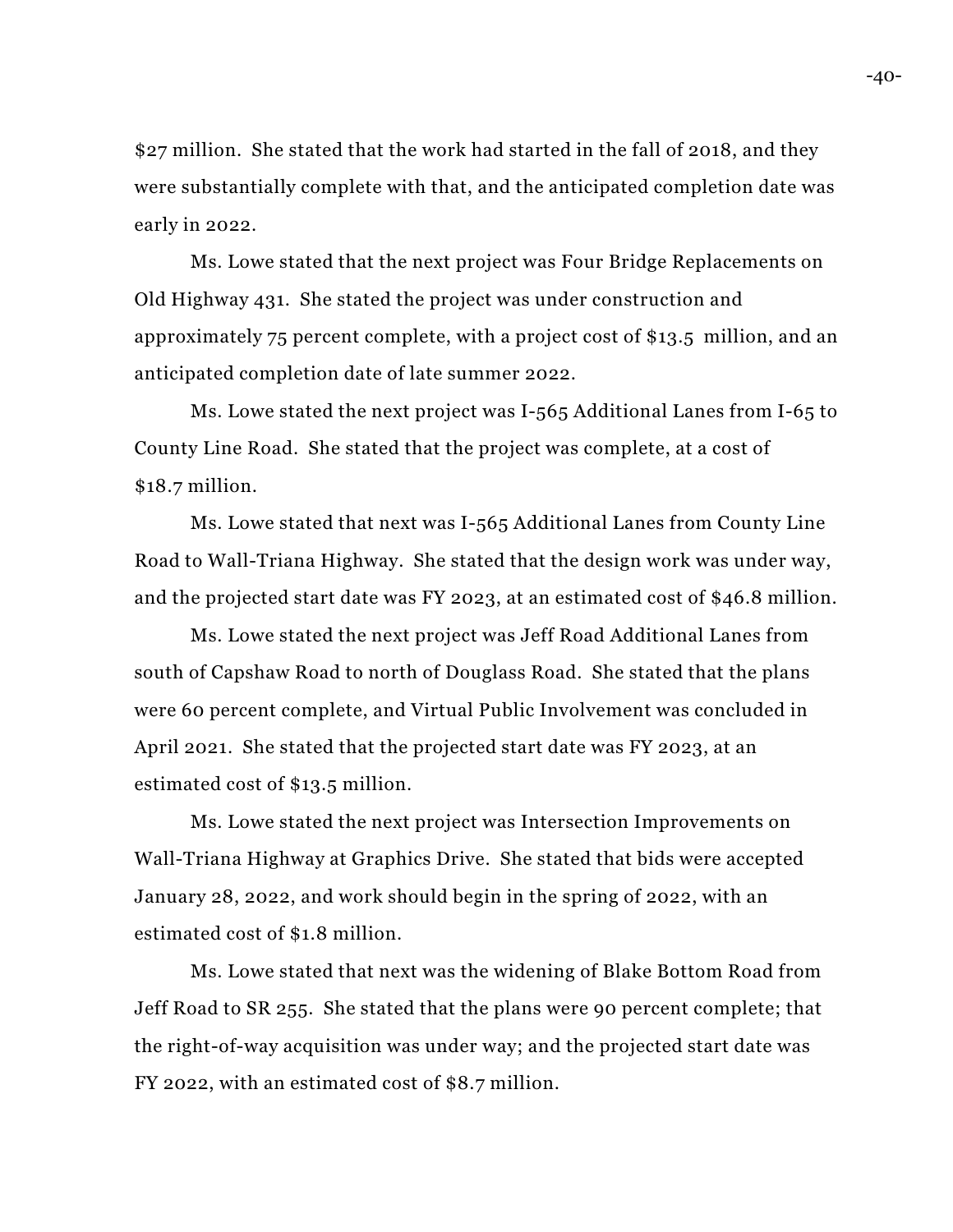Ms. Lowe stated the next project was Intersection Improvements on SR 53 at Harvest, McKee, and Old Railroad Bed roads. She stated that the preliminary engineering was under way, that the projected start date was FY 2023, with an estimated cost of \$5 million.

Ms. Lowe stated that the next project was the Arsenal East Connector. She stated that the preliminary engineering was under way, with a projected start date of FY 2024, and an estimated cost of \$30 million.

Ms. Lowe stated this was a total amount of work in design and construction of approximately \$404 million.

Ms. Lowe asked if there were any questions.

Chairman Thorpe thanked Ms. Lowe for the report.

Chairman Thorpe stated the next item on the agenda was a report from TARCOG.

Chairman Thorpe recognized Ms. Erin Tidwell.

(Ms. Tidwell made a PowerPoint presentation.)

Ms. Tidwell stated she was with the Top of Alabama Regional Council of Governments, TARCOG. She stated they served a five-county region, Limestone, Madison, Marshall, Jackson, and DeKalb counties. She stated they were divided into two sections, that they had their Area Agency on Aging, Medicaid Waiver, Alabama Cares, Meals on Wheels, those services, and that was, like, 60 of their employees, and the other five or six of them were in the Economic Development & Planning Department within TARCOG. She continued that within that they actually had the Top of Alabama Rural Planning Organization, which was the counterpart, the rural counterpart, to the MPO. She stated that the RPO actually served the areas that were not in gray on the displayed map, portions of Limestone County, Jackson County,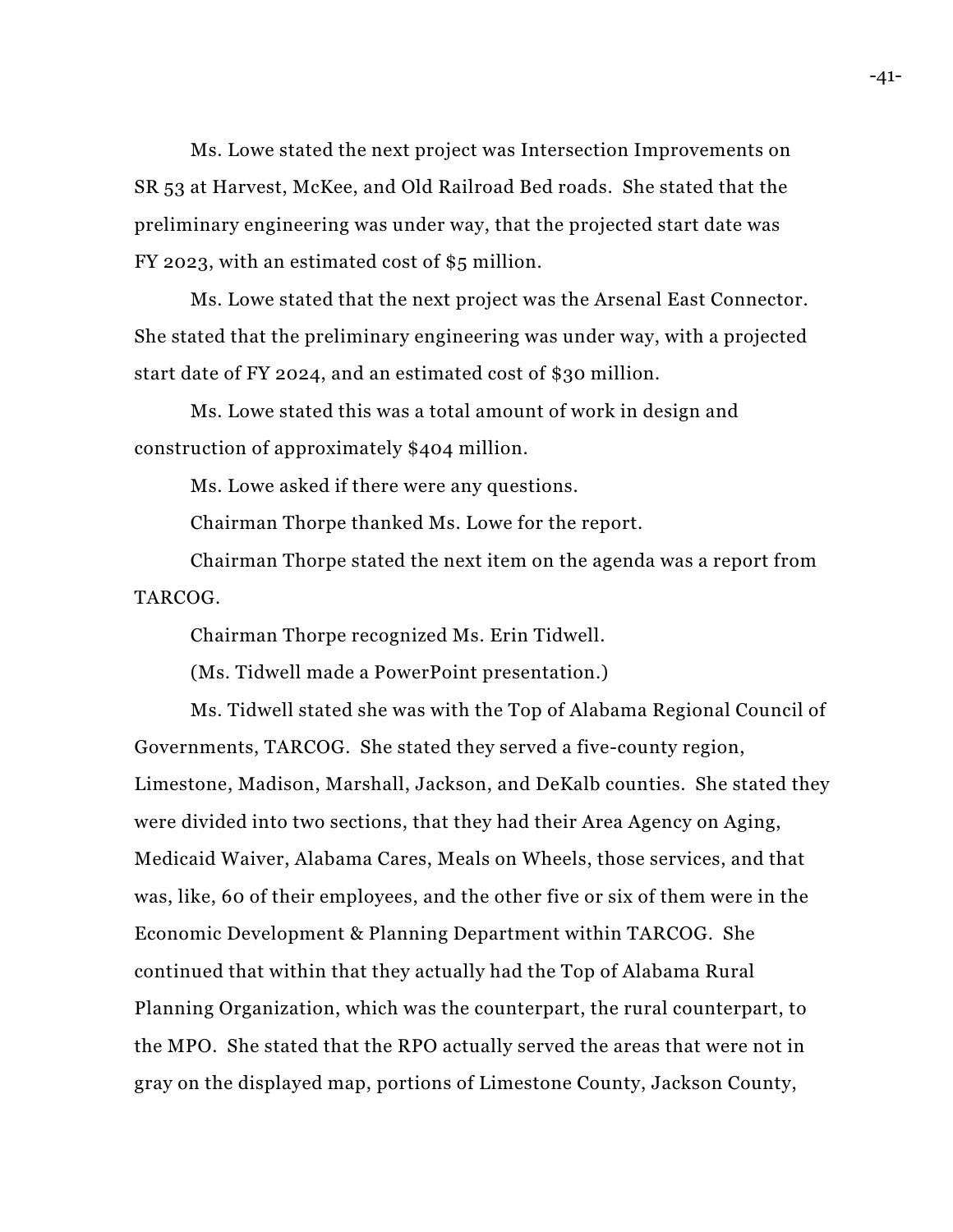DeKalb County, and Marshall County.

Ms. Tidwell stated that they got approximately \$75,000 in funding annually, so that was staff. She stated that they provided technical assistance for the four counties she had mentioned, that they were set up very similar to the MPO: a Policy Committee, Technical Committee, and a Citizens Advisory Committee, and they were working to staff those. She stated they had conducted some public outreach for the most recent STIP, the Statewide Transportation Improvement Plan, and they were working to conduct public outreach for the upcoming STIP.

Ms. Tidwell stated they served 42 communities within that four-county region. She continued that they did a lot of grant assistance, that they did a Human Services Coordinated Transit Plan, which overlapped with the MPO. She continued that they did some TAP grants, ATRIP-II, RAISE consultation, and they did a lot of Singing River Trail trail development support within that region as well.

Ms. Tidwell stated they had a lot of the same functions as the MPO, and they were working to align themselves more with the MPO. She stated that their staff within the Economic Development & Planning Department was actually very new, and she and Sara James, their Director, were representing the RPO.

Ms. Tidwell stated they had looked throughout the state, and they had seen the places where the RPO functioned best, and where the RPO functioned best was where it was closely aligned with the MPO, so they had talked with Ms. Lowe, Mr. Vandiver, and Mr. Madsen, and they knew what happened in Huntsville, what happened in Madison County, had an impact on their region on a larger scale.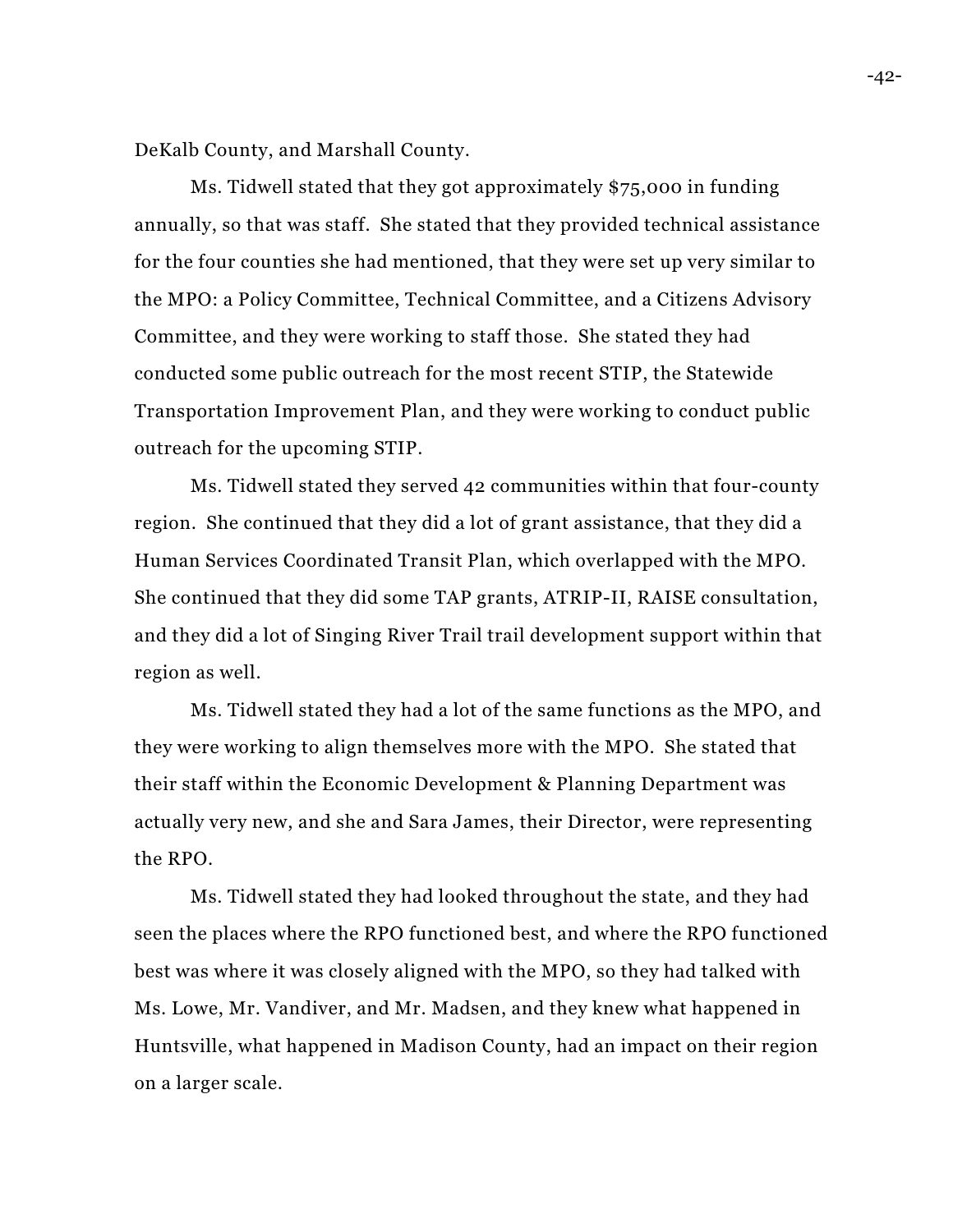Ms. Tidwell stated they believed if they could align themselves with the MPO, they could better serve the communities in their region. She stated that was what they were trying to do, that as the RPO, they were trying to work with the MPO, to prepare their communities for development and growth.

Ms. Tidwell asked if anyone had any questions. She stated she was displaying her contact information.

Chairman Thorpe stated the next item on the agenda was Opportunity for Public Comment.

Chairman Thorpe stated the next item on the agenda was CAC Member Comments.

Chairman Thorpe recognized Mr. Mason.

Mr. Mason stated he had two things he would like to bring up.

Mr. Mason stated one of the things he would like for the CAC to consider, as well as the MPO Board to consider, was the addition of another advisory committee. He stated he was aware that sounded bureaucratic, but four of the MPOs in the state of Alabama had pedestrian/bike advisory committees.

Mr. Mason stated he was also a member of the Huntsville Bicycle Advisory and Safety Committee, and they had been kicking around some ideas to get a little bit more influence, one might say, in some of the transportation projects that were going on in the MPO, and they had been trying to figure out the best way to do that.

Mr. Mason stated that one of the problems with BASC at this time was that it was pretty much oriented to Huntsville, that it was a Huntsville thing. He stated they were, of course, bicyclists, or cyclists, amongst other kinds of active transportation, including transit, and were much more concerned with the wider area, like the MPO, and, actually, the RPO was another good avenue,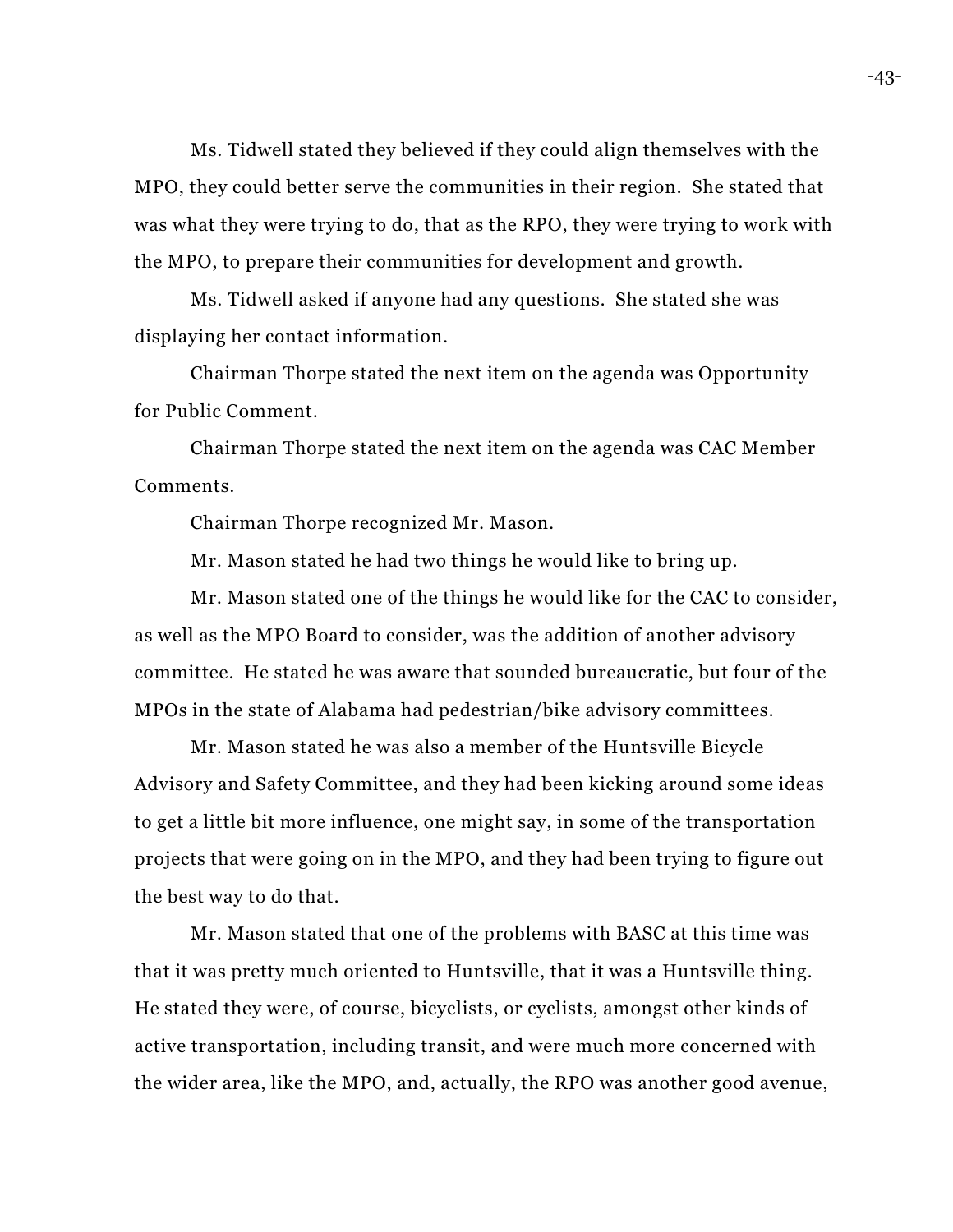or venue, for what they were trying to do, particularly with the Singing River Trail, which was going to be much more bicycle, for recreation and commuting and transportation throughout this three- or four-county area. He stated it would be really nice for this MPO to have an active transportation advisory committee. He stated he was not really talking about a bike/ped advisory committee but an active transportation advisory committee.

Mr. Mason stated he had been talking with Ms. Lowe about this, through some email, and she had said it sounded pretty repetitive, and he could see the point, that it was kind of repetitive, to the point of what the CAC was supposed to be doing, but he would interject that what the CAC was pretty much concerned with was the automobile and motorized traffic, and that seemed to be what they generally got comments on, or that kind of thing.

Mr. Mason stated that getting back to what he was saying earlier, a way to look at some of these designs for road projects that were going on in the state of Alabama, that the Alabama Department of Transportation did not have a great reputation of providing or thinking about pedestrians or bicyclists or other active transportation modalities. He continued that they really needed to start looking at that. He stated there were the NATKO standards in the United States, the AASHTO standards, that there were a lot of different design standards, but it was a real mishmash as to how they got incorporated into their transportation projects.

Mr. Mason stated he believed it would behoove the Metropolitan Planning Organization's board to be able to have a different set of eyes on some of these projects, eyes that were not necessarily looking at motorized traffic. He stated there was nothing wrong with cars, that cars had their place, that he had a car, they all had cars, but that should not be the only choice, that they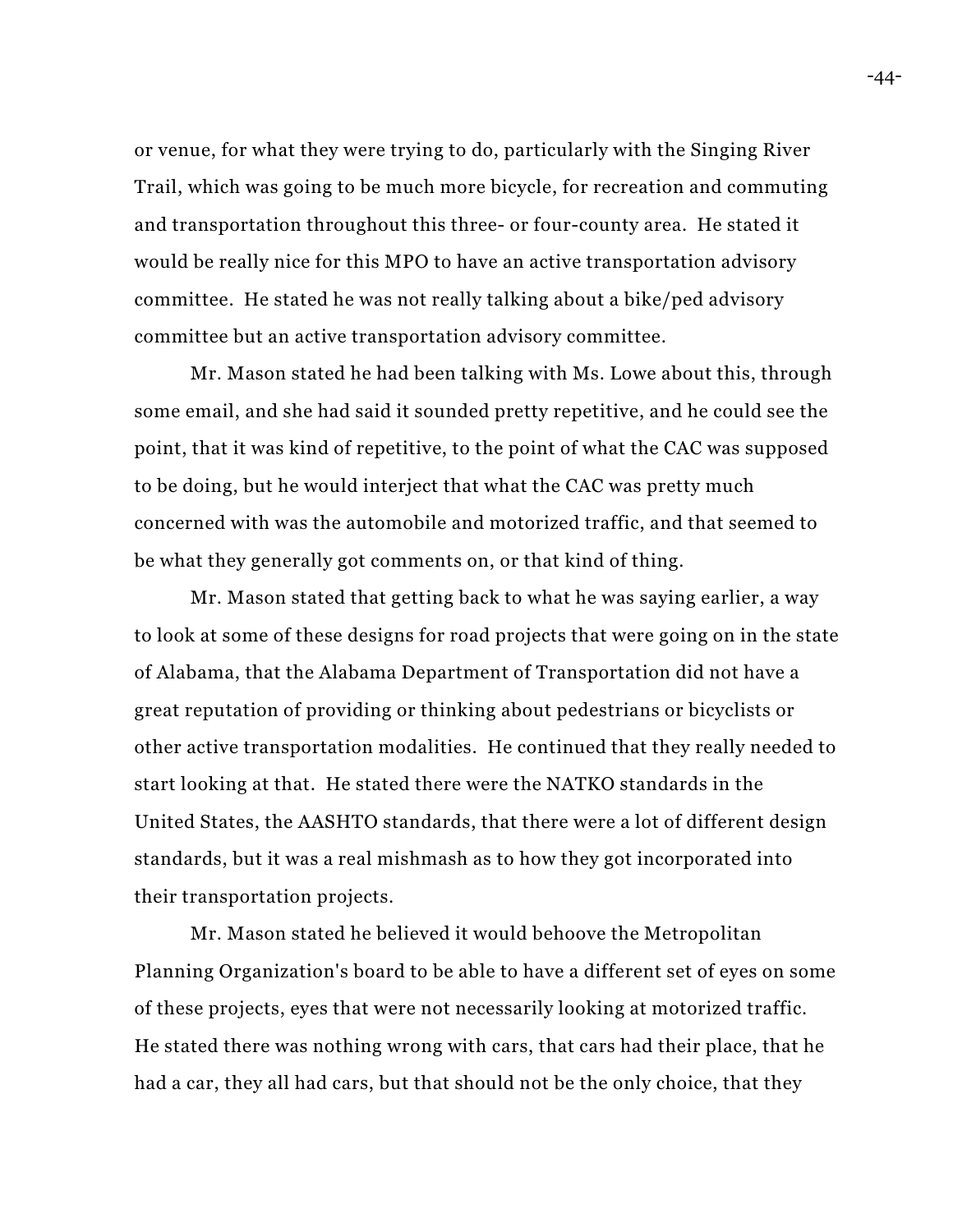needed to be able to start looking at how they could provide more transportation choices, and he thought there should be another committee for this.

Mr. Mason stated that at first, he was going to try to have a resolution at this time to do that, but he had wanted to just kind of bring this up in the comment section, and hopefully it would make it onto the agenda for the next meeting, in three months, where they could actually talk about it, and he would invite Ms. Tidwell to join in this, and to maybe talk with Ms. Lowe about what some of the technical issues would be, who would fund the staffing, how it would be funded, and if they had the funds for it. He stated he believed it would need staff, just as this organization had staff, and they could look at the transportation projects from a different view.

Mr. Ofenloch asked if that would come out of the MPO and not this committee. He stated that, first of all, they did not have any money for staff.

Mr. Mason stated that the MPO did.

Mr. Ofenloch stated it would be the MPO that would have to agree to a new committee.

Mr. Mason stated that was correct. He continued that what he was saying was that they would recommend to the MPO board that they establish that kind of committee. He continued that they should have the background and the reason why they would make that suggestion, and that was what he was trying to do, to get a discussion going and to think about it, and to maybe have some concrete ideas, so there could be a resolution. He continued that such a resolution would be that they would recommend to the board.

Mr. Mason stated he talked to Mr. Madsen about this at one time, and he said he thought the MPO was limited to the two committees, the CAC and the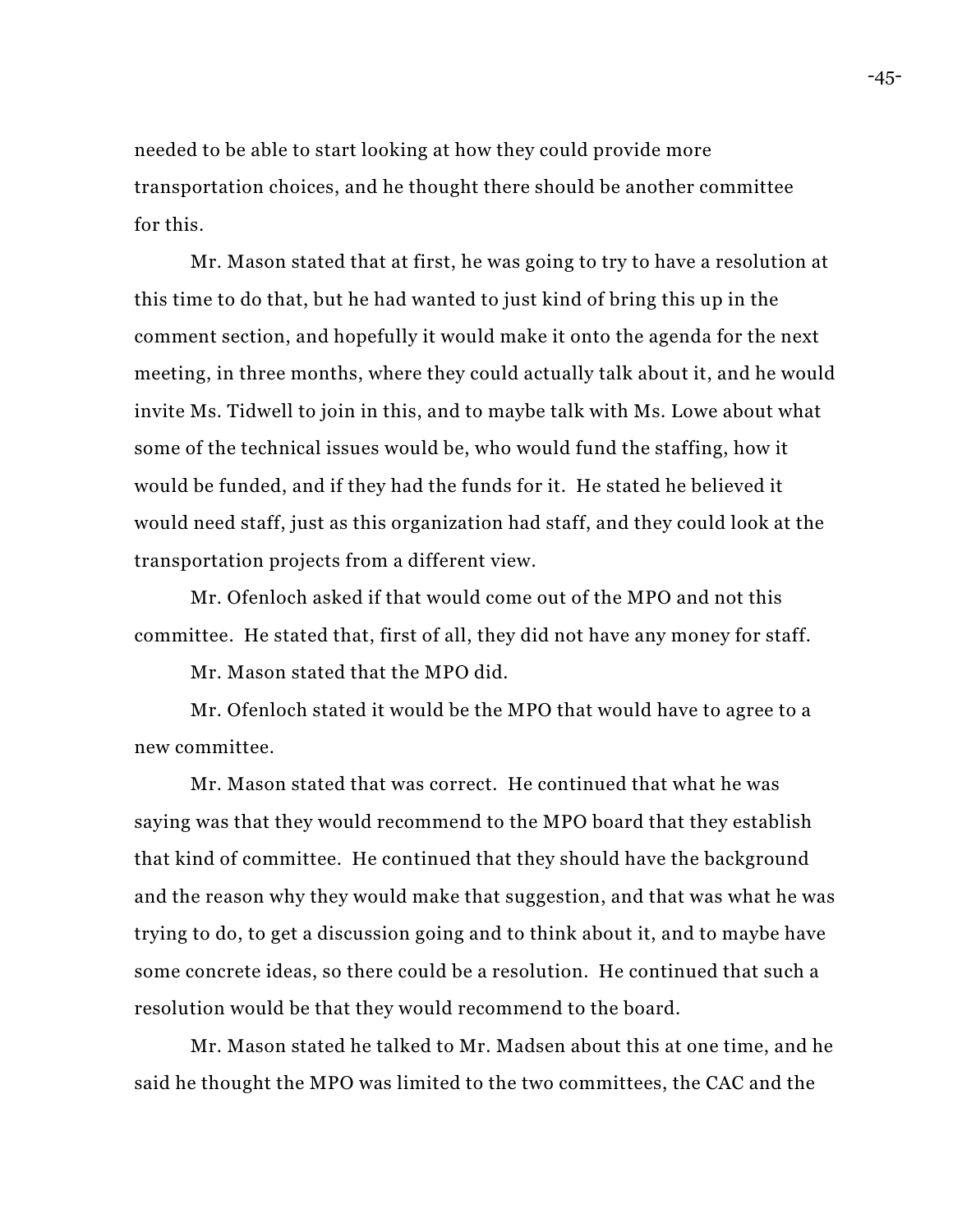technical advisory committee, by statute, but he could not find any statutory reason for saying that. He stated that the board could make as many committees as they wanted, that they could name them what they wanted, because it was a subcommittee of the MPO board, that they could certainly do it. He continued that he thought there were probably funds available from the federal government at this time because there was a big push for active transportation in the new IIJA.

Mr. Mason stated that was something to think about, and he hoped it made it onto the agenda. He stated he would be willing to spend time with Ms. Lowe, or whoever, that he would like to be actively involved in doing this, that he did not expect them to go out and do it and come back in three months with it. He stated there was a lot to it, to kind of unpack it.

Mr. Mason stated his other comment also involved staff, and he hoped they would not get too mad at him for this. He stated he would really like to be able to track the new programs and the new grants that were in the IIJA. He stated there was the Safe Roads For All, that there were a number of new grant programs for highway safety. He stated he would like to know what the staff was doing and looking at. He stated that Ms. Lowe had mentioned the RAISE grants, which he guessed were going to be pretty much dedicated to the transit program, as they went forward. He stated it looked like it would be a big chunk of what they would apply for in that.

Mr. Mason stated that some of these grants were competitive, which meant they had to write a grant proposal and compete with other MPOs for the money. He stated that others were a formula, which meant that, basically, the grant was given to every MPO based on certain criteria.

Mr. Mason stated he would like to know which were which, that he would